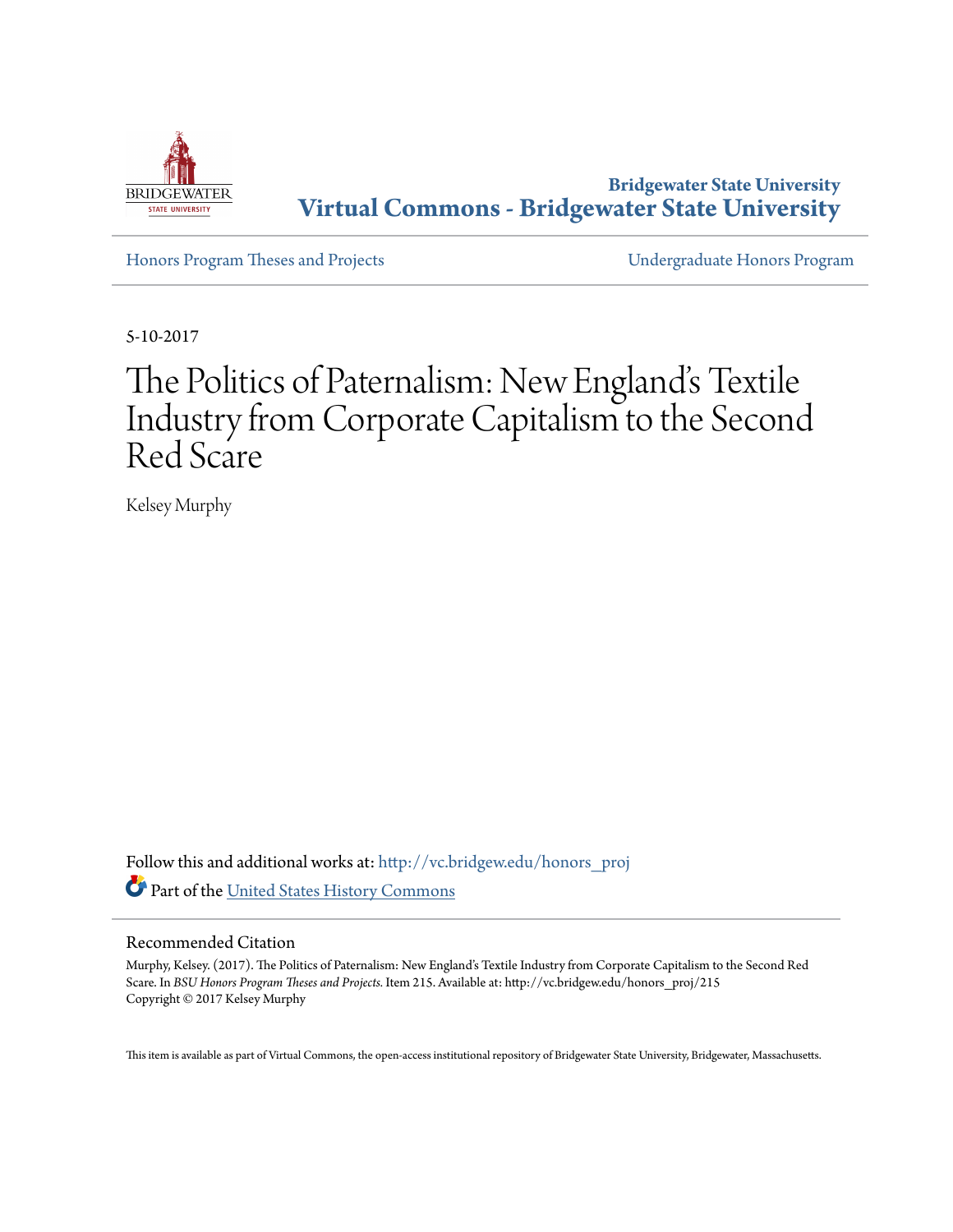# The Politics of Paternalism: New England's Textile Industry from Corporate Capitalism to the Second Red Scare

Kelsey Murphy

Submitted in Partial Completion of the Requirements for Departmental Honors in History

Bridgewater State University

May 10, 2017

Dr. Paul Rubinson, Thesis Director Dr. Meghan Healy-Clancy, Committee Member Dr. Brian Payne, Committee Member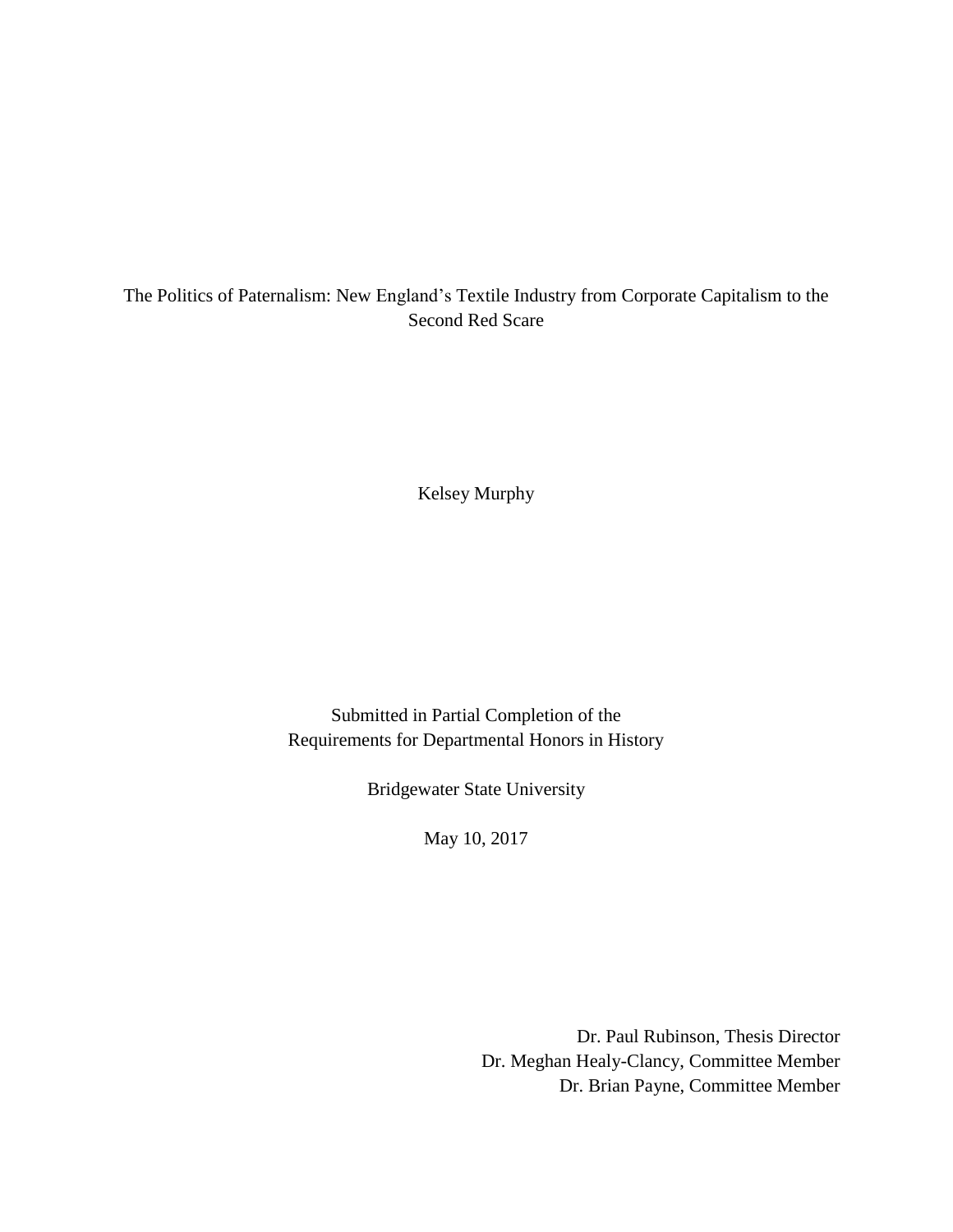# **Introduction**

 $\overline{a}$ 

The textile industry has been a major focus for labor historians of New England, and specifically those of Massachusetts. The historiography largely focuses on watershed events or major centers of operations like the Lowell factories in the antebellum years and the 1912 Lawrence Textile Strike.<sup>1</sup> The revolutionary status of the Lowell factory system, as well as the romanticism and myth surrounding the Lowell girls, have been popular topics among historians, and often, too much emphasis has been placed upon these two historical topics. The mill cities of Fall River and New Bedford have also been favorites of local amateur historians. However, one important textile plant from Massachusetts is missing from the historical record: the Mount Hope Finishing Company founded in 1901 in the small village of North Dighton. Founded by J.K. Milliken, a man who can be defined as a classic New England industrialist, Mount Hope provides an interesting case study for labor historians.

The plant developed a unique brand of paternalism, while it navigated major events of the twentieth century such as the General Textile Strike of 1934 and the Great Depression without incident. But 1951 saw the plant caught up in a tense battle for unionization, tinged by the Second Red Scare that gripped the United States during the 1950s. Mount Hope was a rather large and important textile finishing firm in southeastern Massachusetts, employing at times almost 1,000 workers. Academic historians have provided case studies of textile plants and other industrial firms in other parts of Massachusetts and nearby Rhode Island, which were arguably not as prominent as

<sup>1</sup> For the 1912 Lawrence Textile Strike see Bruce Watson, *Bread and Roses: Mills, Migrants, and the Struggle for the American Dream* (New York: Viking, 2005); Henry F. Bedford, *Socialism and the Workers in Massachusetts, 1886-1920* (Amherst: University of Massachusetts Press, 1966); and Ardis Cameron, *Radicals of the Sort: Laboring Women in Lawrence, Massachusetts, 1860-1912* (Champaign: University of Illinois Press, 1994). For the Lowell Mills see Thomas Dublin, *Women at Work: The Transformation of Work and Community in Lowell, Massachusetts, 1826-1860* (New York: Columbia University Press, 1979); Heidi Vernon-Wortzel, *Lowell: The Corporations and the City* (New York: Garland Publishing, Inc., 1992); and James Besson, "Technology and Learning by Factory Workers: The Stretchout at Lowell, 1842," *The Journal of Economic History* 63, no. 1 (March 2003): 33-64.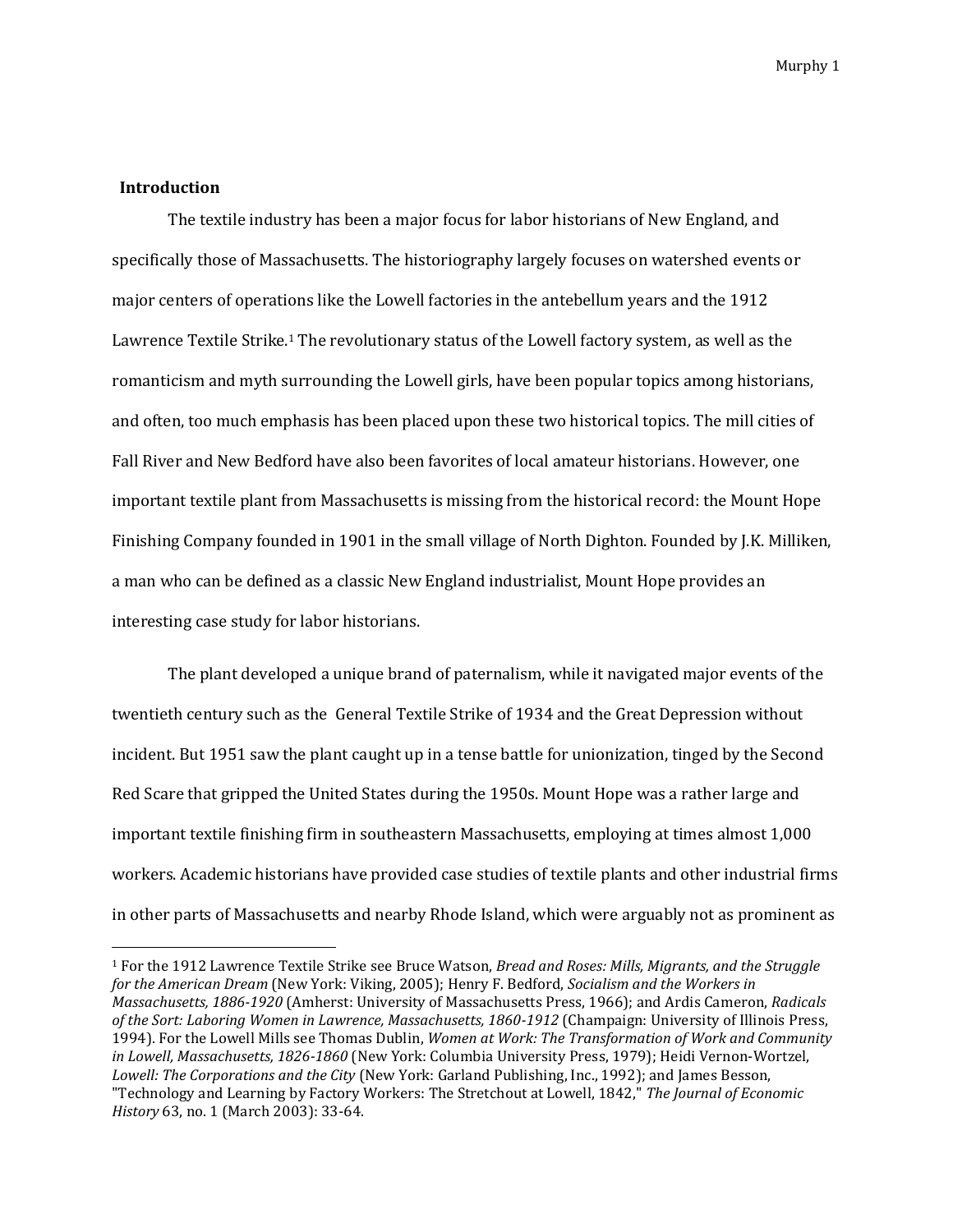Mount Hope.<sup>2</sup> Perhaps Mount Hope's location in North Dighton, away from cities such as Boston or Lowell, but overshadowed by closer locations such as Fall River and New Bedford, has cast Mount Hope out of historical consciousness.

Mount Hope Finishing Company contributed to the growth of North Dighton from a tiny agricultural community to small industrial town that experienced the rapid modernization of the early twentieth century. The town government of Dighton formed a close relationship with Mount Hope Finishing Company, which only strengthened through the years. High ranking executives and managers of Mount Hope participated in town government and were often elected to positions in town committees. As the company grew, it also paid a large amount of taxes to the town, creating much needed revenue to improve infrastructure. North Dighton was a small community and the workers of Mount Hope lived close together in houses near the factory. As time and technology advanced, workers that could make the commute lived farther away from the company in nearby Taunton. For the most part, workers respected founder J.K. Milliken and his family. Milliken successfully fostered a sense of respect and community via his own form of New England paternalism and sought to maintain a more personal connection with his workers. Contemporary observers noted that Milliken was fair and benevolent, yet maintained a strict leadership. Unions had no place at Mount Hope and workers even rejected attempts of outsiders to unionize the plant; which alone makes Mount Hope rather unique among New England textile mills. This sense of respect that the workers felt for Milliken played an important part in the workers' decision not to

<sup>2</sup> For Massachusetts see: Philip Thomas Silvia, "The Spindle City: Labor, Politics, and Religion in Fall River, Massachusetts, 1870-1905," (PhD diss., Fordham University, 1973); Mary H. Blewett, "Manhood and the Market: The Politics of Gender and Class among the Textile Workers of Fall River, Massachusetts, 1870-1880," in *Work Engendered: Toward a New History of American Labor,* ed. Ava Baron, (Ithaca: Cornell University Press, 1991), 92-113; and John T. Cumber, *Working-Class Community in Industrial America: Work, Leisure and Struggle in Two Industrial Cities, 1880-1930,* (Westport, Connecticut: Greenwood Press, 1979). For Rhode Island see: Gary Kulik, "Pawtucket Village and the Strike of 1824: The Origins of Class Conflict in Rhode Island," *Radical History Review* 17, (Spring 1978): 5-38, Gary Gerstle, *Working-Class Americanism: The Politics of Labor in a Textile City, 1914-1960,* (Cambridge: Cambridge University Press, 1989); and Judith E. Smith, *Family Connections: A History of Italian and Jewish Immigrant Lives in Providence, Rhode Island, 1900-1940,*  (Albany: State University of New York Press, 1985).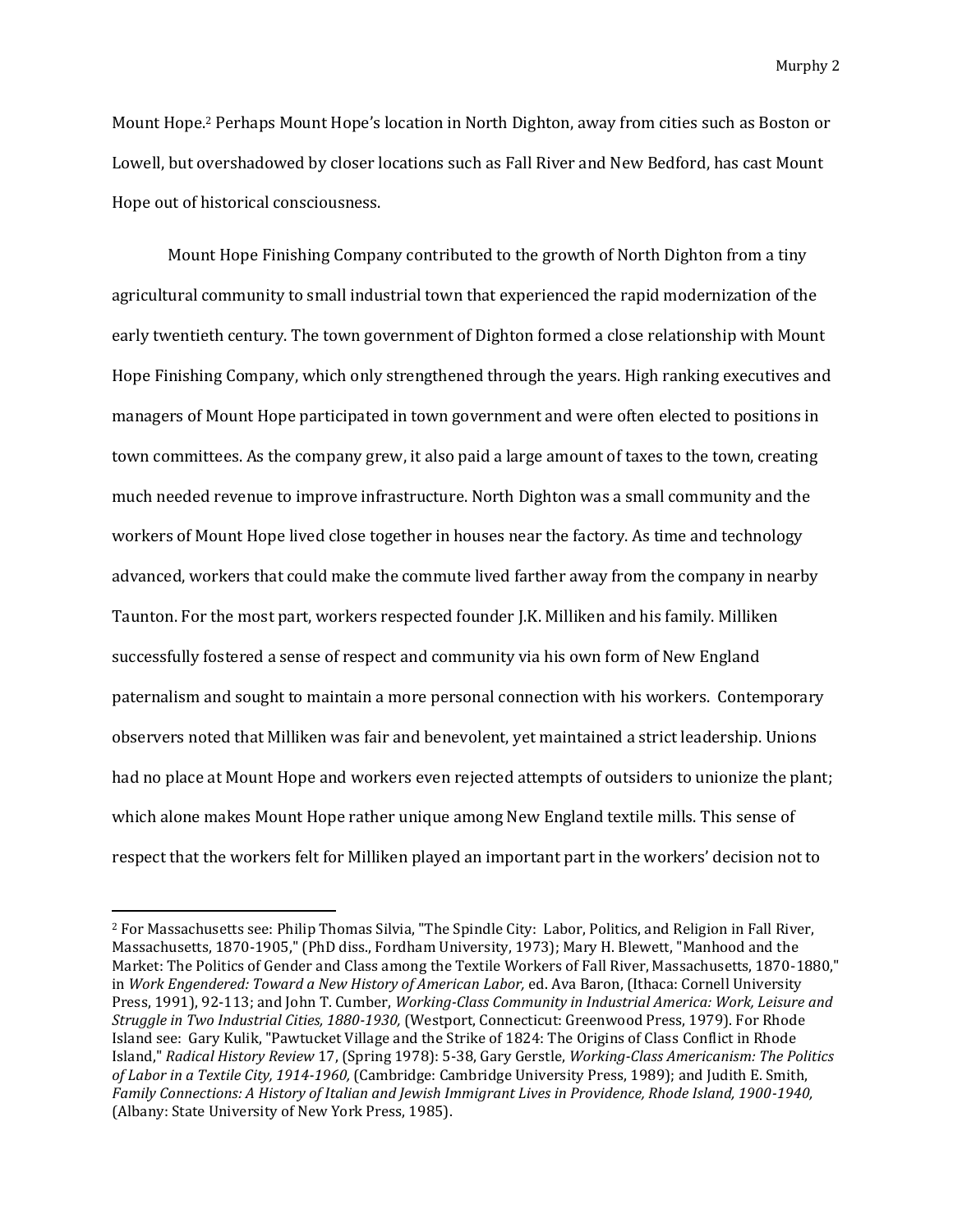strike during the General Textile Strike of 1934, which impacted the nearby cities of New Bedford and Fall River and various textile mills of Rhode Island. In 1934, the workforce of Mount Hope actively rejected the attempts of representatives from the United Textile Workers from Fall River and New Bedford; who were labeled union agitators by the local newspaper, the *Taunton Daily Gazette*. Unionized textile plants surrounded Mount Hope, but workers never struck or otherwise turned against Milliken for collective representation. The key question is why? Were the workers truly loyal to Milliken or was he just more successful than other plant owners in defeating embryonic unionism? Milliken employed a private police force, which was a common anti-union tactic for business owners, to ensure that no union members would infiltrate either the factory or the town. Yet, Milliken was also careful to keep his employees happy. In the years leading up to the 1934 General Textile Strike, the wages of Mount Hope employees were already competitive with unionized plants and Milliken did what he could during the Great Depression to keep the plant running and paychecks coming. Milliken seemed to deploy both sides of classical New England paternalism care for and discipline over those in his charge.

On a micro level, for historical purposes, Mount Hope Finishing Company is truly distinct. The company remained without a union in an area where many workers had union representation. Milliken himself was able to both harness and combine aspects of New England paternalism, personalism and corporate welfare techniques to keep workers loyal. On a larger level Mount Hope is not only a useful case study in the limits and strengths of paternalism, but is important in understanding the distinct regional characteristics that has been an important factor that has defined labor history and more broadly United States history. This is apparent in the way Milliken used paternalism and the nature of the media reports on the 1951 strike. From a historical standpoint, the eventual strike at Mount Hope in 1951 comes much later than one would assume or even expect. Yet, Mount Hope asks us to reconsider, as historians, the stakes of personal relationships and their impacts on both workers and employers.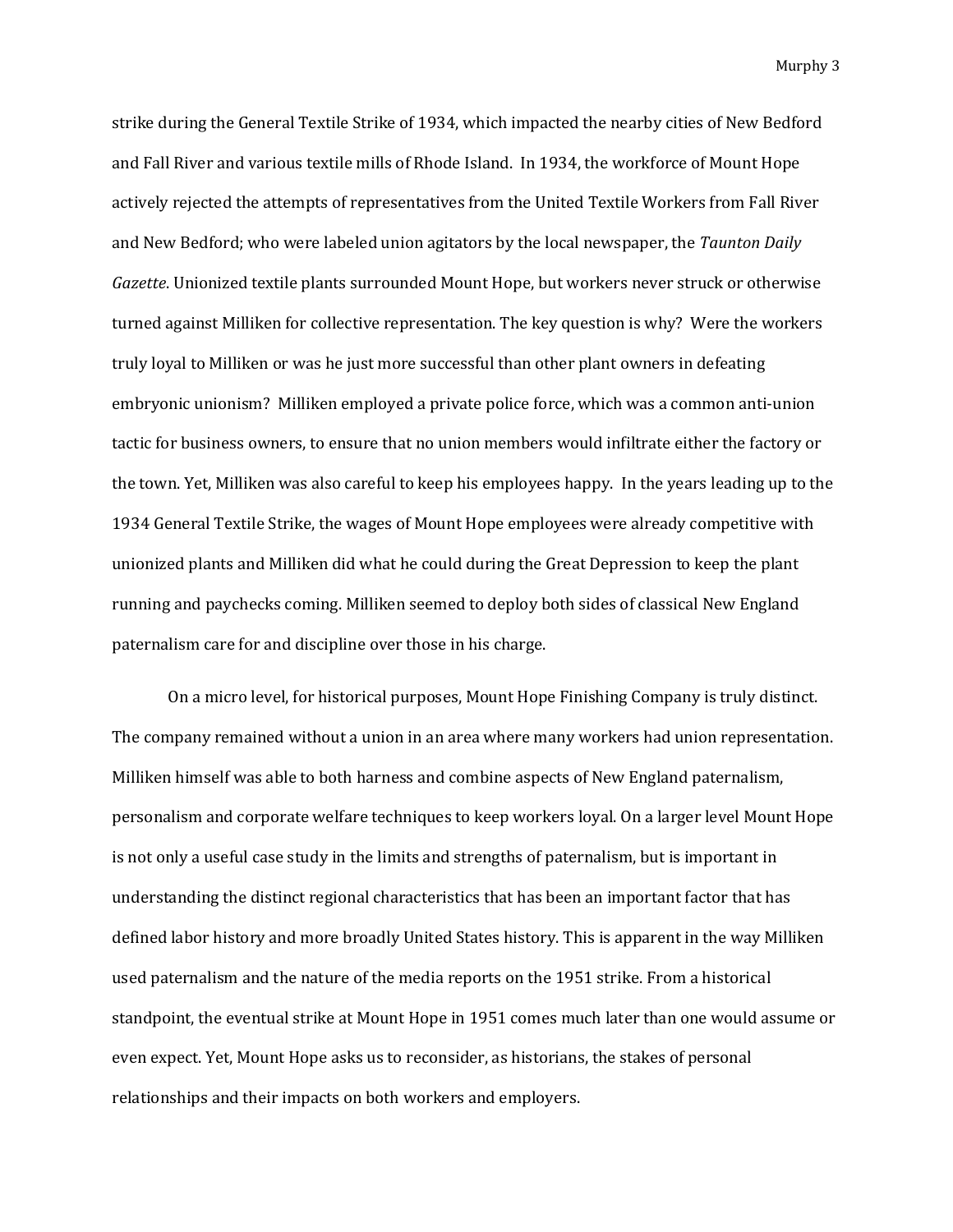By 1951, however, the atmosphere at Mount Hope Finishing Company had changed significantly. Newer and younger employees at the plant had not worked for Milliken as long as some of the older employees, who had been there for nearly 30 or 40 years. Importantly, Milliken's two sons, J.K. Milliken Jr. (Pete) and Robert D. Milliken had also taken over the company in the 1940s, so the strong paternalism J.K. Milliken Sr. had fostered had a lessened impacted on many of the plants workers by 1951. During the Korean War, the economic boom of World War II came to an abrupt end and conditions of the textile industry stagnated. The threat of moving South to secure cheaper labor and laxer regulations had always loomed over the workers at Mount Hope. By 1951, many northern textile plants had already moved South. The workforce at Mount Hope sought to do something about the threat of losing their jobs and turned to the Textile Workers Union of America (TWUA). In July 1951, Mount Hope Finishing Company laid off almost 200 workers. The TWUA argued that these workers were laid off not because of the dwindling economic condition of the plant, but to undermine union activity. In August 1951, some workers of Mount Hope Finishing Company decided to go on strike.

A bitter battle between the TWUA and the managers of Mount Hope Finishing Company waged on for almost two months until the National Labor Relations Board ordered a union election. The workers voted in favor of union representation. Yet, within days, the company announced that after 50 years of operations they were closing their plant in North Dighton. Mount Hope Finishing Company then moved South to Butner, North Carolina and successfully continued operations, without the union or economic troubles that had briefly emerged at Mount Hope in North Dighton, Massachusetts.

The striking workers in 1951 wanted a different kind of paternalism and protection than the one provided by the Millikens. With their growing fear of cheap southern labor, what the workers wanted was the protection of their own union. For fifty years the paternalism practiced at Mount Hope Finishing Company had fostered an atmosphere of respect and loyalty to the Milliken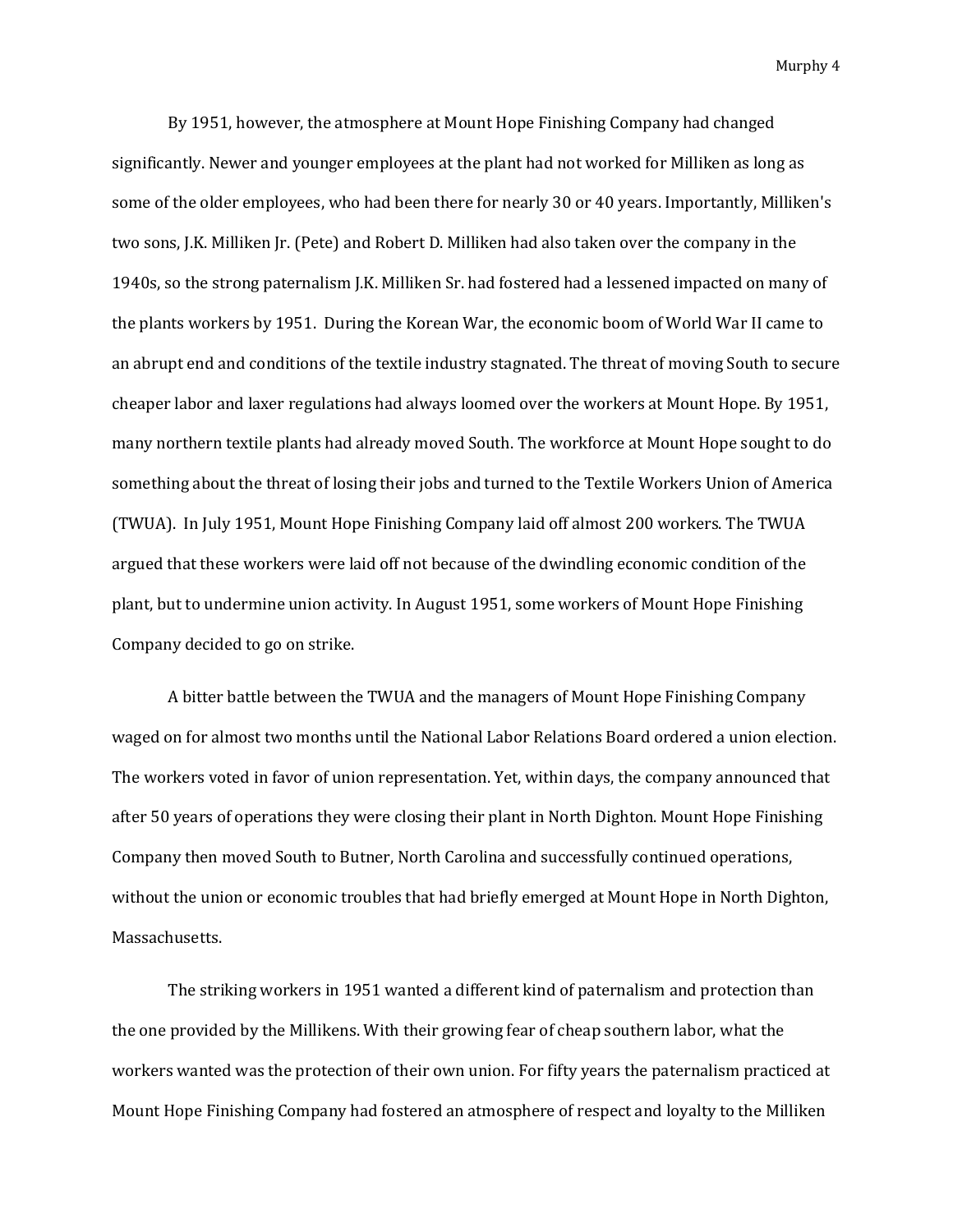family. As the years progressed and newer, younger workers came to the plant, that sense of respect fostered by Milliken through paternalism was not felt as strongly. These workers became concerned with loosing their jobs to cheap southern labor. Yet, the strike became caught up in the anti-radicalism of the Second Red Scare. The strike for the Mount Hope employees, revolved around a battle of anti-union politics of the 1950s carried on by the media and government. The media coverage distorted the true meaning of strike, associating it with communism and the Second Red Scare, and not with the actual fear of losing jobs to the South and growing concerns about unfair labor practices. Most importantly, the case of the Mount Hope Finishing Company illustrates that no matter how well-intentioned and benevolent paternalism appears, it still has underlying duplicitous intentions to protect managers and owners, not the workers.

# **Historiography**

 $\overline{\phantom{a}}$ 

Paternalism, within business, is a technique used to manage workers by providing them with housing and other benefits in order to both control and ensure loyalty from the employees. By 1900, industrialists began to see paternalism as a means to protect against the growing threat of the unionization of the workforce. Within the historical literature on corporate paternalism, two schools of thought emerge. Early historical interpretations of paternalism, and some more conservative contemporary writings within labor history, tend to argue that paternalism used by various companies was beneficial to both employee and employer. As historical scholarship changed during the 1970s and 1980s, writings on corporate paternalism tended to be more critical, arguing that it oppressed workers and potential unionization.<sup>3</sup> Both these schools of thought tend

<sup>&</sup>lt;sup>3</sup> Historian Jason Russell shows in a case study of Canadian business Hobbs Hardware how management used paternalistic techniques to keep workers from unionizing and the lasting impact of this. Russell argues "places like Hobbs Hardware show how management in the post-war period-in this care the mid 1970sorchestrated effective campaigns to keep low-wage workers out of unions. This is especially true for those workers who toiled in seemingly inconsequential workplaces that were part of the growing service sector, and where unionization was largely prevented." Jason Russell, "'Just Business': 1970s Management Paternalism and Failed Service Sector Unionization," *Labour/ Le Travail* no. 72 (Fall 2013): 131. Critical scholarship on paternalism has expanded beyond just historians and into other disciplines such as sociology. See Frank J. Weed, "The Sociological Department at the Colorado Fuel and Iron Company, 1901 to 1907: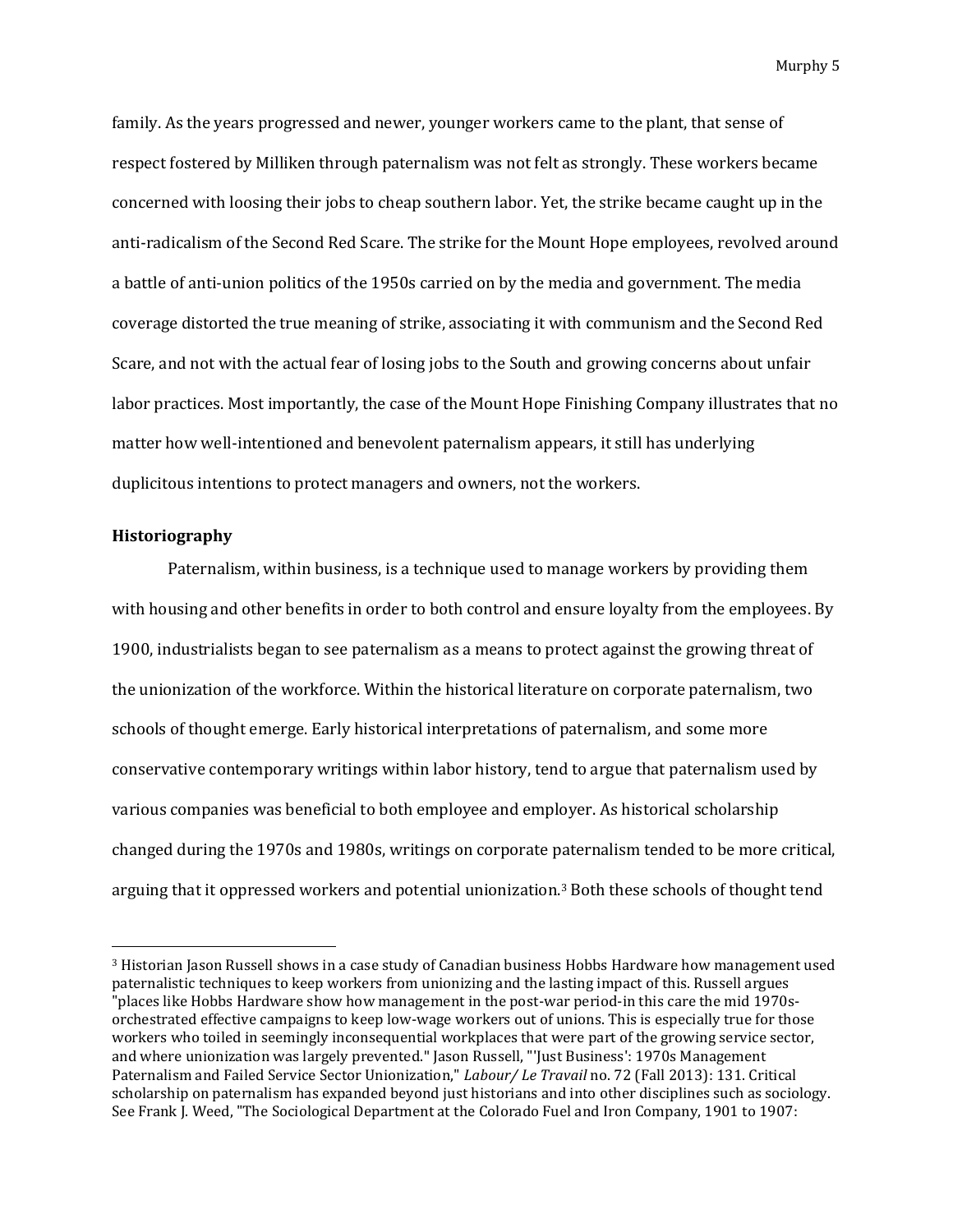to look at labor across a broad geographic and chronological period. When studying labor on a specific plant, however, the historical arguments on corporate paternalism diverge, revealing subtle complexities that incorporate some elements of both interpretations while rejecting others. This is the case in the Mount Hope Finishing Company of North Dighton, Massachusetts.

At Mount Hope Finishing Company, J.K. Milliken, the plants founder, successfully practiced paternalism, only having one strike in the fifty-year history of the company. Yet, unlike what most labor and industrial historians have argued, the paternalism practiced by Milliken had its roots not in the corporatism of the early twentieth century, but instead in New England concepts of republicanism practiced by various industrialists dating back to the early nineteenth century; this was done most famously by Lowell Mills during their early development. The older workforce at Mount Hope seemed to have accepted Milliken's management style. This is evidenced by the fact that unlike most of New England's textile workers, Mount Hope workers did not go on strike in 1934, during the General Textile Strike that swept the southern and northeastern United States. Yet, by 1951, the younger workforce at Mount Hope Finishing Company felt compelled to strike, and pushed against this paternalism. The historiography of corporate paternalism is a rich field, but, most of these historians focus either on southern paternalism as a means of both class control and racial segregation during the late nineteenth century or on industrial paternalism as practiced by the major industrial plants in the Midwest cities of Chicago, Detroit, or Pittsburgh. At Mount Hope, the style of paternalism had a sense of personalism, more common in New England ideals of republicanism, which is largely ignored in the historiography.<sup>4</sup>

Scientific Paternalism and Industrial Control," *Journal of the History of the Behavioral Sciences* Vol. 41 (Summer 2005): 269-284.

<sup>4</sup> I use personalism here to mean that J.K Milliken was both approachable and available to his workers while he had a very active role at Mount Hope Finishing Company before he stepped back and let his sons take over the day to day operations. Milliken also moved to North Dighton and lived within a close proximity to his workers. This personalism assisted in making workers loyal to Milliken.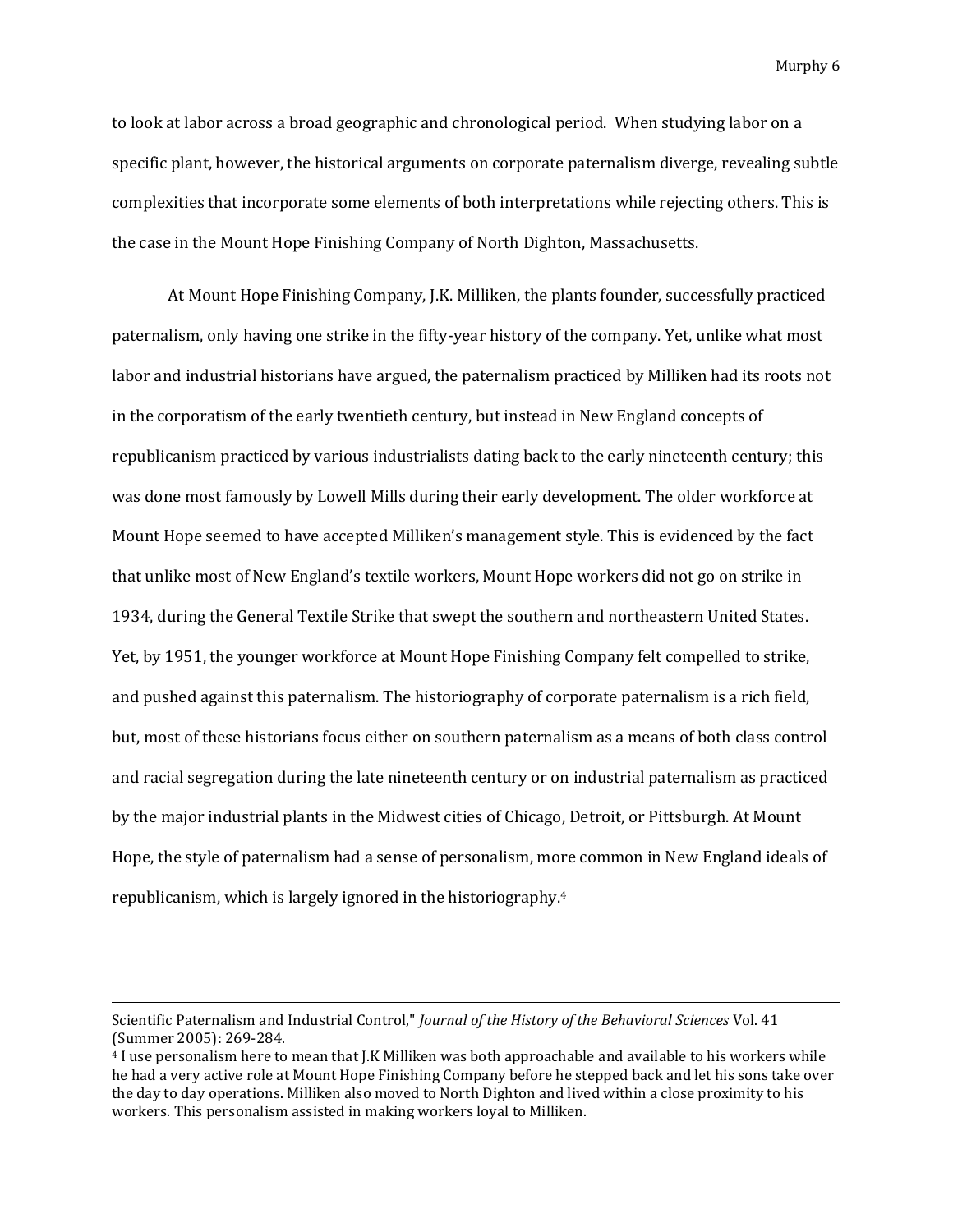Historian Dale Newman analyzes the impact of paternalism on a southern textile town, mostly focusing on issues of class and race. To investigate the impact of employer paternalism on the white workforce at the LeClay Cotton Mill located in Piedmont, North Carolina, Newman takes a social history approach. In his 1978 article "Work and Community Life in a Southern Textile Town," published in *The Labor History Reader,* Newman explores the social origins and isolation of white workers in Carol County, North Carolina and the disenfranchising effect paternalism had on the workforce. Newman's main argument is, "By examining the power and prestige of employer paternalism, one is able to understand why collective action by white textile workers was slow to come and quick to fail."<sup>5</sup> Newman, through the use of primary source documentation such as oral history interviews and local newspaper articles, illustrates the debilitating and isolating nature of southern paternalism that inhibited the collective action among the white workforce while also leading to economic stagnation and dependence of that workforce. Newman contends that, "Three generations of employer paternalism had produced a hereditary workforce of poorly educated, economically insecure, and socially isolated individuals."<sup>6</sup> Such conclusions are typical of those investigating paternalism in the American South.<sup>7</sup>

The paternalism practiced at LeClay followed workers not just into their public and social lives outside the workplace, but also into their home lives. Moral policing of unskilled workers by management created a hierarchical structure and uneasy atmosphere within the town. Some families worked exclusively in management positions, but marriage among workers mixed families and occupational status. As Newman explains, "These kinship ties and the company's promotional

<sup>5</sup> Dale Newman, "Work and Community Life in a Southern Textile Town," in *The Labor History Reader*, ed. Daniel J. Leab (Chicago: University of Illinois Press, 1985), 433.

<sup>6</sup> Dale Newman, "Work and Community Life in a Southern Textile Town," 434.

<sup>7</sup> See Lee J. Alston and Joseph P. Ferrie, "Labor Costs, Paternalism, and Loyalty in Southern Agriculture: A Constraint on the Growth of the Welfare State," *Journal of Economic History* Vol. 45 (March 1985): 95-117 and Gary M. Fink and Merl L. Reed, eds. *Race, Class, and Community in Southern Labor History,* (Tuscaloosa: The University of Alabama Press, 1994).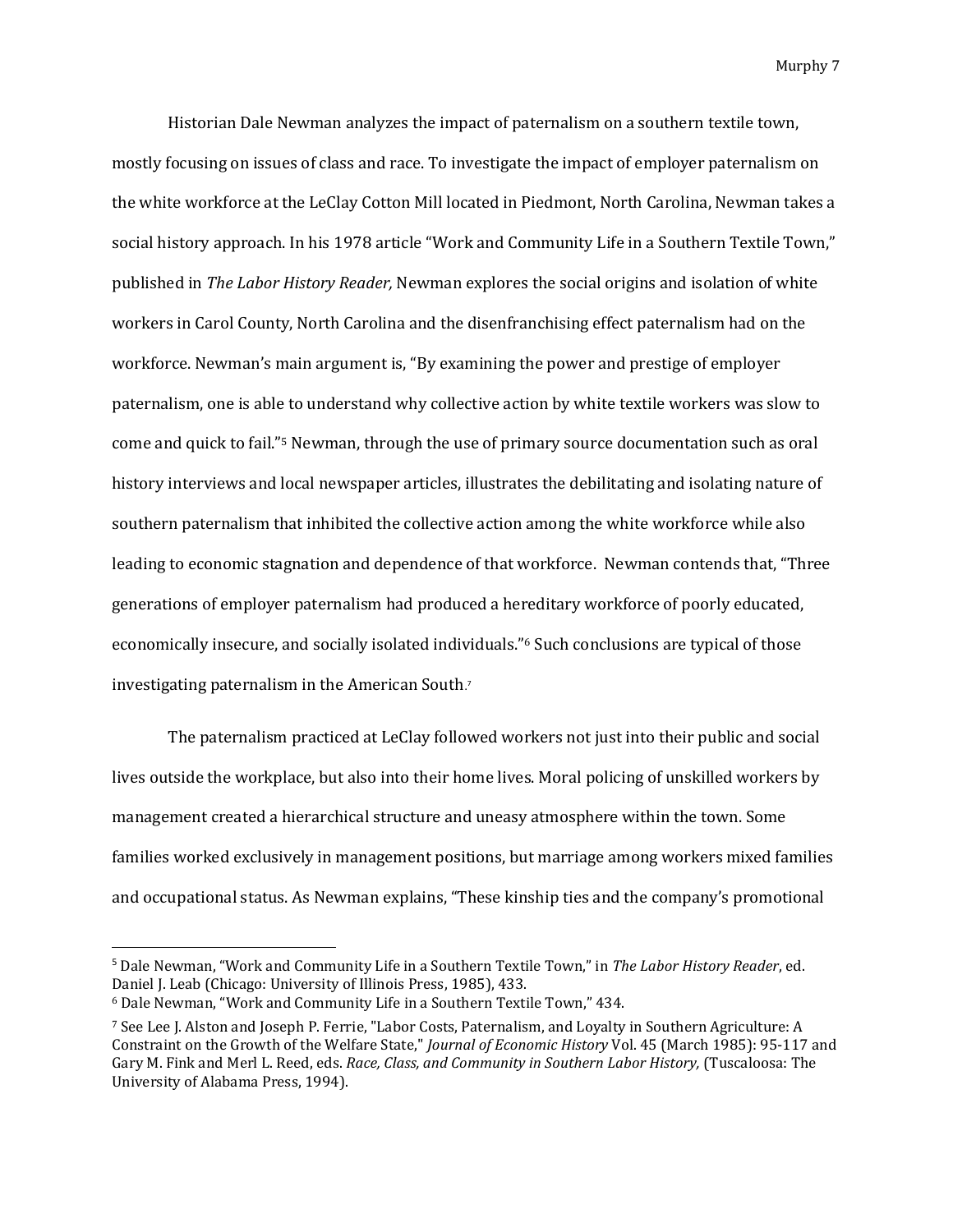policies of advancing the most loyal and reliable employees fostered the fear that even one's own family might report one's unapproved activities –not just in the mill or village- but in the home as well."<sup>8</sup> Workers had to always be aware of their actions to ensure they were compliant and not breaking any rules set by the company. If families could not trust one another in the home, unionization would be difficult to achieve. In LeClay, the plant created a social hierarchy that carried over into workers' personal lives, and people knew where they belonged. In a particular example, Newman shows the reader the true power that paternalism had over the workers with this incentive for workers to become informants to get ahead. On top of this, superintendent of the plant, along with the deputy sheriff "would not allow women to smoke on their porches, or wear shorts in public, and who evicted any family whose daughter got pregnant out of wedlock."<sup>9</sup> This is how workers lived their everyday lives: under the constant eye of the employer that went well beyond controlling the workplace.

Infiltration of the management of the mill in the private life also arises in historian Douglas Flamming's 1992 case study on the Crown textile mill in Georgia. Flamming writes, "Millhands knew the social implications of living in a company-owned home. Crown maintained its own special police force, and drunkenness – even drinking in public – was cause for dismissal and eviction from company housing...Such corporate discipline irked some household heads…who had reason to resent managerial intrusion into their personal affairs."<sup>10</sup> But, for many years workers of both LeClay in North Carolina and of Crown Mill in Georgia accepted this paternalism. This brand of paternalism was total, and Newman and Flemming clearly show how it impacted and infiltrated workers' everyday life and inhibited collective action among workers to better their working conditions.

<sup>8</sup> Dale Newman, "Work and Community Life in a Southern Textile Town," 441.

<sup>9</sup> Dale Newman, "Work and Community Life in a Southern Textile Town," 441.

<sup>10</sup> Douglas Flamming, *Creating the Modern South: Millhands & Managers in Dalton, Georgia, 1884-1984* (Chapel Hill: The University of North Carolina Press, 1992), 134.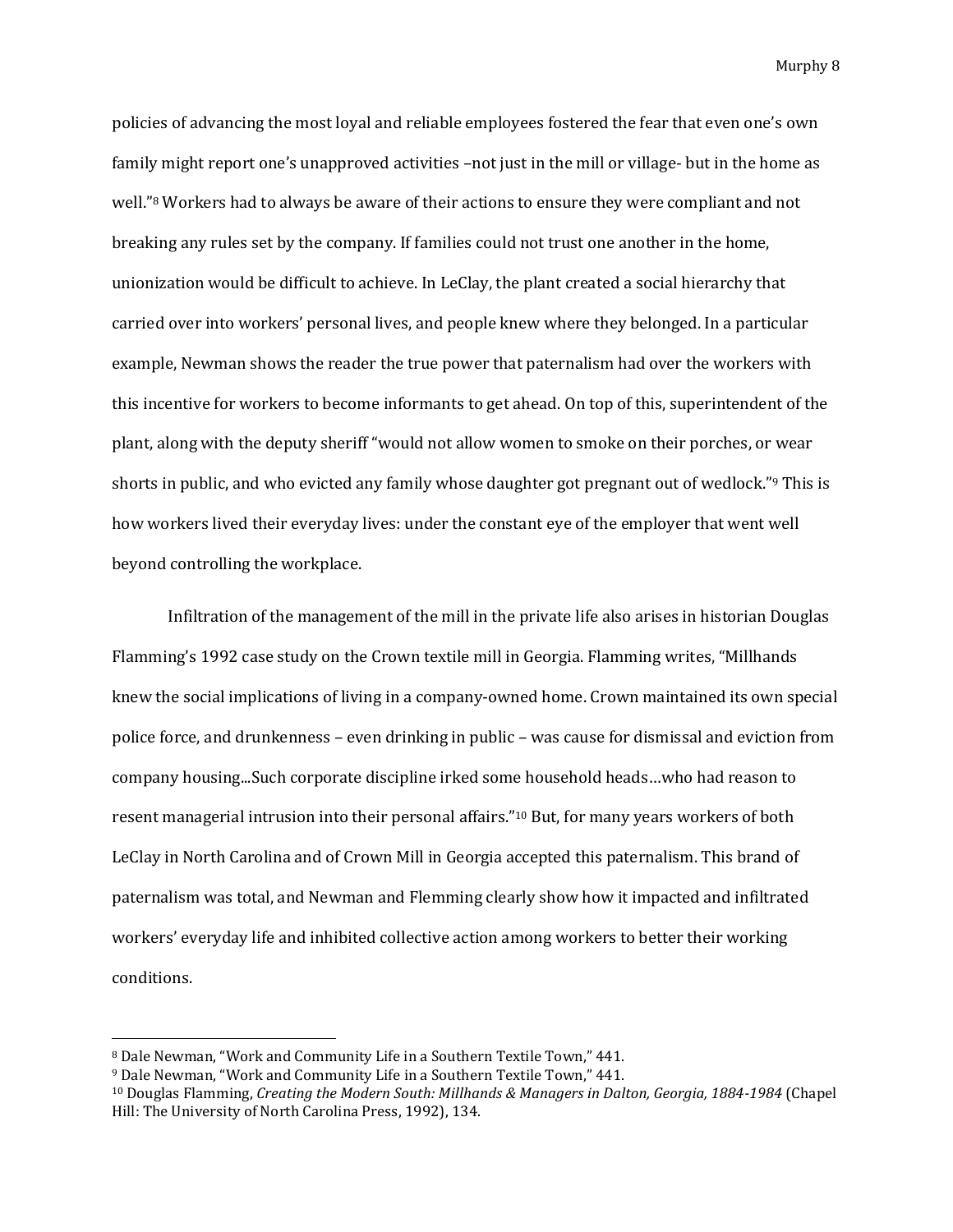The extreme form of paternalism practiced in the South differed from the more moderate form of corporate paternalism, also known as welfare capitalism, which developed during the nineteenth and early twentieth century. During the late nineteenth and early twentieth century, welfare capitalism became favored by and prevalent among some of the largest companies in the United States. Unlike the paternalism practiced in the South, welfare capitalism was less intrusive on the private lives of employees. Focused on the northern urban centers and larger cities, unlike tightknit mill villages, management could not extend its control or influence over workers that lived in private apartments or houses. Yet, welfare capitalism was, nonetheless, a form of corporate paternalism in which employers maintained control over their workforce in exchange for providing some moderate forms of welfare services and benefits for employees. These services and benefits included, but were not limited to, health insurance plans, workers' compensation, lunchrooms, and in some cases, clubhouses. Industrialists used welfare capitalism to both protect against the unionization of the workforce and as industrial self-regulation. Welfare capitalists sought to illustrate with their benefits that the government did not need to pass extensive labor legislation. In her 1997 book *The Business of Benevolence: Industrial Paternalism in Progressive America,* historian Andrea Tone presents a comprehensive study of welfare capitalism within the complicated political and social forces of Progressive era. In her chapter "The Politics of Labor Reform," Tone argues, "As labor regulations became a permanent fixture of the economic landscape, many employers made welfare capitalism their best defense against welfare statism. Never just a strategy for improving labor efficiency, welfare work was, at its inception, also a political movement propelled by employers' desire to halt the advance of the welfare state."<sup>11</sup> Tone's argument revolves around welfare capitalism being created to combat progressive era politics. The desire for workplace reform among industrialists became rooted in a superficial ideal to help workers.

<sup>11</sup> Andrea Tone, *The Business of Benevolence: Industrial Paternalism in Progressive America* (Ithaca: Cornell University Press, 1997), 17.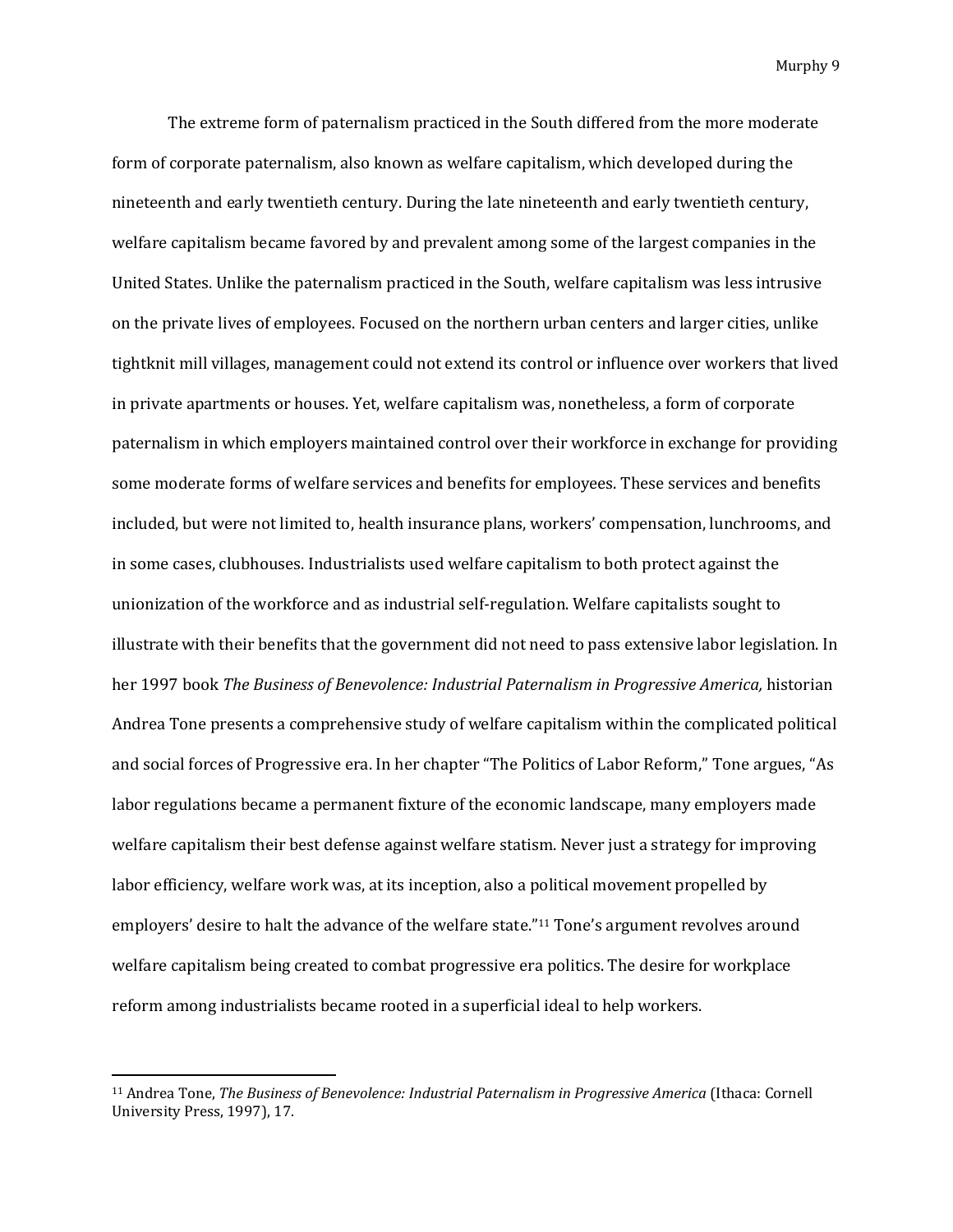The welfare capitalism practiced by Macy's, Filene's and even Eastman Kodak was just as duplicitous in comparison to the paternalism practiced at Mount Hope, yet it did not have a façade of personalism. Mount Hope did not have the national reputation of these big businesses. Milliken's welfare capitalism does not seem to have the sole purpose of stopping government labor legislation or the growth of the welfare state. Welfare capitalists also wanted to establish a connection between worker and employee, which already existed at Mount Hope in the earliest days of the company. As Tone states, "Welfare work promised to renew the personalism of small firms within the colossal aggregations of Progressive America."<sup>12</sup> Milliken lived among his workers in North Dighton and always in or around the plant, making himself accessible to his workers, which is emblematic to his own style of paternalism, influenced by New England republicanism, yet combining some of the definitive features of welfare capitalism. Some aspects of Mount Hope's paternalism modeled the techniques of welfare capitalism, such as publishing a company magazine. Mount Hope Finishing Company published the *Mount Hope News* periodical every month beginning as early as 1919.<sup>13</sup> *Mount Hope News* functioned as publicity and propaganda and similar to what Tone found in other company newsletters was "a form of welfare work, attempting to restore closer communication between the two parties by conveying written and visual messages from management to employees."<sup>14</sup> Employees from different skill sets and departments were connected through this publication. It repeatedly illustrated the benefits of paternalism such as departmental clambakes, news of employee marriages and vacations, and reported recreational activities among workers. Featured prominently were the workers themselves, even some writing articles, which fostered a feeling of importance. *Mount Hope News* reached the public, giving the residents of Dighton who did not work at Mount Hope an opportunity to participate in corporate events and know how well the company treated its employees.

<sup>12</sup> Andrea Tone, *Business of Benevolence,* 57.

<sup>&</sup>lt;sup>13</sup> The earliest Mount Hope News that has been found during research is from 1919. I have not come across the specific date that the company started circulating Mount Hope News.

<sup>14</sup> Andrea Tone, *Business of Benevolence,* 103.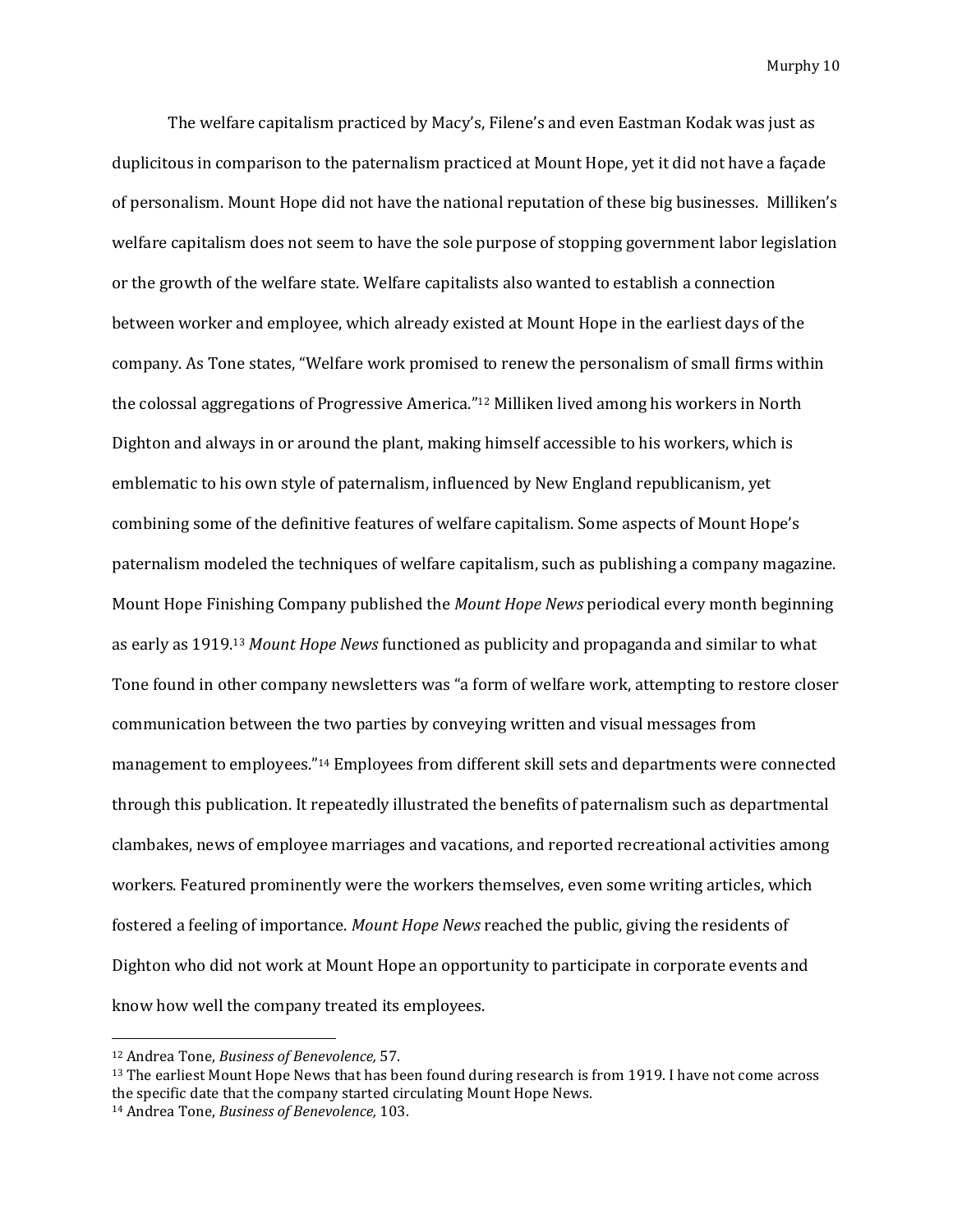Tone writes from a macro-perspective on industrial paternalism, which excludes an extensive analysis of one specific plant practicing paternalism. In a 1998 journal article, "Divided Loyalties: Immigrant Padrones and the Evolution of Industrial Paternalism in North America" published in *International Labor and Working-Class History,* historian Gunther Peck gives the reader a more personalized approach to understanding paternalism, which is often missing from the historiography on industrial paternalism. Peck argues that "But historians of industrial paternalism have also too narrowly defined it as a set of institutional policies or 'nonwage benefits,' thereby neglecting important ideological features – the boss's personalism and notions of familial obligation-that characterized and defined the appearance of paternalism among both skilled and unskilled workers." 15Tone rejects the personalism in her large-scale analysis and focuses on these bosses as welfare capitalists with an agenda. It was Milliken's own personalism that influenced and defined the paternalism experienced by workers at Mount Hope. Mount Hope was a smaller firm that had aspects of corporate paternalism, but J.K. Milliken's own position in the community helped popularize his persona of benevolent father figure to his workers. Labor historian Philip Scranton has examined the many variations of paternalism, but from more of a sociological perspective. In his article "Varieties of Paternalism: Industrial Structures and the Social Relations of Production in American Textiles" he argues "Effective paternalism required that the master have broader claims than merely his role as an employer...His connections to a noted local family, long experience and expertise in the practice of manufacture...appropriate to different contexts would all contribute to the creation of durable paternalist social relations."<sup>16</sup> Milliken came from a well connected old New England family and had previous experience managing mills in New Bedford. To say Milliken was a master might stretch it too far, but he had the characteristics of a paternalistic owner that his workers would respect.

<sup>15</sup> Gunther Peck, "Divided Loyalties: Immigrant Padrones and the Evolution of Industrial Paternalism in North America," *International Labor and Working-Class History* No. 53 (Spring 1998): 50.

<sup>16</sup> Philip Scranton, "Varities of Paternalism: Industrial Structures and the Social Relations of Production in American Textiles," *American Quarterly* No. 2 (Summer, 1984): 238.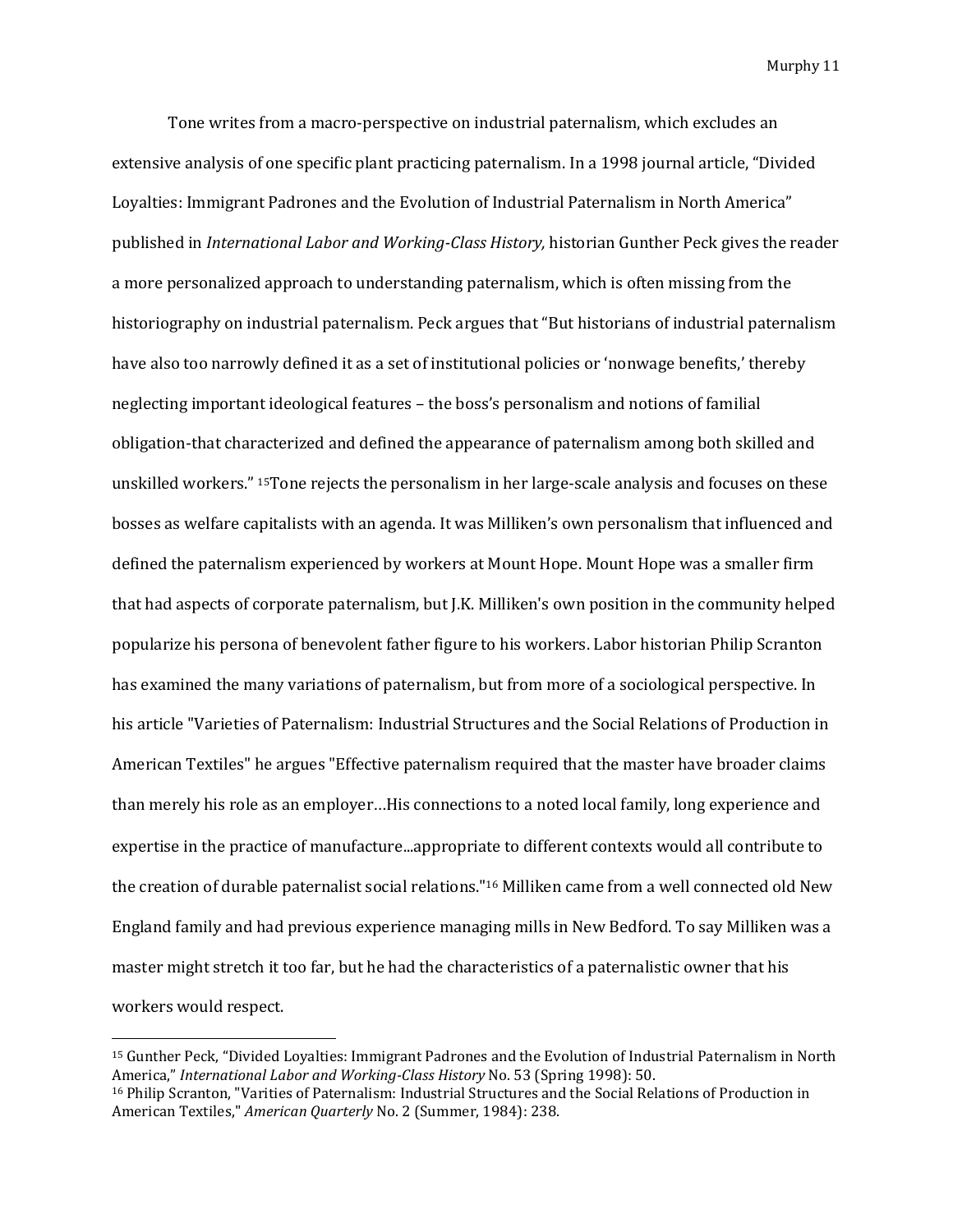When compared to the corporate paternalism of the industry leaders of the early twentieth century, and certainly with southern paternalism, the authority Mount Hope had over their workers and the community seems strikingly different. Tone asserts "welfare programs were concentrated in railroad companies and in steel, machine-shop, electrical, and printing establishments but were less pronounced in textile manufacture."<sup>17</sup> Mount Hope, being in the textile industry, had pronounced benefits that could rival any other large firm, and extended them to all workers, skilled and unskilled. Even though Mount Hope had benefits that were analogous to corporate welfare, the paternalism practiced at Mount Hope fell more in line with traditional New England republicanism, which had older historical roots dating back to the early nineteenth century and best exemplified in the historical literature on the Lowell textile mills of the early nineteenth century.

Paternalism in New England tended to assume a slightly different image than elsewhere in the country. In New England, paternalism was not just a corporate need to control workers and limit the growth of unions, but was rooted also in the region's Puritan and republican past. As such, corporate paternalism in New England appeared to many as more benevolent and was generally accepted by not just corporate and civic leaders, but also the general public and even in some cases the workers themselves. Historian Thomas Dublin's 1979 seminal case study on the young women workers in the Lowell Mills, specifically focusing on Hamilton Company, illustrates the way New England republicanism influenced paternalism within the plant. The young women workers of the Lowell Mill defined themselves as "Yankee Girls" and were mainly the daughters of Protestant, yeoman farmers. These young women who came from the agrarian towns of New Hampshire, Vermont, and Massachusetts to work must have experienced a culture shock when coming to an industrial setting such as Lowell. The men who owned the Lowell Mills and hired these Yankee Girls were known as 'The Boston Associates,' a group of early industrialists. Two prominent stockholders in the Boston Associates, Abbott Lawrence and Nathan Appleton were National Republicans,

<sup>17</sup> Andrea Tone, *The Business of Benevolence,* 58.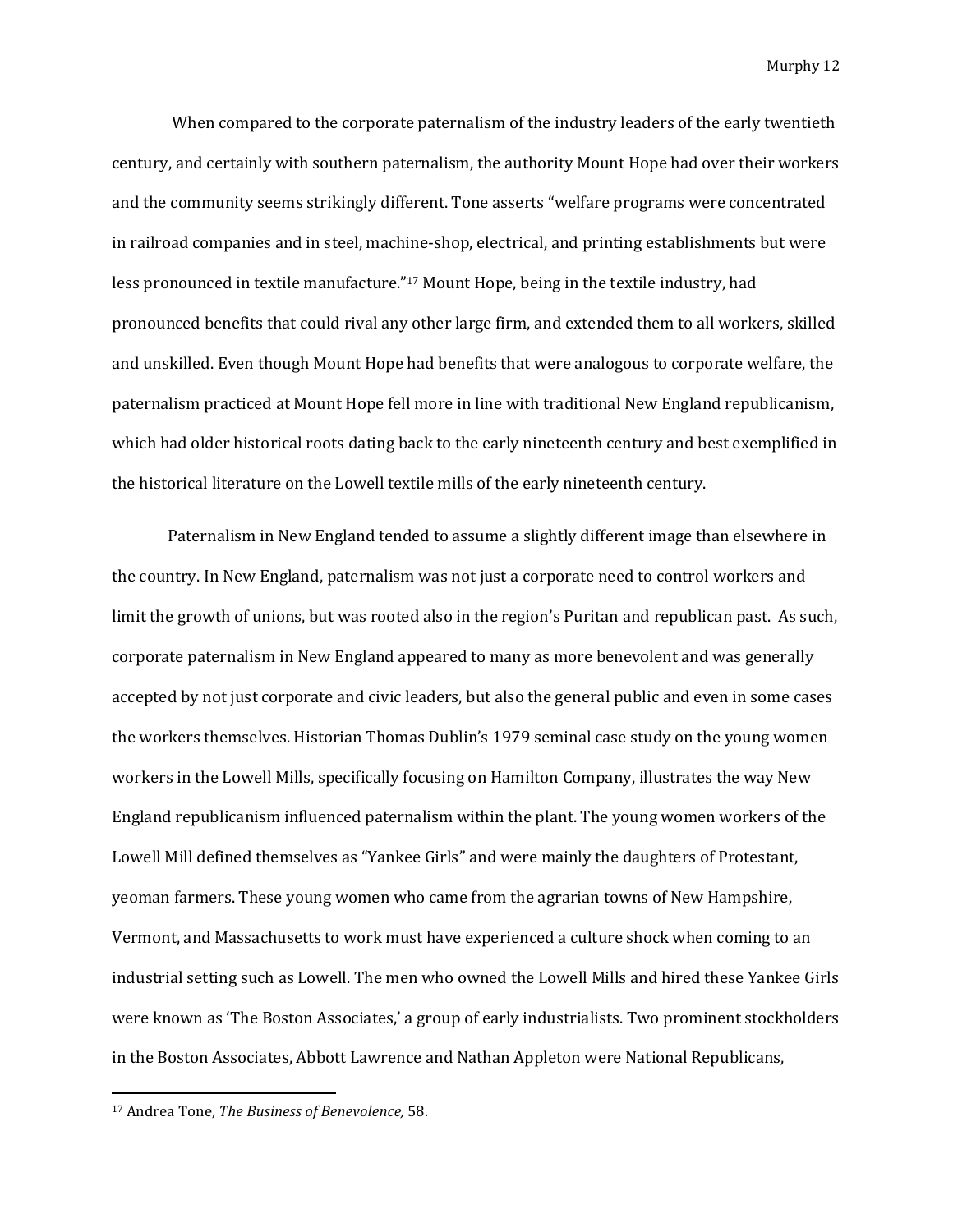members of the Whig party and practiced Unitarianism. However, the men of the Boston Associates wanted to protect these women workers from the problems of industrialization that they saw unfold in England, and to create a strong and competent labor force while also countering national concerns about industrialism replacing agriculture as the economic and cultural base of the young United States. Company housing was a key ingredient in establishing the New England republican paternalism in Lowell. According to Dublin, "Most workers at Hamilton resided in company-owned housing. Almost three fourths, 73.7 percent, lived in housing provided by the Hamilton or the adjacent Appleton Company…about 95 percent of women workers in Hamilton Company housing were single residents of female boarding houses."<sup>18</sup> For the time, this was unique to northern New England textiles. Comparatively, in Rhode Island, company housing did not become a prominent feature of textile companies. The company housing for the Lowell workforce, mainly boarding houses, kept the women both close to the plant, and protected, this need stemming from the Puritan and republican past of the region: a much older version of paternalism than the welfare capitalism of the early twentieth century.

The boarding houses of the Lowell Mills reflected and exemplified both the religious and republican antebellum ideologies and values of the region. The boarding houses illustrated these ideologies as well as the ability of the Boston Associates to control their workforce through corporate paternalism. To the early New England industrialist, the English factory system allowed for the degradation of the working class, leading to immorality and vice, and this could not happen in the United States. Cultural historian John F. Kasson explains in his 1976 book *Civilizing the Machine: Technology and Republican Values in America,* "To the eighteenth-century mind republicanism denoted a political and moral condition of rare purity, one that had never been

<sup>18</sup> Thomas Dublin, *Women at Work: The Transformation of Work and Community in Lowell, Massachusetts, 1826-1860* (New York: Columbia University Press: 1979), 27.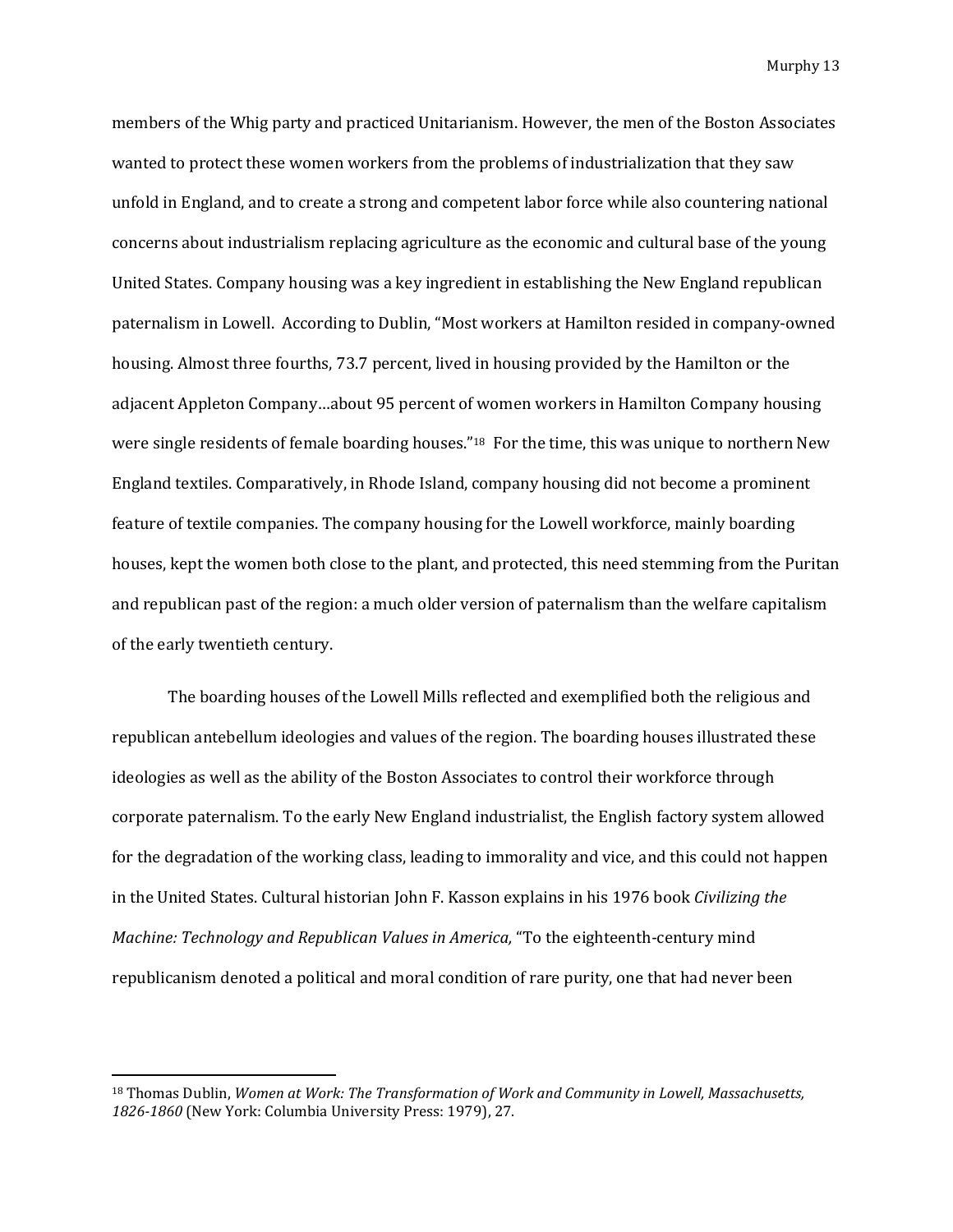successfully sustained by any major nation."<sup>19</sup> The great American experiment would not falter among the workers in Lowell. As Dublin states, "Housing for female workers kept wage levels down, but it was also an instrument of social control. For women company boardinghouses were part of a broader vision of corporate paternalism…In order to protect the virtue of American women workers, 'the most efficient guards were adopted in establishing boarding houses." <sup>20</sup> If the women were not protected in order to assume their gender and work roles, then the public virtue, a pillar of republicanism would be upset. Nathan Appleton, a prominent stockholder in the Boston Associates, knew of the conditions of the working class in England and he did not want the workers in Lowell to succumb to the same fate of class dependency. Historian John F. Kasson illustrates and expands on this point in his chapter "The Factory as Republican Community: Lowell, Massachusetts." Kasson states, "Lowell promised to resolve the social conflict between the desire for industrial progress and the fear of a debased and disorderly proletariat. Its founding sprang from the conviction that, given the proper institutional environment, a factory town…might stand as a model of enlightened republican community in a restless and dynamic nation."<sup>21</sup> This unique nature of corporate paternalism in New England, rooted in Puritan ideals of a New England utopia, is symbolized by the role Mount Hope Finishing Company played in its own community and the limited participation of its workers in the strikes of 1934 and even that of 1951. Milliken wanted to protect his workers to ensure a loyal workforce with a low turnover rate.

#### **Paternalism in Milliken's Mill Village**

To understand the complexities of the corporate paternalism practiced at Mount Hope Finishing Company, one must take a closer look at the plant's founder, J.K. Milliken. Milliken certainly harbored a sense of old-school New England republicanism, which he implemented into his business ideology. On July 5, 1875 future founder and treasurer of the Mount Hope Finishing

<sup>19</sup> John F. Kasson, *Civilizing the Machine: Technology and Republican Values in America* (New York: Grossman Publishers: 1976), 4.

<sup>20</sup> Thomas Dublin, *Women at Work,* 77.

<sup>21</sup> John F. Kasson, *Civilizing the Machine,* 65.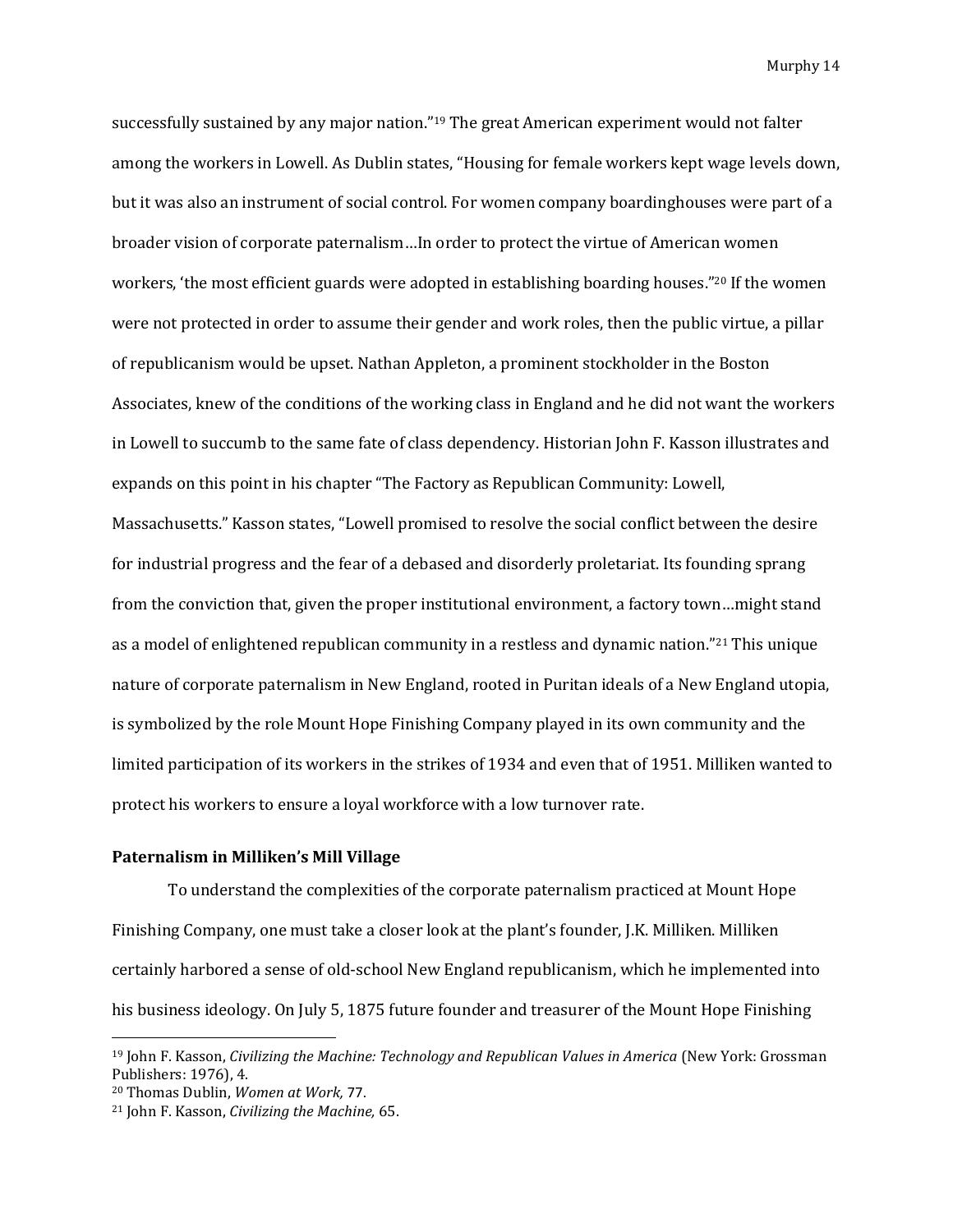Company, Joseph Knowles Milliken was born in Salem, Massachusetts, to Charles Dodge Milliken and Helen Doane Milliken. The Milliken family itself had deep roots in New England, dating back to the seventeenth century.<sup>22</sup> Charles Dodge Milliken, born on May 2, 1841, lived with his family in Maine, until he moved to Boston where he worked as a dry goods salesman. He eventually moved to Salem where he met his future wife, Helen D. Knowles. The Knowles family also had deep roots in New England. John Knowles first arrived from England in 1639 and settled in Watertown in the Massachusetts Bay Colony.<sup>23</sup> Joseph Frank Knowles, Helen's brother, had ties to the textile industry dating back to the mid-1870s and he worked in the industry until his death in 1909. It would be Joseph Frank Knowles who influenced his nephew, J.K. Milliken, into a career in the textile industry.

Although born in Salem, Milliken and his family moved to New Bedford while he was still very young. He attended Friends Academy, an independent day school founded by the Quakers in 1810, and then went on to Harvard College (Harvard University). Even though he attended this Quaker school, J.K. Milliken practiced Unitarianism throughout his life. Milliken graduated from Harvard in 1895 with an A.B. In the June 1916 *Harvard College Class of 1896 Secretary's Fifth Report,* which checked up on the members of the class of 1896, Milliken succinctly stated "I have some things to regret, much to be thankful for, and hope that Dame Fortune may smile no less often in the future than she has in the past twenty years."<sup>24</sup> Milliken's blurb about himself was certainly modest, compared to the long winded boasting done by the majority of his classmates. Interestingly, he did not mention his success with the Mount Hope Finishing Company, which by 1916 was well established. In 1912, the book *Representative Men and Old Families of Southeastern Massachusetts,*  which contains biographies and genealogical information of important men and families from

l

<sup>22</sup> *Representative Men and Old Families of Southeastern Massachusetts*, Vol. 3 (Chicago: J.H. Beers & Co., 1912. Reprint, London: Dalton House, 2015), 1483. Citations refer to the Dalton House edition.

<sup>23</sup> *Representative Men and Old Families of Southeastern Massachusetts,* Vol. 1 (Chicago: J.H. Beers & Co., 1912. Reprint, London: Dalton House, 2015), 192.

<sup>&</sup>lt;sup>24</sup> *Harvard College Class of 1896 Secretary's Fifth Report: June, 1916, (Norwood: The Plimpton Press, 1916),* 189, accessed April 1, 2017, https://books.google.com/books?num=19&id=g-8nAAAAYAAJ&q=Milliken#v=snippet&q=Milliken&f=false.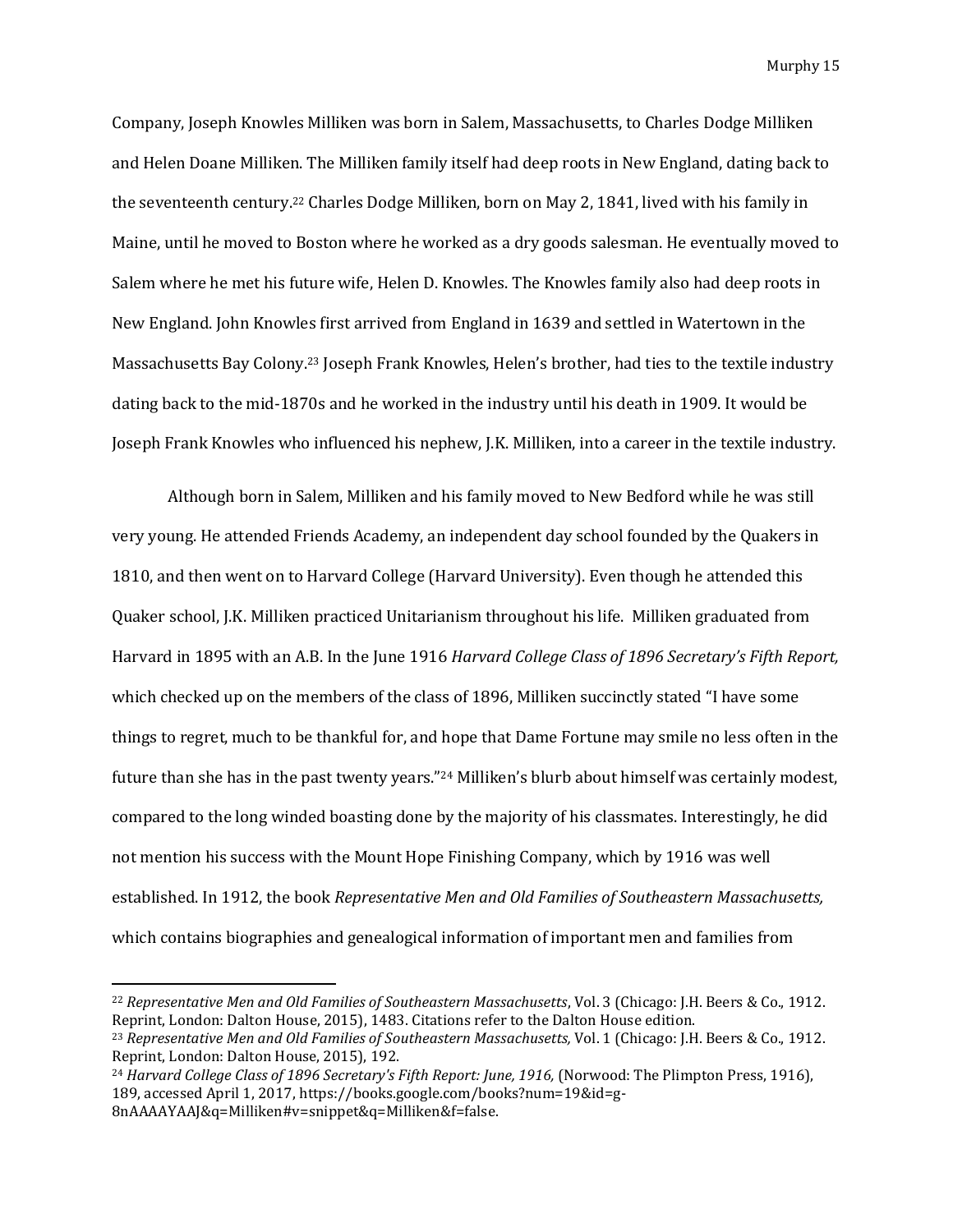Massachusetts, reported Milliken was, "Of kindly disposition and modest bearing, he is withal a genial man, approachable and pleasant."<sup>25</sup> Milliken's short writing on himself in the Harvard report of the class of 1896 can attest to this.

After graduating from Harvard, Milliken returned to New Bedford and worked in a management position at the Dunnell Mill in Pawtucket, Rhode Island. In 1899 he joined his uncle, Joseph Frank Knowles at the Hathaway Mill in New Bedford. Two years later, in June of 1901, along with his uncle and other investors, Milliken founded the Mount Hope Finishing Company of North Dighton. By December 1901, the plant turned out goods for consumption. As Mount Hope Finishing Company quickly grew, so did the village of North Dighton. Milliken participated actively in town affairs and contributed to the expanding infrastructure. At the turn of the century, macadamizing roads in North Dighton became an important step in modernizing the time. The issue of building roads is a recurrent theme in the annual town reports from the first quarter of the twentieth century. As early as 1906 the town appointed Milliken on a committee, along with Charles S. Chase and George M. Chase, who worked alongside Milliken as managers at Mount Hope Finishing Company, to purchase a stone crusher for the town for the purpose of building roads. In 1907, the residents of Dighton voted to appoint Milliken to the finance committee. As the years went on the town appointed Milliken, and other prominent men involved with Mount Hope Finishing Company, to various committees and other high ranking positions within the local government.<sup>26</sup>

Milliken's interest in both participating in business and serving the public, extended beyond North Dighton. He involved himself in various associations in southeastern Massachusetts, such as in 1912, when he joined the board of directors of The Machinists' National Bank in Taunton, Massachusetts. In 1925, with the sudden death of the then bank president, William C. Davenport, Milliken assumed the position and was considered "an able successor to the five men who preceded

<sup>25</sup> *Representative Men and Old Families of Southeastern Massachusetts,* Vol. 3 (Chicago: J.H. Beers & Co., 1912. Reprint, London: Dalton House, 2015), 1483.

<sup>26</sup> Helen H. Lane, *History of the Town of Dighton Massachusetts*, (Dighton: Town of Dighton, 1962), 245-246.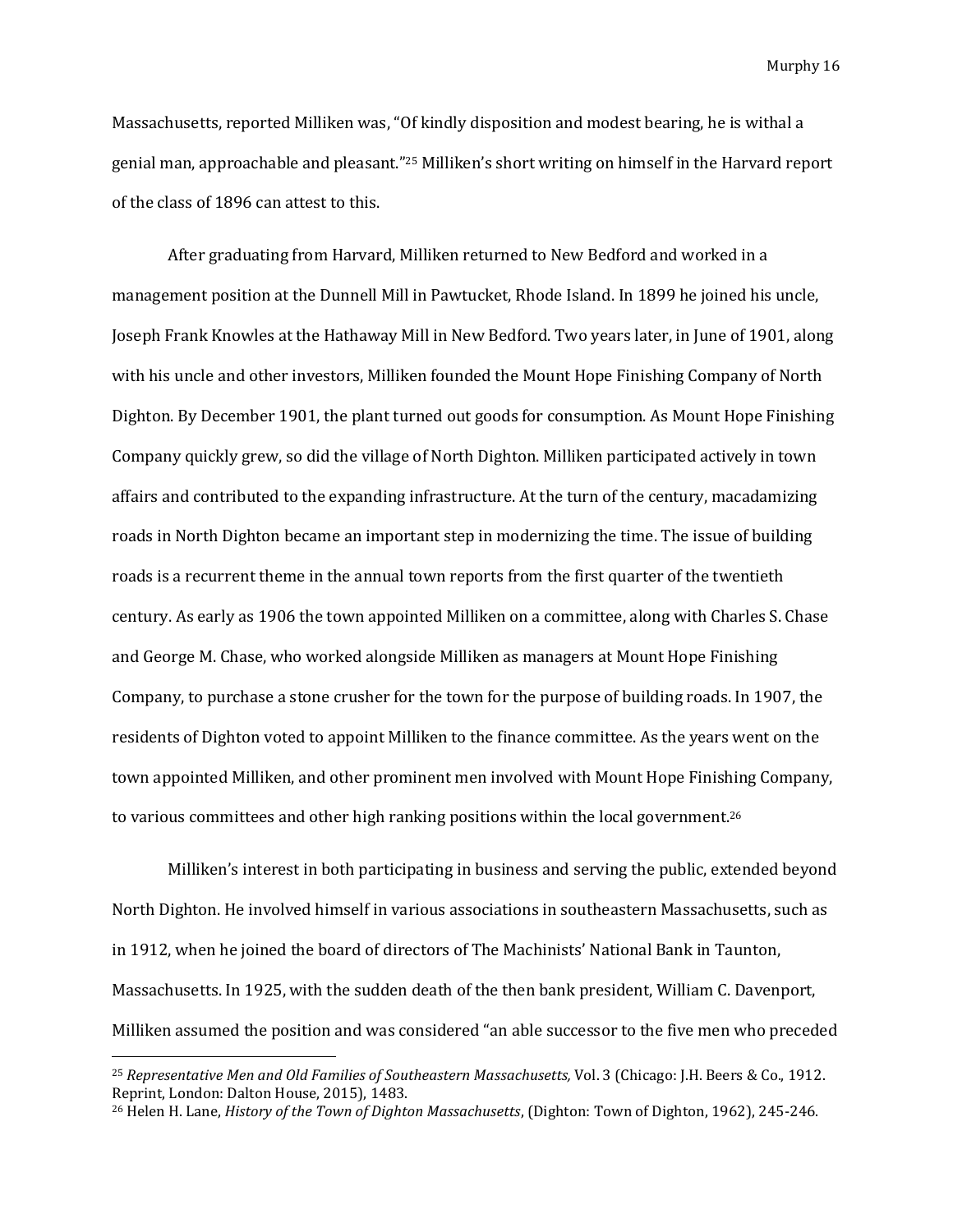him."<sup>27</sup> Milliken remained the president of the bank until 1951, when Mount Hope Finishing Company made the move to North Carolina. Milliken concerned himself with the large-scale issues of the Massachusetts industry and served as the vice president for the National Association of Finishers of Massachusetts and the Associated Industries of Massachusetts. In addition to this, as of 1928, Milliken also served for nearly forty years as a director of the Massachusetts Life Insurance Company of Springfield, and as a member of the Fall River Manufacturing Mutual Fire Insurance Company. Apart from these profession and business associations, in 1906 the fraternal organization Free Masons initiated Milliken and he remained a member for life. Milliken's various connections and corporate positions illustrates his many connections and his persona as a typical New England industrialist.

The paternalism practiced at the plant, and Milliken's own anti-union sentiment was rooted in his own political beliefs. Throughout his life, Milliken remained a staunch Republican, which impacted his views on unionization. The book *Representative Men and Old Families of Southeastern Massachusetts,* reported of Milliken that "Politically he is a Republican."<sup>28</sup> An example of Milliken's support for the Republican party is illustrated through the August 11, 1928 clam bake held at the Mount Hope Finishing Company for the Bristol County Republican Association which included "leading Republicans" from Massachusetts.<sup>29</sup> During the last decade of the nineteenth century and first decade of the twentieth century the Republican Party in the United States was deeply divided between Progressive reformers and pro-business advocates. William McKinley, president from 1897-1901, represented the later, but when Vice President Theodore Roosevelt rose to the

<sup>27</sup> *Taunton and The Machinists' National Bank: High Lights in the History of the City and a Record of the Bank,*  (1928), 30. Old Colony History Museum,

<sup>28</sup> *Representative Men and Old Families of Southeastern Massachusetts,* Vol. 3 (Chicago: J.H. Beers & Co., 1912. Reprint, London: Dalton House, 2015), 1483.

<sup>29</sup> "Leaders of G.O.P Gather at Dighton, *Daily Boston Globe,* August 12, 1928, B5, accessed April 21, 2017, https://secure.pqarchiver.com/boston-

sub/doc/747522357.html?FMT=AI&FMTS=ABS:AI&type=historic&date=Aug+12%2C+1928&author=Special +Dispatch+to+the+Globe&pub=Daily+Boston+Globe+%281928-

<sup>1960%29&</sup>amp;edition=&startpage=B5&desc=LEADERS+OF+G.+O.+P.+GATHER+AT+DIGHTON.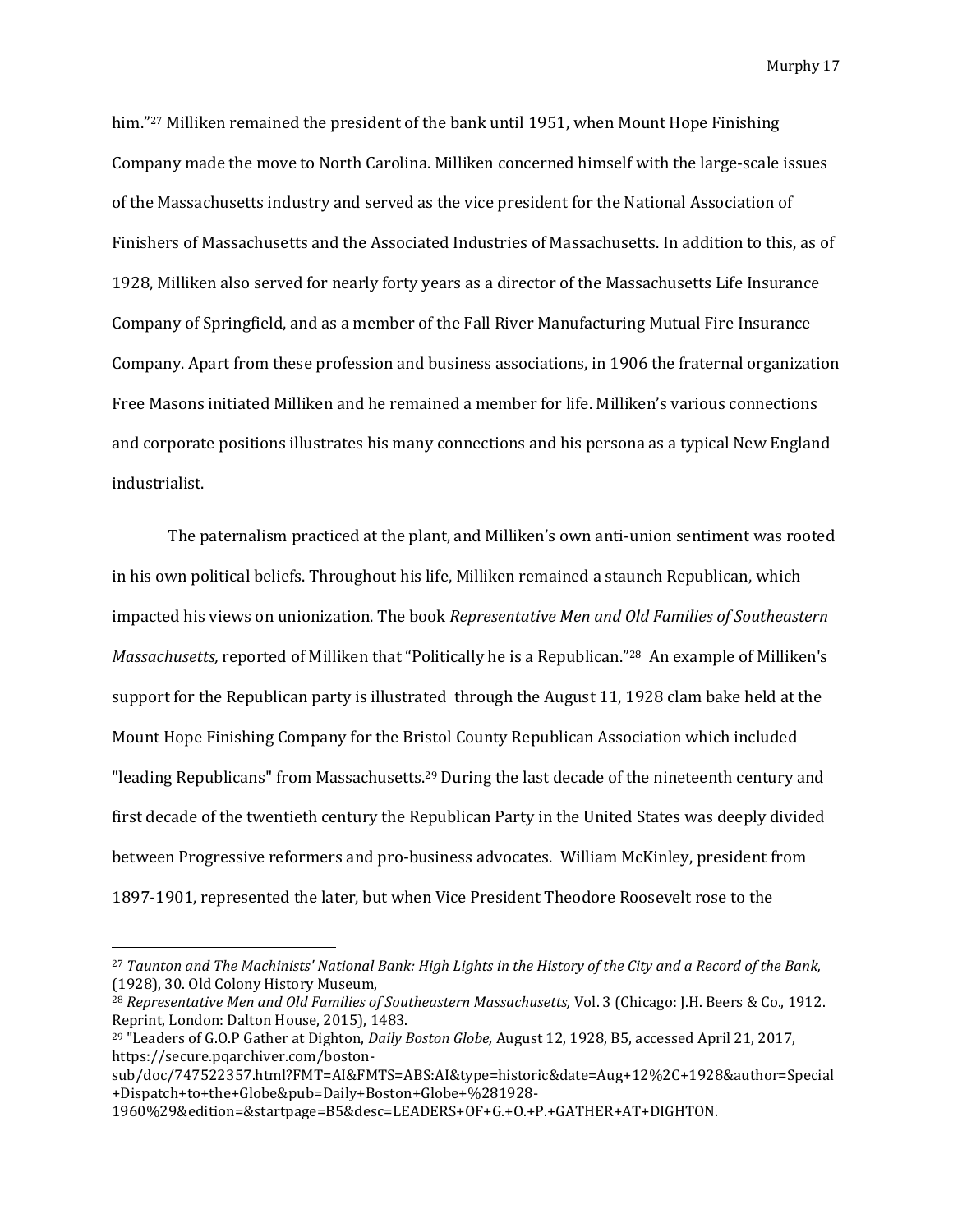presidency upon McKinley's assassination the Progressive wing had a new champion. Progressive control of the Republican Party did not outlive Roosevelt's presidency, however, and when Roosevelt lost the Republican nomination upon his return to politics in 1912 the Progressives defected from the Republican Party, leaving it to be defeated by Woodrow Wilson's own brand of Progressivism within the Democratic Party. Although Herbert Hoover tried to bring back a sense of Progressivism to the Republican Party in 1928 his efforts died with the Great Depression and Progressivism once-and-for-all found a home in the Democratic Party with Franklin D. Roosevelt.

Throughout this larger national political history, it would appear that Milliken remained loyal to the McKinley-faction of the Republican Party and probably supported the conservatives of Howard Taft, Warren Harding, and Calvin Coolidge. Reportedly, "Milliken never failed to contribute generously to the national Republican Party, even during the long years of its trial as a minority party."<sup>30</sup> In historian Burke Davis's 1981 book, *A Fierce Personal Pride: The History of Mount Hope Finishing Company and its Founding Family*, he revealed "From the start, unionism had no place in Mount Hope's concept of management."<sup>31</sup> Unionism certainly did not have a place at Mount Hope and the paternalism implemented by Milliken contributed to no move by the workers for unionization in fifty years. Even outside of Mount Hope, Milliken exercised his anti-union sentiment. In one recorded incident in 1919, as vice president of the National Finishers Association of Massachusetts, Milliken assisted in ending a strike among longshoremen from the New England Steamship Company and a sympathy strike started by truckmen.<sup>32</sup> Another example of Milliken's aversion to unions and collective action is in his speech to group of young workers graduating a trade school for textiles. In 1927, while addressing the graduating class of the New Bedford Textile

l

<sup>30</sup> Burke Davis, *A Fierce Personal Pride: The Story of Mount Hope Finishing Company and the Challenges to its Founding Family* (Butner: Mount Hope Finishing Company, 1981), 35.

<sup>31</sup> Burke Davis, *A Fierce Personal Pride,* 7.

<sup>32</sup> "Converters 1920 Year Book," *Dry Goods Guide*, September 1920, 30, accessed April 1, 2017, https://books.google.com/books?id=ca00AQAAMAAJ&pg=RA8-

PA8&dq=dry+goods+guide+september&hl=en&sa=X&ved=0ahUKEwjcobGy0YTTAhVD44MKHWWCCUAQ6A EIGjAA#v=onepage&q&f=false.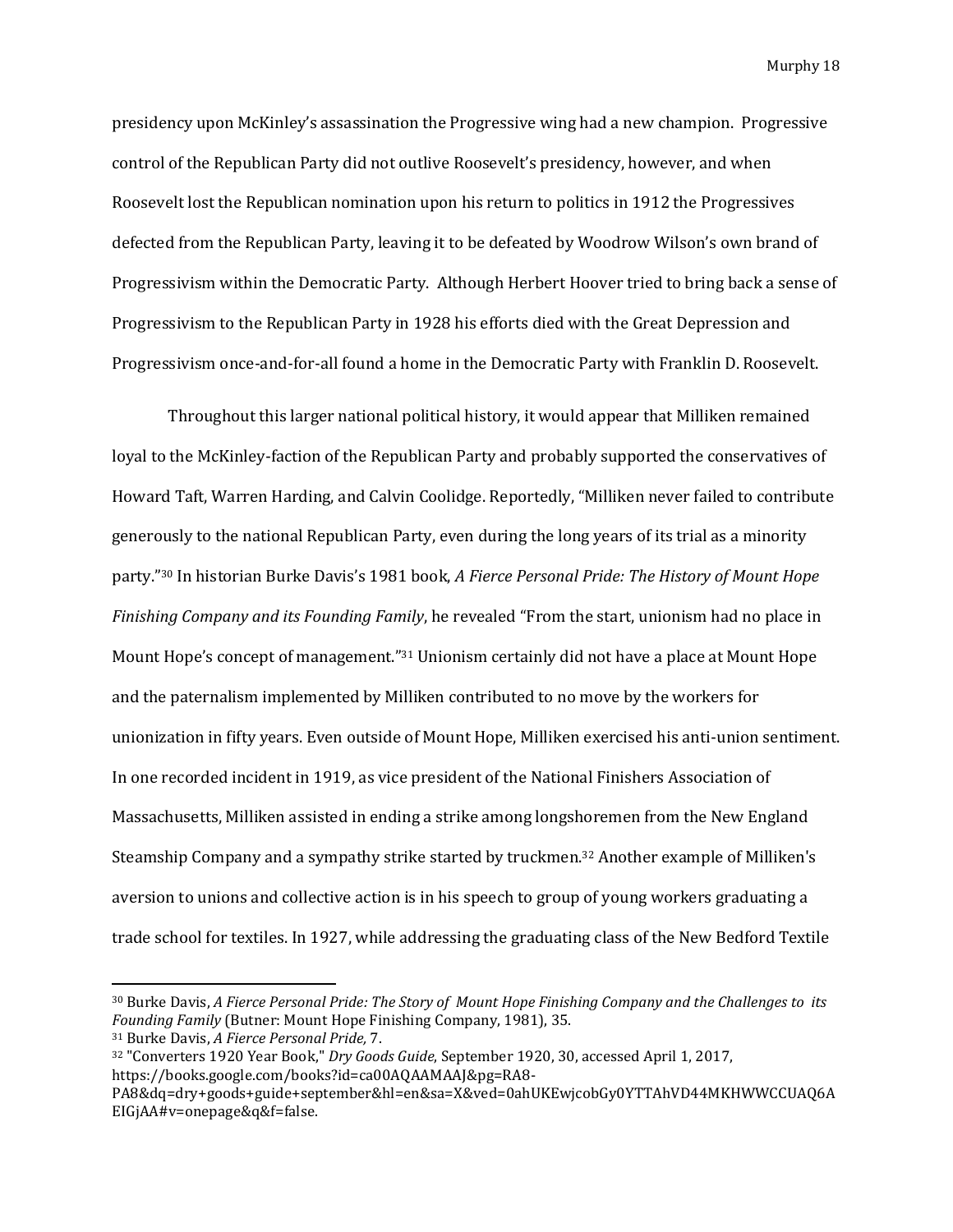School, Milliken's speech consisted almost entirely of reading the students an excerpt of the 1899 essay "A Message to Garcia" by writer Elbert Hubbard. These young students who were to be entering the workforce were read an essentially anti-labor essay. "A Message to Garcia" chastises and demonizes workers that are not loyal to their duties and do not follow directions. It expresses the notion that workers are to be docile, subservient, not to question authority, and not to disturb the order of things. Radical workers were those that questioned authority and disloyal workers turned to unions for representation. The essay champions individuality and not collectivism, "And this incapacity for independent action, this moral stupidity, this infirmity of the will, this unwillingness to cheerfully catch hold and lift-these are the things that put pure Socialism so far into the future...It is survival of the fittest. Self interest prompts every employer to keep the best."<sup>33</sup> There are many different topics that Milliken could have discussed in his speech, but he chose this essay. If workers are only concerned about themselves and not other workers, then unionization may not be a popular ideology to turn to.

Official literature written by upper-level management and distributed by the company contained negative and somewhat condescending sentiments towards workers that went on strike in nearby New Bedford. In June 1928, Albert R. White, an upper-level manager at the plant and editor of *The Mount Hope News* wrote an article titled "The Problem of Distribution." In this article, White wrote rather disparaging comment of New Bedford mill workers: "If the New Bedford mill workers had understood the economics of the situation...they perhaps might not have walked out so hastily, assuming that New Bedford mill workers are as intelligent as average textile employees throughout New England."<sup>34</sup> White's observation implies that lower level workers that go on strike do not understand the complexities of economics. The forces working against these workers may be

<sup>33</sup> "Address made by Mr. J.K Milliken to the Graduating Class at the New Bedford Textile School, June 11, 1927," *Mount Hope News* Vol. VII No. 2, September 1927, 11-13. Folder VM863, File M863H, Old Colony History Museum.

<sup>34</sup> Albert R. White, "The Problem with Distribution," *Mount Hope News,* Vol. VII No. 10, June 1928, 4-5, Folder VM8638, File M863H, Old Colony History Museum.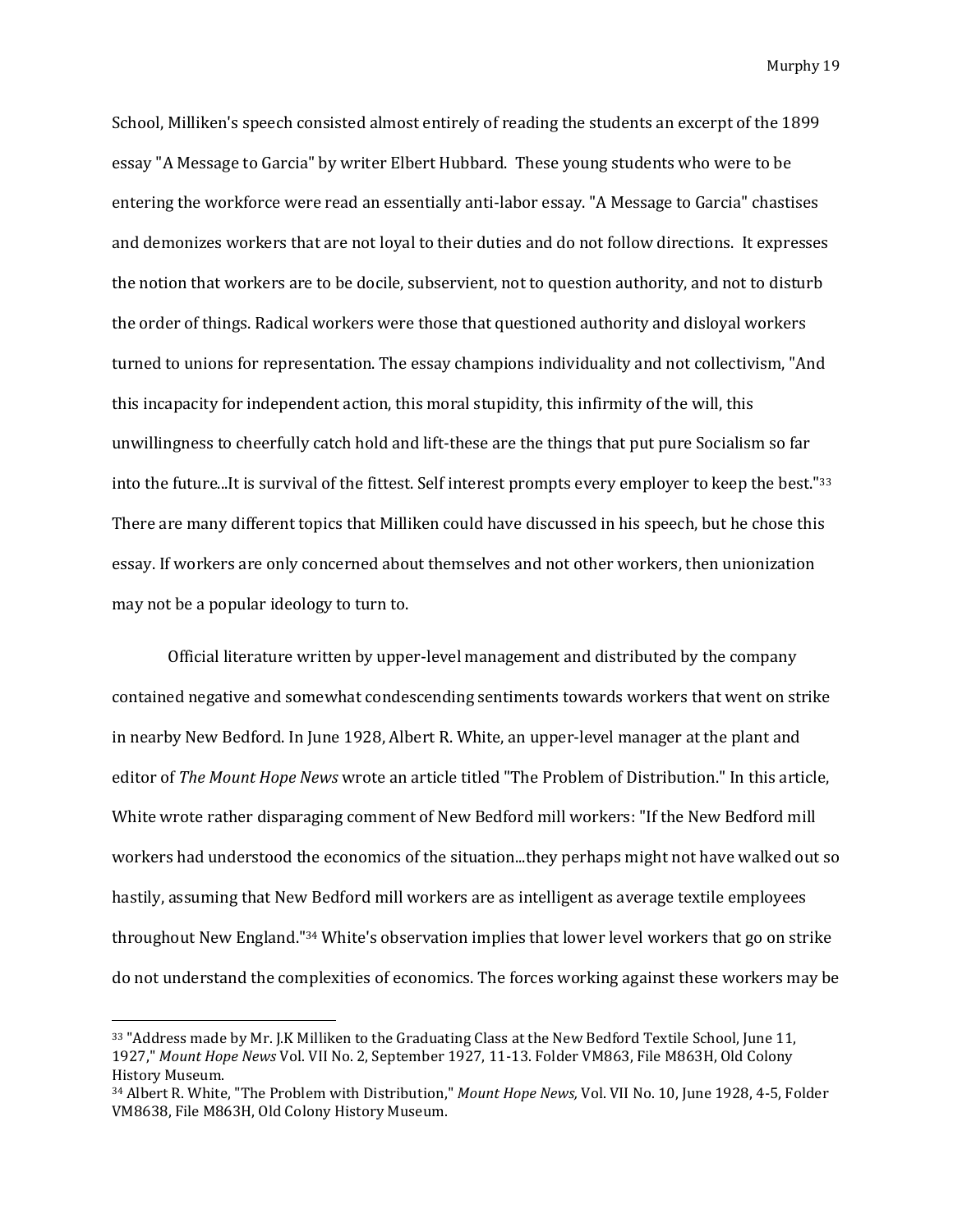influenced by both economics and management. Yet, from the laborers' perspective, one doesn't have to understand the complexities of economics to recognize when they are being exploited.

Milliken's commitment to the conservative wing of the Republican Party is also illustrated by his political and financial supported Republican congressman and Speaker of the House, Joseph W. Martin Jr. of North Attleborough, Massachusetts. Historian Burke Davis, who knew the Millikens, explained of Martin that "His regular visits to J.K. bespoke their long, intimate association, and it was perhaps because of Martin that J.K. maintained the perennial interest in G.O.P national politics which had been his birthright."<sup>35</sup> Martin himself was against unions, like Milliken, and always looked out for the business of the northern textile industry. During the 1930s, Martin was in ardent opposition of the New Deal and assisted in the formation of the coalition of southern Democrats and Republicans in 1938. When the New Deal threatened the northern textile industry, Martin became outspoken and aggressive towards various pieces of legislation. One such piece of New Deal legislation he opposed was the 1932 version of the Fair Labor Standards Act written by Senator Hugo L. Black of Alabama. This early draft of the Fair Labor Standards Act allowed southern mills to pay a lower minimum wage than northern mills, under the assumption that living expenses in the South were much lower. Opponents of the bill argued that the southern mills would get an unfair advantage. By the 1930s, the northern textile industry had already started to move south. Lower wages made the South a more attractive place to operate a business, which only further inhibited the northern plants. When the Fair Labor Standards Act of 1938 did not include the higher minimum wage in the North, Martin voted for it. Martin also supported the Smoot-Hawley Tariff to protect domestic manufacturers, and later opposed its repeal. Passed on June 17, 1930, the protectionist Smoot-Hawley Tariff Act raised the United States tariff rates even higher than they were under the Fordney-McCumber Act of 1922. Despite the historical debate surrounding the

<sup>35</sup> Burke Davis, *A Fierce Personal Pride*: *The Story of Mount Hope Finishing Company and the Challenges to its Founding Family,* 35.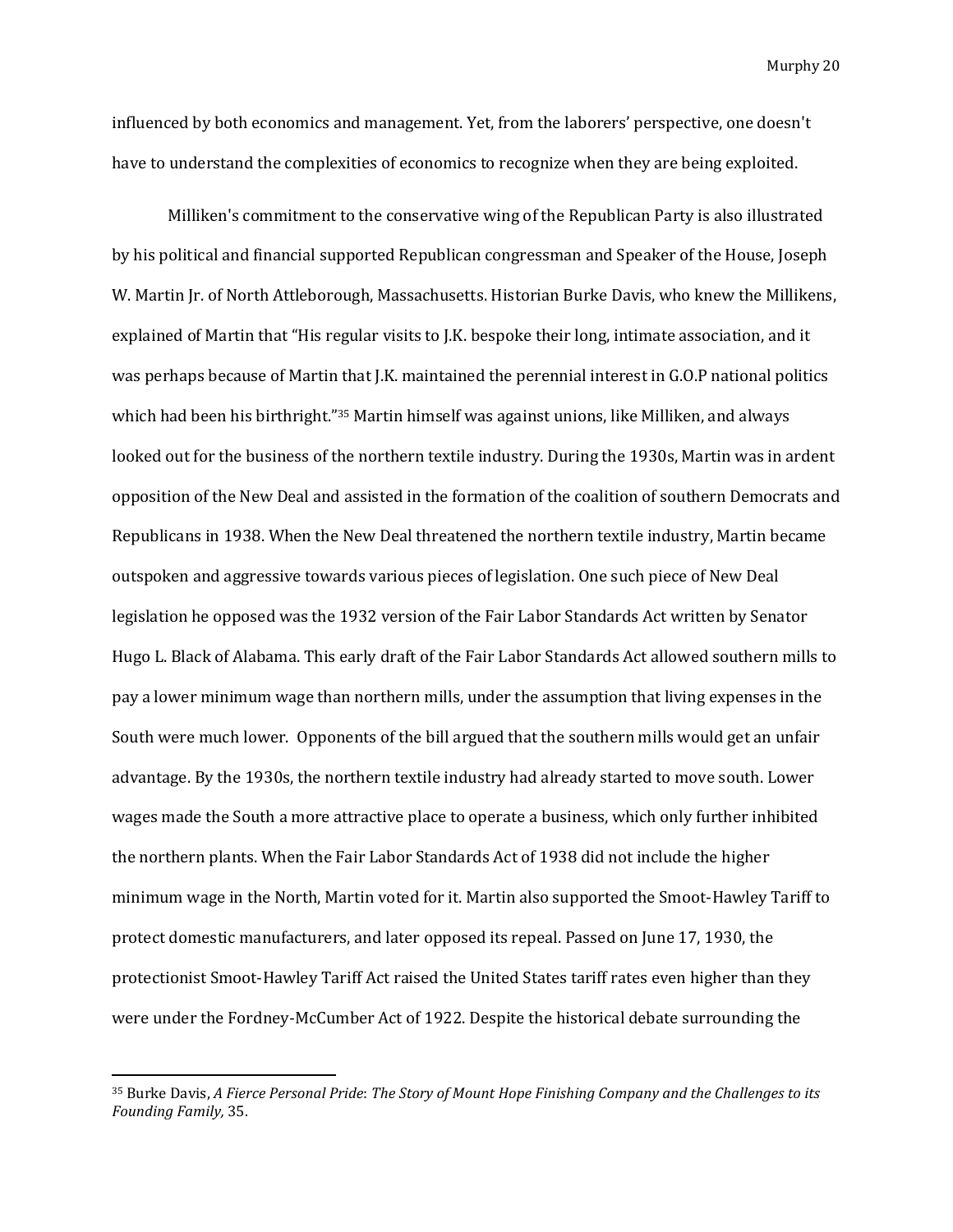economic impact of Smoot-Hawley as to whether or not it protected New England industries,<sup>36</sup> Martin stated "I do not propose to let men who never saw my district determine whether or not those industries which have brought employment and livelihood to my people are economically sound."<sup>37</sup>

During his career, Martin had a long history of supporting protectionist legislation for the northern textile industry, which explains Milliken's own interest and investment in Martin. Taunton and Fall River are two mill cities within Martin's congressional district. As Martin recognized in his autobiography, "…the textile mills began leaving New England for the South…I was a high-tariff man for years, favoring protection for the mills of Fall River and Taunton…."<sup>38</sup> This protectionist legislation that Martin favored for the northern textile industry, and more specifically his own congressional district, benefited Mount Hope Finishing Company and Milliken. At Mount Hope Finishing Company's fiftieth university celebration in 1951, Congressman Martin "served as toastmaster" and praised Milliken as "a great builder for New England and America." Although Milliken was clearly a conservative businessman, it would be a mistake to lump him in with the same kind of paternalism practiced by southern leaders or the staunch welfare capitalists in charge of the larger firms of the 1910s and 1920s. Milliken sought to craft and mold North Dighton into a quaint New England mill village based more on regional concepts of republicanism and centralized paternal power, and, for a short time, he did just that.

Since the early days of the Mount Hope Finishing Company, Milliken expanded his paternalism to the town of Dighton. The improvements to the town infrastructure acted as a trickle down effects by the plant. As a result, the town relied upon them, and Mount Hope certainly had influence in local town government, some employees of the town appeared to be working for Mount

<sup>36</sup> Joseph W. Martin Jr. and Robert J. Donovan, *My First Fifty Years in Politics* (New York: McGraw Hill, 1960), 75.

<sup>37</sup> Joseph W. Martin Jr. and Robert J. Donovan, *My First Fifty Years in Politics,* 75.

<sup>38</sup> Joseph W. Martin Jr. and Robert J. Donovan, *My First Fifty Years in Politics,* 54.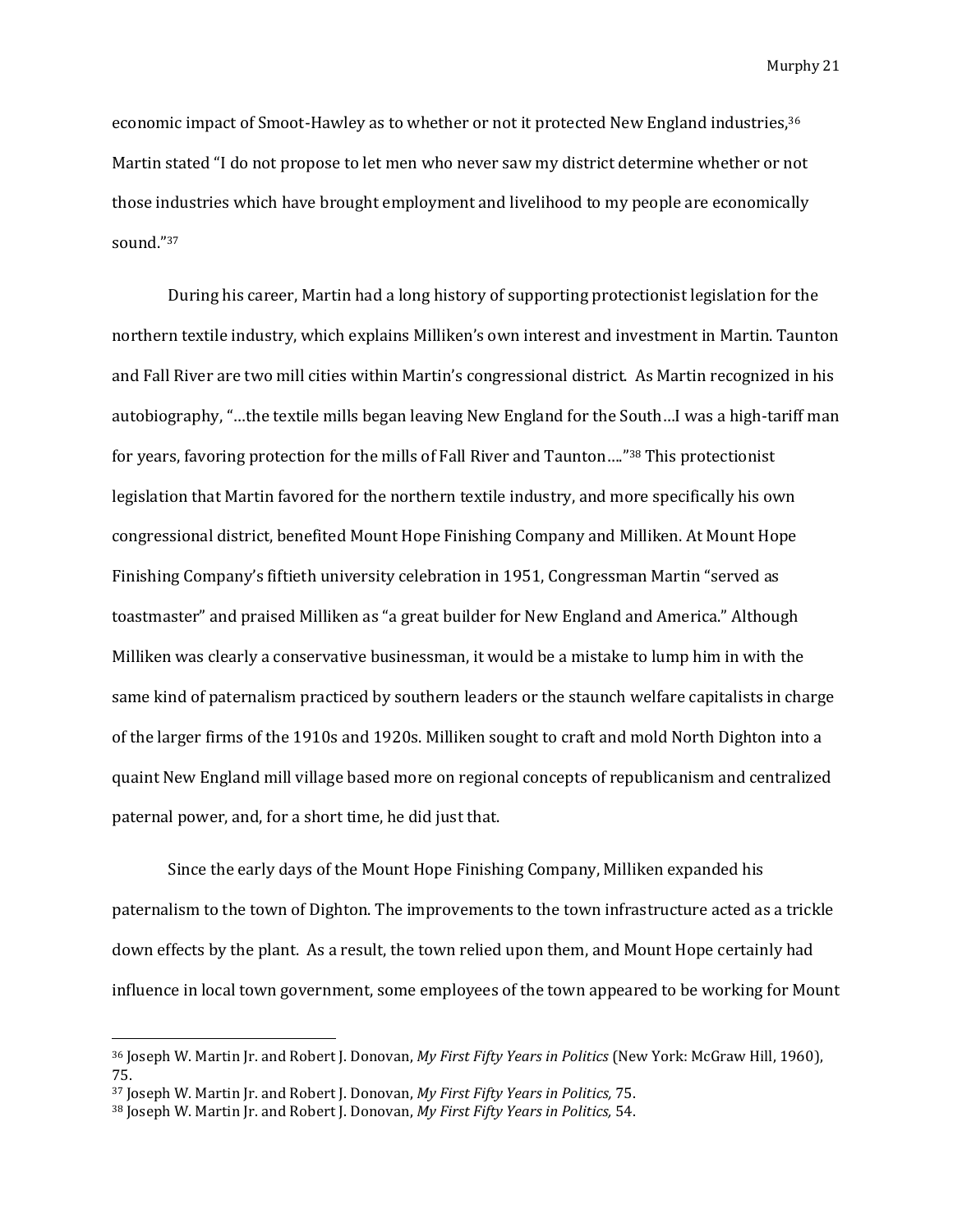Hope during the 1934 and 1951 strike. However, one of the most important contributions of the company to the town was the payment of taxes. According to Burke Davis who wrote the 1980 book *A Fierce Personal Pride: The History of Mount Hope Finishing Company and Its Founding Family*, early on Milliken, "had begun the process of developing the village itself, an almost endless series of concerns that was to end in his patriarchal control of North Dighton."<sup>39</sup> Davis recognized Milliken's desire to have a paternalistic influence over North Dighton. Mount Hope Finishing Company needed these improvements in order to expand and improve the business, not as a generous act for the town. Milliken developed the area around his business for his own advancement. Milliken and other high ranking employees being involved in town government was not exactly duplicitous, but it certainly put them in favor. When Mount Hope made upgrades to the business to modernize it, these advancements would eventually be absorbed by the town. In 1901, there was only one mile of macadam road in Dighton. The modern amenities installed by the company also benefitted life for those in the town. Building roads throughout the town was one of many large projects co-managed by both Mount Hope Finishing Company and the town Dighton.

The company contributed money and labor to the building of the roads to lessen the burden on the town. Dirt roads presented difficulties in moving goods to and from the plant consistently, so the company built macadamized roads. As reported in the Town of Dighton's selectmen's report of 1903, "A section of Spring Street westerly from the Mount Hope Finishing Co.'s works has been improved at their expense, and the town has rebuilt a section easterly from their works to Pearl street..."<sup>40</sup> This is one very early example of Mount Hope and Dighton working together to improve the town. Even into the 1920s, Mount Hope still took an active part in financing the construction of cement roads; "Spring Street from Summer to Pearl Street has been improved with a reinforced cement construction, the town paying \$8000 and the rest of the expense was met by the Mount

<sup>39</sup> Burke Davis, *A Fierce Personal Pride,* 25.

<sup>&</sup>lt;sup>40</sup> Annual Reports of the Town Officers of the Town of Dighton for the Year Ending December 31, 1903, (Fall River: Press of Samuel E. Fiske, 1904), 1.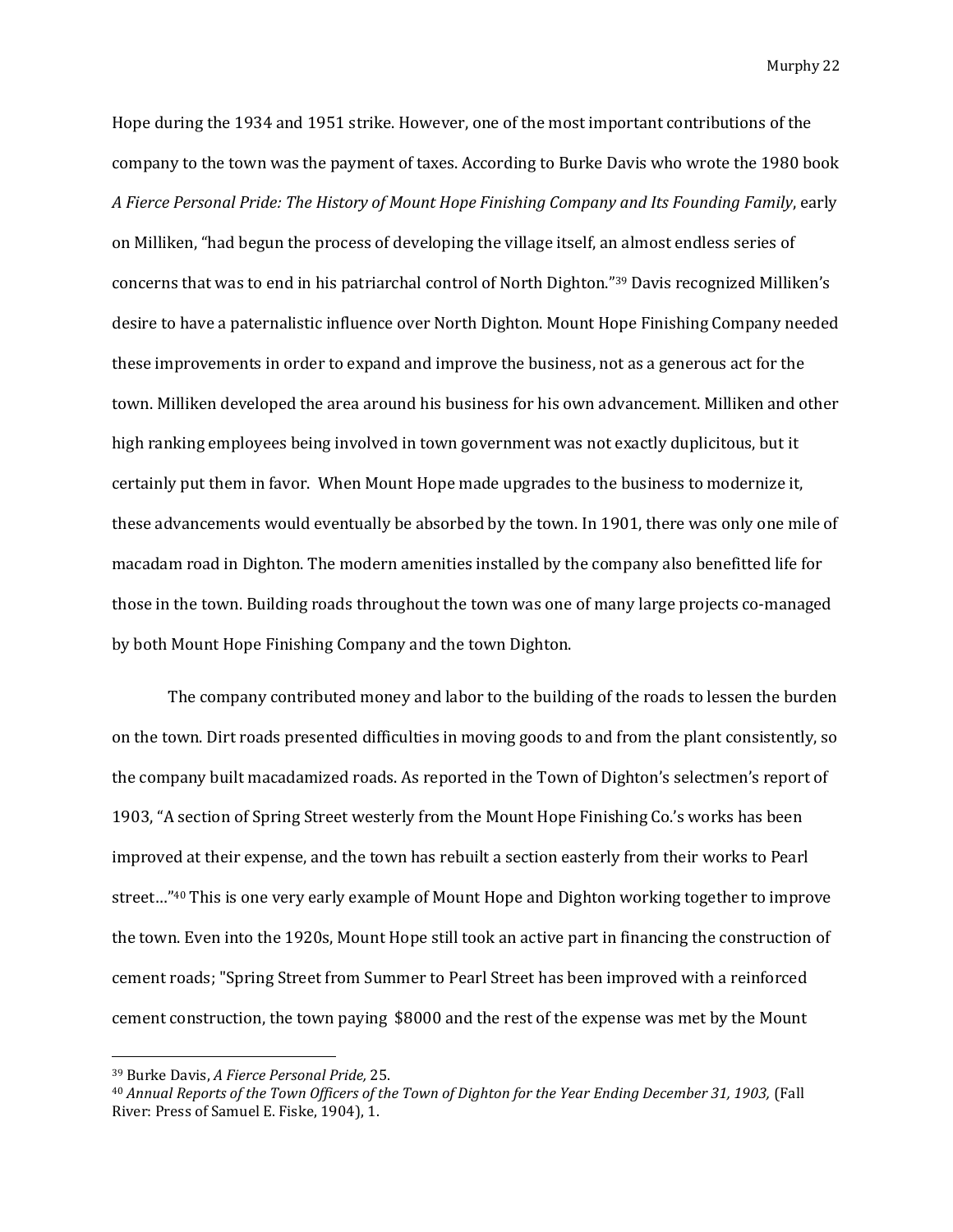Hope Finishing Co."<sup>41</sup> Other improvements to town infrastructure such as running water, gas, electricity and a hospital coincided with the plant's growth and advancement. In 1909, "Pipes have been laid and hydrants erected by the Mount Hope Finishing Company to furnish water for North Dighton. They have contracted with the City of Taunton to furnish water. This has been done at no cost to the town."<sup>42</sup> Mount Hope was creating it's own mill village in North Dighton with any financial reliance from the town of Dighton. The town also benefitted from this because it was less tax revenue they had to spend or loans to borrow. Water is a necessary tool for industrialization and Mount Hope demanded a supply in order to expand the business. At the turn of the twentieth century Dighton had no public water supply and wells often dried up. The inability to easily access water and the absence of a reliable water supply inspired the plant to create a contract with Taunton to install water pipes in 1907 and by 1909 this was finally realized. The installation of these pipes led to hydrants and house connections for the people of Dighton. Natural gas hookups and electricity were two other resources extended to the townspeople due to Mount Hope's expansion. Within a short amount of time, Mount Hope Finishing Company constructed the village of North Dighton into a typical company town. Part of turning North Dighton into a mill village based on New England republicanism, Milliken built and established company housing, a hospital, along with numerous benefits both inside and outside of the plant, to protect and win workers' loyalty.

Another classic technique of corporate paternalism instituted by Mount Hope was company housing. When Milliken and his uncle Frank Knowles first purchased the property included were thirteen dilapidated cottages for employees to live in. Milliken fixed these cottages up and

<sup>41</sup> *Annual Reports of the Town Officers of the Town of Dighton For the Year Ending December 31, 1923,*  (Taunton: C.A. Hack & Son Inc., 1924), 5.

<sup>42</sup> *Annual Reports of the Town Officers of the Town of Dighton For the Year Ending December 31, 1909*, (Taunton: Harrington Press, 1910), 6.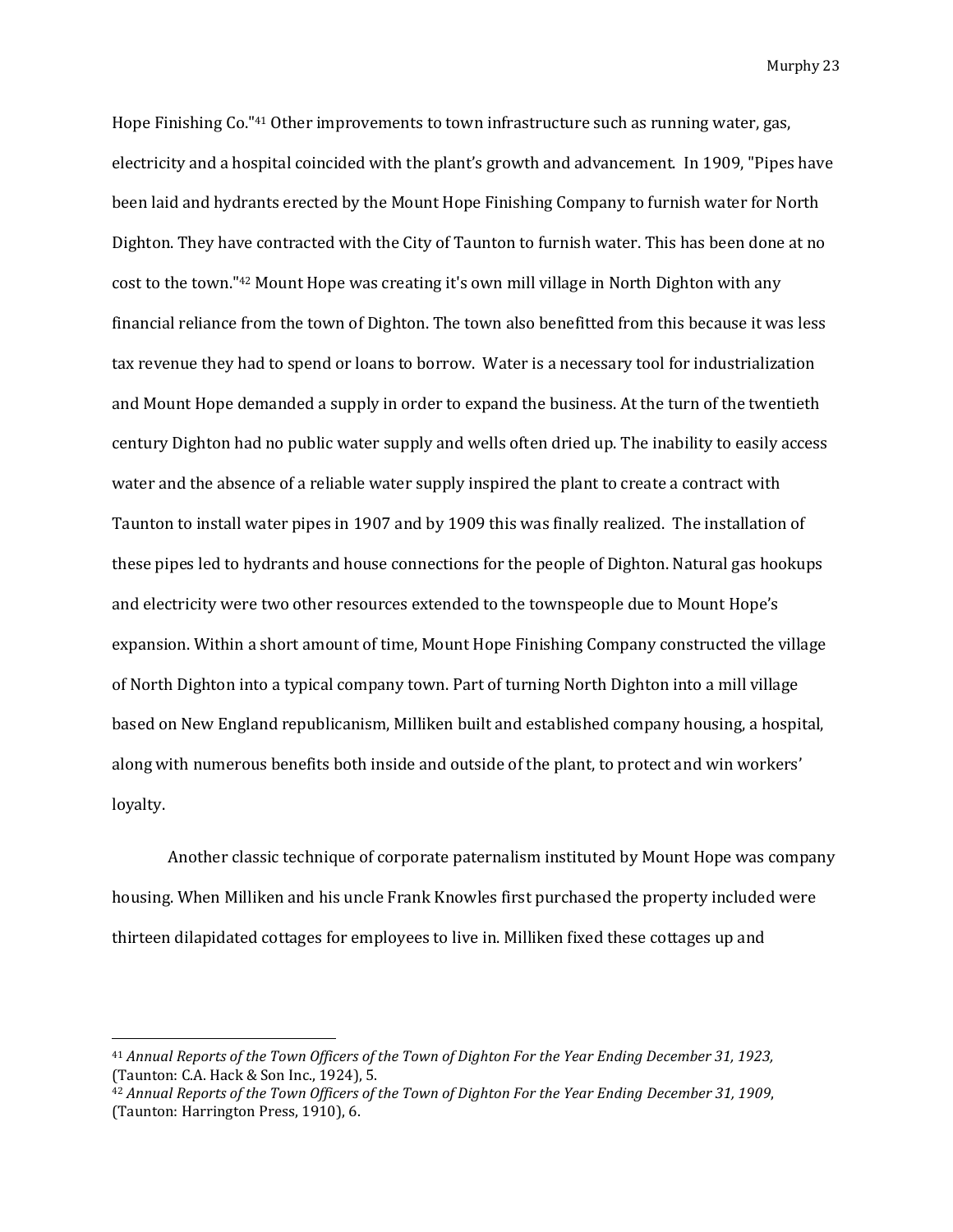eventually expanded the number of company owned houses to 175 by 1927.<sup>43</sup> That is quite a large number of houses for the small town of Dighton, which only had a population of roughly 3,000 in 1927.<sup>44</sup> Employees rented the houses "on a competitive bidding basis, which enables an employee to make his own price."<sup>45</sup> Workers would have to bid against one another, which could possibly cause animosity between workers. Yet, according to *From Grey to Beauty: An Account of the Industry Carried on at North Dighton by the Mount Hope Finishing Company*, a book published by Mount Hope, "If the occupant has an honest heart and good intentions, he need not worry over shelter or any other necessity of life."<sup>46</sup> This statement alone is very paternalistic, but it illustrated the company's view that they needed to really take care of their workers. The company's outlook was reminiscent to that of the Boston Associates, which owned the Lowell Mills, and the republican past of the region. The houses, within close proximity of each other, had yards and some privacy. Milliken set out to create a community of workers that would be loyal to him and the company, as well as do their best on the job. After the boom of World War I and an influx of revenue, Milliken began a five year plan to improve the town, which mainly focused on renovating company housing.<sup>47</sup> By the 1920s, Milliken had also moved to Dighton from Taunton and lived within a close proximity to the plant and his employees. Milliken could be close to his plant, but was unlikely a power move to monitor his employees in their private lives. Milliken lived among his workers and also felt a deep personal connection to North Dighton, the town that he developed. On August 21, 1951, in the midst of the strike, Milliken delivered a speech outside of his house and nearly 500 former and current employees showed up and the event remained peaceful. In this speech Milliken

<sup>43</sup> Harriet E. O'Brien and the Walton Staff, *From Grey to Beauty: An Account of the Industry Carried on at North Dighton by the Mount Hope Finishing Company,* (Privately Printed: 1927), 77. Folder VM863H, File 863H, Old Colony History Museum.

<sup>44</sup> *Massachusetts, Taunton Directory 1927* (Providence: Sampson and Murdock Co., 1927), 7, Old Colony History Museum.

<sup>45</sup> Harriet E. O'Brien and the Walton Staff, *From Grey to Beauty: An Account of the Industry Carried on at North Dighton by the Mount Hope Finishing Company,* (Privately Printed: 1927), 77. Folder VM863H, File 863H, Old Colony History Museum.

<sup>46</sup> Ibid., 77.

<sup>47</sup> Burke Davis, *A Fierce Personal Pride,* 28-29.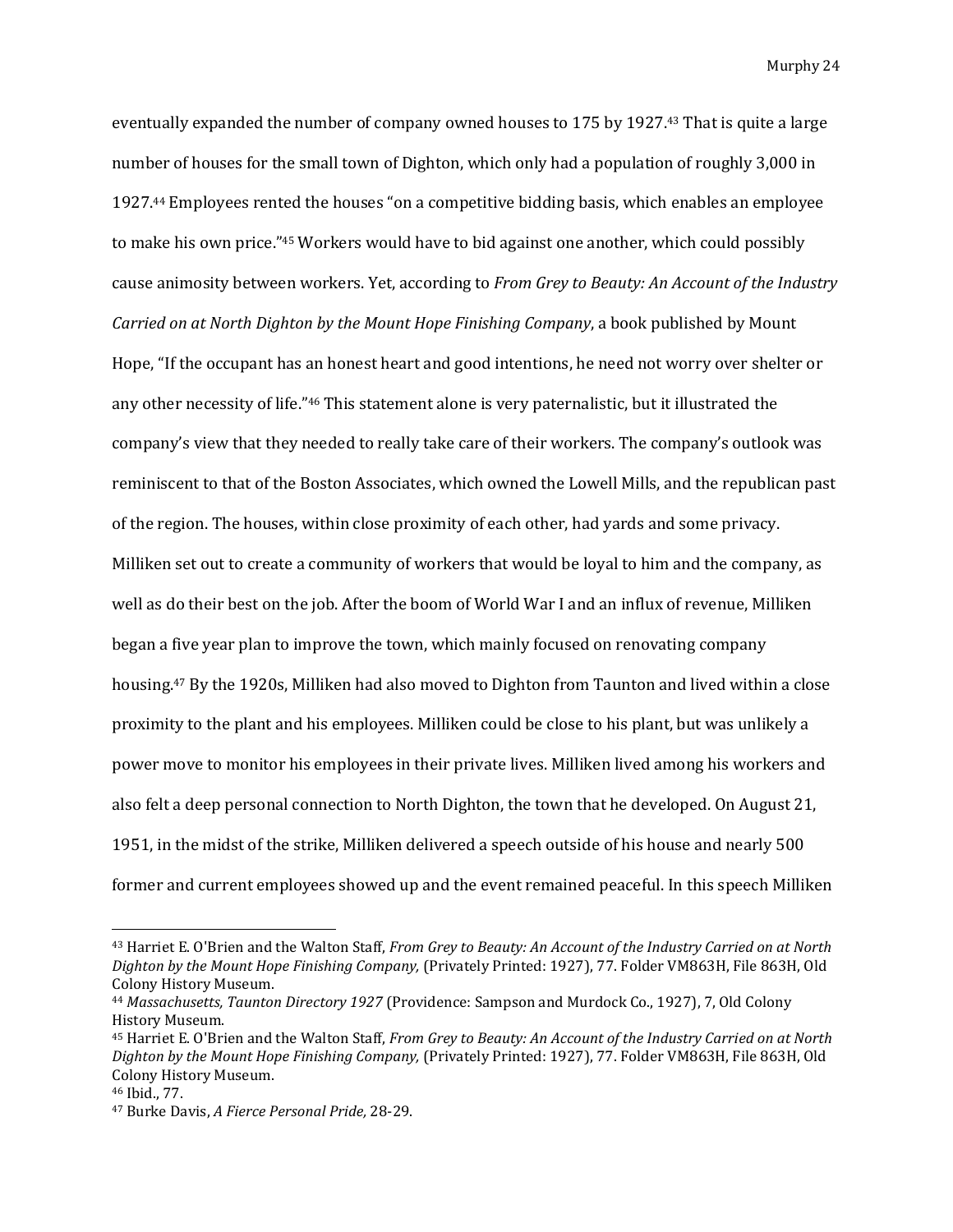discussed his connection to the town and stated "North Dighton is my life…North Dighton is my home. Here my roots are deeply established and here in North Dighton, God willing, I expect to die."<sup>48</sup> He had good reason to have such an emotional and physical connection to the town, with all of the additions and improvements he made for workers and the company.

Milliken used various forms of paternalism to gain worker's loyalty and respect such as the Mount Hope Hospital and the Mount Hope Farm. The Mount Hope Hospital started in 1919 and offered affordable rates for healthcare to workers and those in the community. The hospital consisted of about six beds and only had one to two nurses on duty at a time. The formation of the hospital was a strategic way for the employers to show that they cared about the employees, while not providing any actual healthcare plan, and a further development of the village of North Dighton by the company. There was a greater dependency and notion that the company provide for the basic needs of the employee. Another great example of this is the Mount Hope Farm started in 1915. The farm spanned over 500 acres and provided workers and residents of North Dighton and Taunton with fresh milk, fruits and vegetables at a low cost. No outside forces or institutions needed to come in between employer and employee; be it a union, government, or even a grocer. In terms of benefits, this idealized model for the company village Milliken created is reminiscent of New England republicanism. These benefits, along with the respect that workers felt for the Milliken family, factor into the decision for workers not to join a union and in some regards, double cross Milliken himself.

Mount Hope Finishing Company had a relatively low turnover rate, which reflected the respect the workers possessed for the Millikens and the numerous employee-benefits offered. In one case, Polish immigrant Stanley Nowak worked for the company for nearly forty years in the

<sup>48</sup> "Text of Milliken Talk to Strikers," *Taunton Daily Gazette,* August 21, 1951,3, Old Colony History Museum Microfilm Collection, M435TDG436 Roll 435.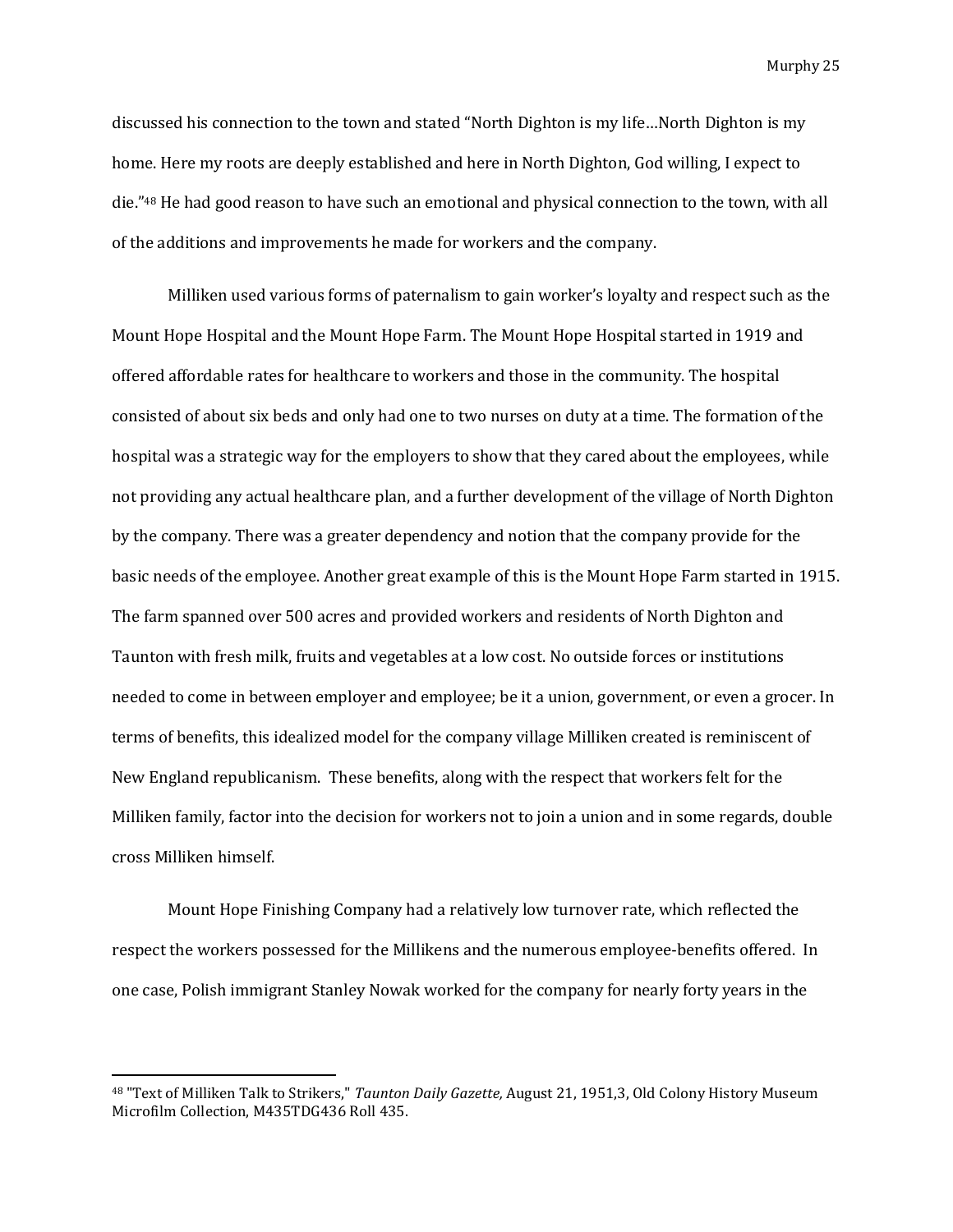bleaching department.49 Many different ethnic groups worked at Mount Hope. In the earliest days of the plant, Milliken hired skilled English textiles workers. As time progressed, different ethnic groups began to work at the plant; including Irish, Polish, and Portuguese. There was never much inter-ethnic conflict between these groups because within the plant, one thing united them which was working for the Millikens. Historian and friend of the Milliken family, Burke Davis wrote in his book about Mount Hope "but J.K. still seemed to know most of the workers by name, and the company's traditionally close personal relationships were reflected in strong anti-union sentiment among the workers." <sup>50</sup> Despite Davis having an obvious bias due to his close ties with the family, his claim about the strong relationship between employee and employer is not farfetched. Milliken himself lived close to the plant and among many of the workers, and he felt a genuine connection to North Dighton.<sup>51</sup> However, it is unknown if the workers themselves actually had prominent antiunion beliefs. It also helped that wages at the plant were competitive with union rates.<sup>52</sup> Their loyalties remained tied to the company and not any outside forces. These extras provided to the workers by Milliken fostered an environment of worker loyalty that in turn worked in Milliken's favor during the Great Depression.

During the General Textile Strike during the Great Depression in 1934, Mount Hope remained untouched by union activity, worker protest and upheaval. This is one example of Milliken's successful practice of paternalism. Throughout the Great Depression, the profits of the plant dropped significantly from \$530,000 in 1928 to \$87,000 in 1935.<sup>53</sup> Like with other plants and industries throughout the country during the Depression, hours were cut for workers. Burke Davis

<sup>&</sup>lt;sup>49</sup> Kelsey Murphy and Brian J. Payne, transcript of an unpublished oral history interview with Maryan Nowak conducted at Old Colony History Museum on July 19, 2016, 4.

<sup>50</sup> Burke Davis, *A Fierce Personal Pride: The Story of Mount Hope Finishing Company and the Challenges to its Founding Family,* 42.

<sup>51</sup> "Text of Milliken Talk to Strikers," *Taunton Daily Gazette,* August 21, 1951, 3, Old Colony History Museum Microfilm Collection M435TDG436, Roll 435.

<sup>52</sup> Burke Davis, *A Fierce Personal Pride: The Story of Mount Hope Finishing Company and the Challenges to its Founding Family,* 42*.* Kelsey Murphy and Brian J. Payne, transcript of an unpublished oral history interview with Maryan Nowak conducted at Old Colony History Museum on July 19, 2016, 11.

<sup>53</sup> Burke Davis, *A Fierce Personal Pride,* 43.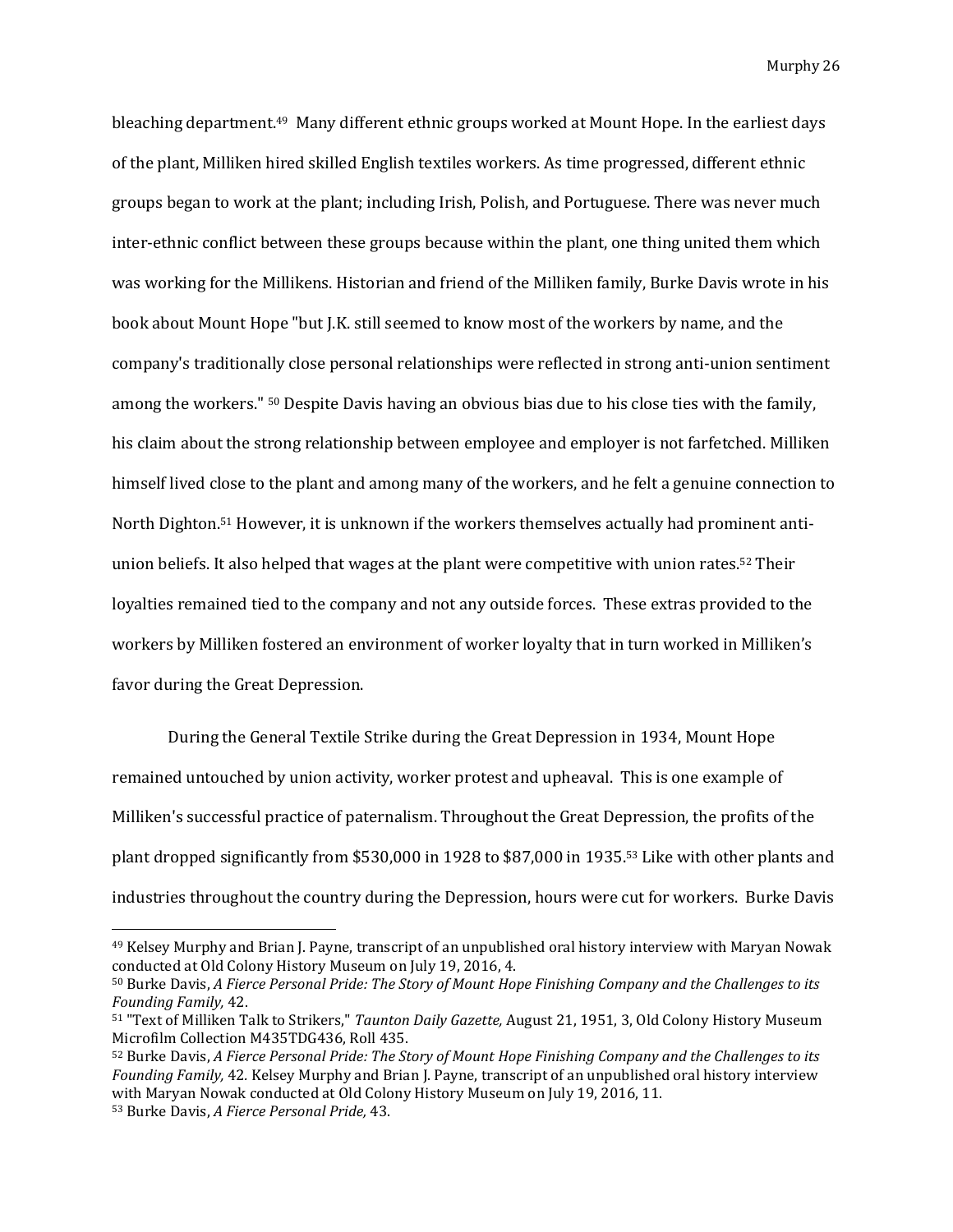stated "J.K.'s wage policy at this period was to pay the Fall River scale plus ten cents an hour coupled with numerous fringe benefits."<sup>54</sup> Davis does not clarify if it was a unionized or nonunionized wage scale of Fall River. Maryan Nowak, son of a former Mount Hope employee explained "...union wages were not that different from Mount Hope wages. The Milliken's always managed to keep the wages much the same..."<sup>55</sup> No employee payroll records survive, but existing data on wages from unionized textile plants in Fall River can give an idea of what the average worker at Mount Hope would have made on an hourly basis during the 1930s.<sup>56</sup> With wages that competed with union rates and the respect Milliken had for his employees, the workers probably did not feel the need to strike. Mount Hope had competitive wages, but more importantly, the workers felt like they were respected by the Millikens. Historians have shown that one important reason for workers to participate in the General Textile Strike was the lack of respect and job security.57 With the numerous benefits, competitive wages and close relationships it is obvious to see why workers wanted to remain loyal to the company and not organize. The strike heavily impacted surrounding cities such as Fall River, New Bedford, Providence and Woonsocket. Dighton was not exactly left unmarked by the strike, and historian John A Salmond in his 2002 comprehensive book *The General Textile Strike of 1934: From Maine to Alabama* notes, "There was rioting in several Massachusetts textile towns, especially Dighton..."<sup>58</sup> This claim of excessive rioting in Dighton is false. Salmond provides no footnote or primary source documentation for his claim. The articles from the *Taunton Daily Gazette* that covered the situation in North Dighton and Burke

<sup>54</sup> Burke Davis, *A Fierce Personal Pride,* 42.

<sup>55</sup> Kelsey Murphy and Brian J. Payne, transcript of an unpublished oral history interview with Maryan Nowak conducted at Old Colony History Museum on July 19, 2016, 11.

<sup>56</sup> See Martin Segal, "Interrelationship of Wages Under Joint Demand: The Case of the Fall River Textile Workers," *The Quarterly Journal of Economics,* Vol. 70. No. 3 (Aug., 1956): 464-477 and A.F. Hinrichs, "Historical Review of Wage Rates and Wage Differentials in the Cotton Textile Industry," *Monthly Labor Review,* Vol. 40 No. 5 (May 1935): 1170-1180.

<sup>57</sup> See Janet Irons, *Testing the New Deal: The General Textile Strike of 1934 in the American South,* (Urbana: University of Illinois Press, 2000).

<sup>58</sup> John D. Salmond, *The General Textile Strike from Maine to Alabama* (Columbia: University of Missouri Press, 2002), 84.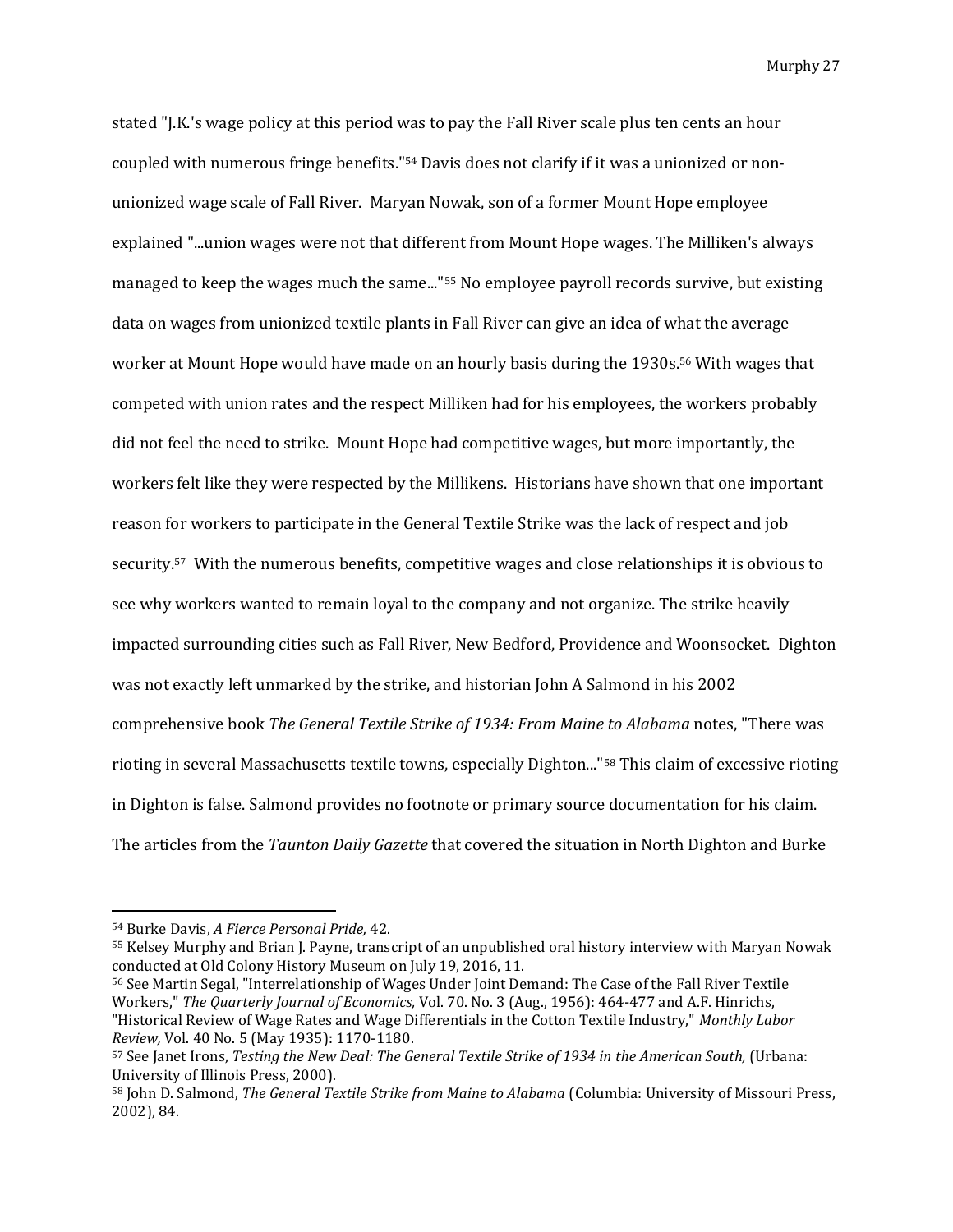Davis's account contrast with Salmond's observation. Again, the *Taunton Daily Gazette* covered the events in Dighton in great detail, yet the workers own perspectives are missing.

The suggestion the workers at Mount Hope did not strike solely because of their loyalty to Milliken is rather dubious. Milliken's own actions during the strike played a key role in discouraging any potential would-be organizer from mobilizing workers at Mount Hope. Milliken's actions reveal that he felt threatened by the strike activity in nearby cities and potential union activity in his own plant. Fall River and New Bedford had heavy strike and union activity with the United Textile Workers. Workers at the Whittenton Manufacturing Company, Old Colony Manufacturing Company, and Diamond Textile mill walked out on strike. On September 5, 1934 The *Taunton Daily Gazette* reported of nearby North Dighton that, "The Mt. Hope Finishing Co. at North Dighton which employs over 1,000 workers...are operating and no trouble is expected."59 One thousand workers is a large number of employees and to have them influenced by union activity and the strike would have greatly impacted Milliken and his management philosophy of his workers. Potential unionization of Mount Hope threatened to end the control Milliken worked to establish since the opening of the plant in 1901. Milliken prided himself that he had one the largest non-unionized textile plants in the region.

Then on September 6, 1934, just a day after the *Taunton Daily Gazette* reported that no trouble should be expected at Mount Hope, Milliken hired armed guards to protect the plant from union activity from nearby cities, especially Fall River. At one point, Milliken hired 502 guards to protect the plant from rioters.60According to historian Burke Davis what inspired this sudden increase in protection was news that "irate strikers planned an invasion of North Dighton to be led

<sup>59</sup> "Local Mills Feel Further Effects of Picketing," *Taunton Daily Gazette*, September 5, 1934, 1, Old Colony History Museum Microfilm Collection, M311TDG312 Roll 311.

<sup>60</sup> "Number of Guards at Mt. Hope is Cut," *Taunton Daily Gazette,* September 25, 1934, 10, Old Colony History Museum Microfilm Collection, M311TDG312 Roll 311.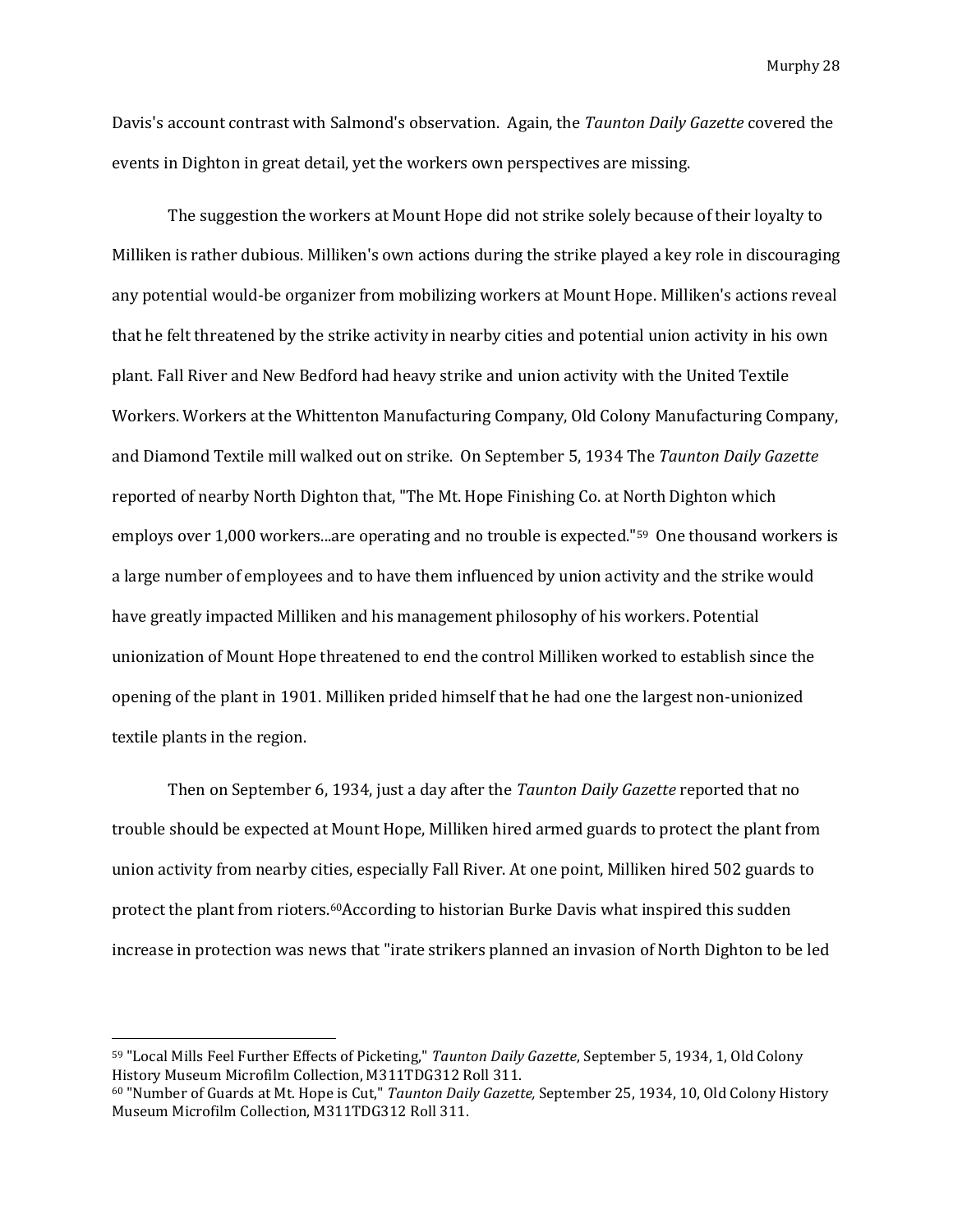by "Ann the Red" Berlach and another radical organizer, Mariano Bishop."<sup>61</sup> This planned invasion never came to be realized and the rioting never occurred. The guards Milliken hired came from New Jersey and the police of Dighton were on Mount Hope's payroll. On top of this, Milliken recruited nearly fifty employees to protect the plant, and armed them with pistols and clubs. Mount Hope barricaded the streets leading to the plant and the village turned into a compound ruled with an iron fist, knowing who came and who went. One reporter described the scene as "A virtual State of martial law exalted within a half mile radius within a half mile of the Mount Hope Finishing Company." <sup>62</sup> The company prepared for a cataclysmic showdown between union agitators and the heroic forces protecting North Dighton and the workers. This event speaks to the tension of the situation and adamant anti-union ideology of the Milliken's. It was nothing but sensationalized media reporting. The way events played out over the next few weeks in the village of North Dighton were dramatic and revealed how much Milliken despised unionization.

The non-strike of 1934, when most of the nation's textile workers went on strike, is remarkable because it shows both the fear and the loyalty that the workers possessed for Milliken. He went to excessive measures to protect his plant and illustrate to his workers what he would do to put them down if they tried to strike. The workers chosen and armed by Milliken consisted of only fifty of the nearly 1,000 workers at the plant. These were probably the most loyal employees that did not support the unionization of the workers. Employees at Mount Hope had it good and they showed that physically by not striking and unionizing when they had the chance to do so. However, Milliken flexed his strength with the hiring of the armed guards and funding the police payroll. As time passed, things returned to normal around the town and the plant. The fears of unionization and invasion by union leaders calmed down. This relaxation is reflected in the case of

<sup>61</sup> Burke Davis, *A Fierce Personal Pride: The Story of Mount Hope Finishing Company and the Challenges to its Founding Family,* 44.

<sup>62</sup> "Mount Hope Finishing Company Guarding all Approaches to the Big No. Dighton Plant," *Taunton Daily Gazette*, September 6, 1934, 1, Old Colony History Museum Microfilm Collection, M311TDG312 Roll 311.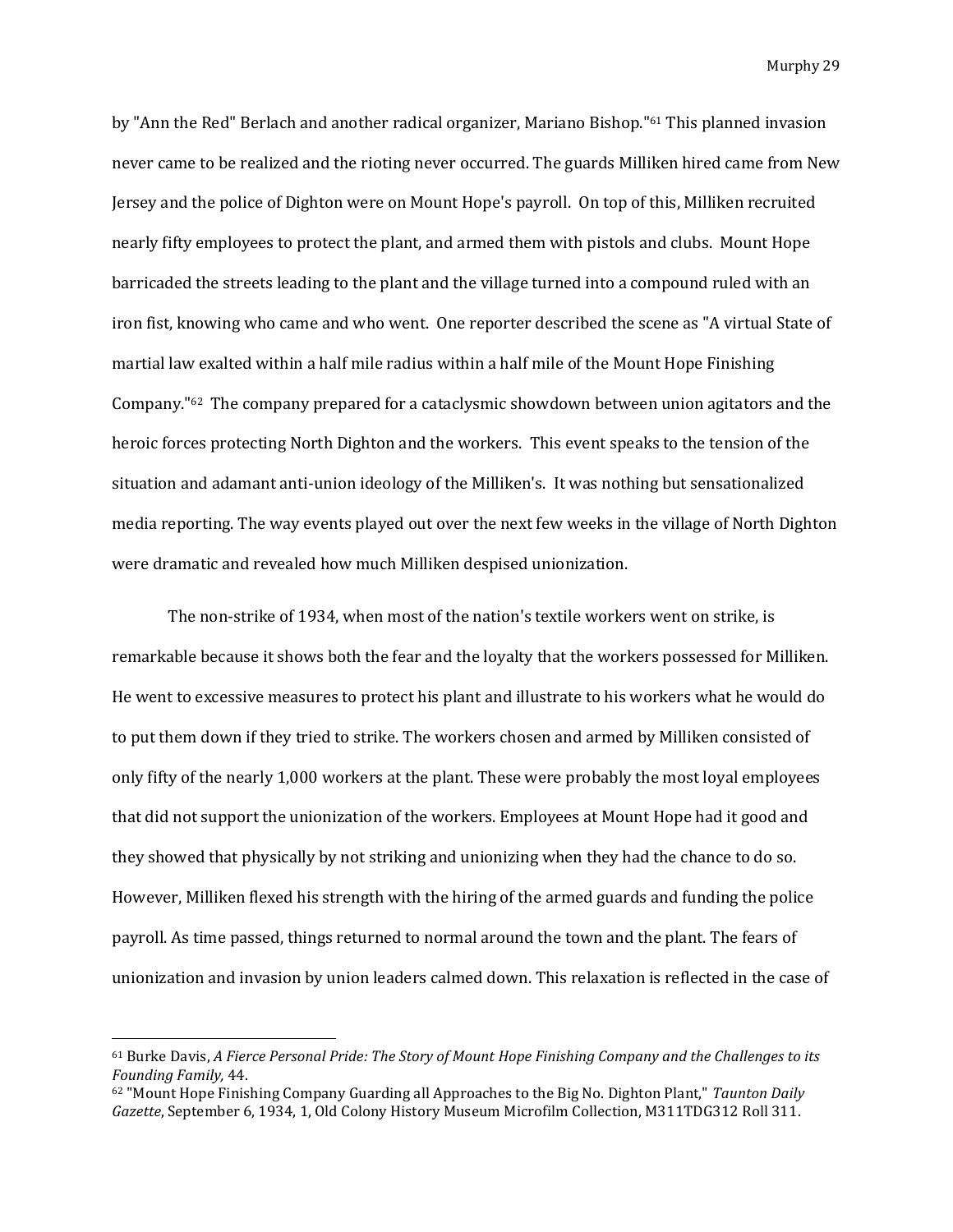the Mount Hope militia. During the time period of a potential strike, according to historian Burke Davis in *Fierce Personal Pride,* the Mount Hope Militia "drilled faithfully for a few months, marching through the village streets daily..."<sup>63</sup> The militia marching through the streets represented a looming threat of what could happen if workers got out of line. It appears as a measure of control by the company. Yet, as time went on, the militia drilled only occasionally until it disbanded. Fifteen years later, workers would be involved in a larger and nastier strike against Mount Hope Finishing Company.

#### **The 1951 Strike**

In the period between 1934 and 1951, business appeared to be doing fine at Mount Hope. The plant survived the Great Depression and came out prosperous during the boom of World War II. Due to the increasing level of business, the company had to hire more workers during the war. During the post war years until July 1951, Mount Hope had around 600-750 employees working at the plant. <sup>64</sup> After the war, workers still retained many of the benefits the company had to offer such as the Mount Hope club, sports leagues, affordable employee housing, banquets, clambakes and a newly installed cafeteria in 1944. On the surface, things at the plant appeared to be operating smoothly in 1951, which made the strike appear to be sudden. A broader look at the larger economic context, however, shows that business quickly dwindled in 1951 after the Korean War boom and as many other manufacturing plants in the northeast continued to move south, workers at Mount Hope had reasonable fears that their jobs too would be heading south. On August 13, 1951 nearly 200 Mount Hope employees went on strike claiming unfair labor practices by Mount Hope. Their claim did not rest on dwindling wages, but a general fear of loss of job security.

<sup>63</sup> Burke Davis, *A Fierce Personal Pride,* 45.

<sup>64</sup> "Mount Hope Finishing Co., North Dighton, Mass., Applies Production-Control Methods to Its Cafeteria Operation," *Textile World*, August 1951, 111, MSS 396 Box 238 Folder Mount Hope. Wisconsin Historical Society, Textile Workers Union of America Collection, 1915-1994.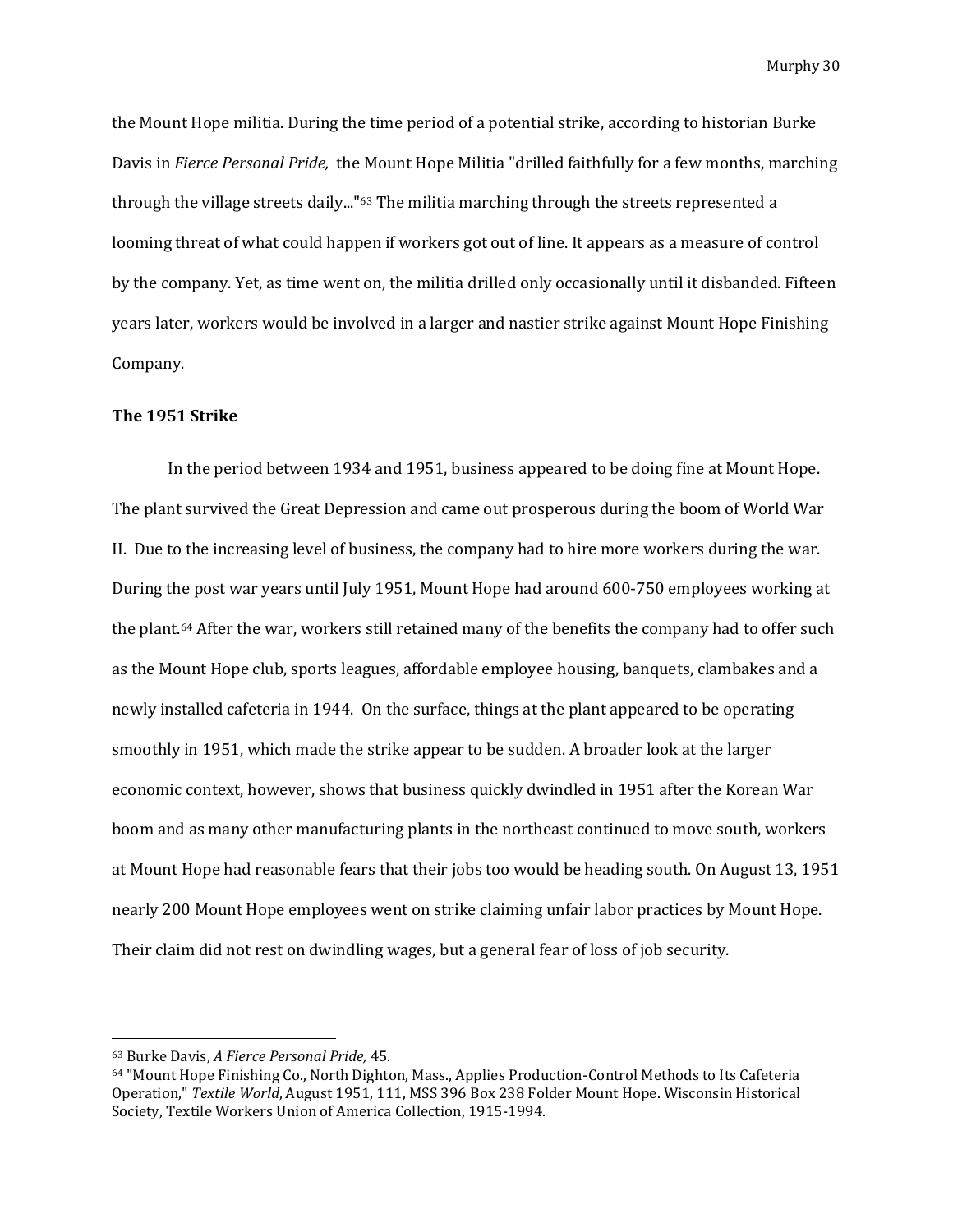Although wages at Mount Hope remained competitive the inflationary economy during 1951 decreased their buying power. With all of these benefits for workers during this period, wages remained rather stagnant. In 1950, bleacher Stanley Nowak made around \$3,200 per year. This pay competed with unionized Fall River and New Bedford cotton workers wages for the late 1940s and early 1950s. In December of 1948 unionized occupations in Fall River and New Bedford cotton mills, such as a slasher tender and card grinder, earned \$1.36 and \$1.28 per hour.<sup>65</sup> By keeping a base rate of 43 hours per week, straight time, a slasher tender earned around \$3,050 and a card grinder earned about \$2,900 per year. However, per hour rates can be misleading to determine annual income due to the fact that industrial workers often had long periods of lay offs. One important component to the competitive wages is that occupations working within cotton manufacturing earned less than those in textile finishing. Weekly earnings in November of 1948 in Massachusetts for dyeing and finishing made close to \$15.00 more than those in the cotton goods industry.<sup>66</sup> Dyeing and finishing was also considered a more skilled occupation. Yet, Mount Hope workers such as Stanley Nowak still earned wages that were either close to or even higher than the average pay. The vast majority of mills in Fall River and New Bedford were those that dealt with cotton, not dyeing and finishing. Milliken probably paid rates to compete with these companies despite it being a lower skilled occupation. With the increase in inflation taken into account during the post-war years, the purchasing power of Nowak's income decreased. In 1951, the Bureau of Labor Statistics determined that for a four person family with an modest and adequate standard of living in an urban area needed \$3,750 for a budget.<sup>67</sup> Between the years 1941 and 1951, food prices

<sup>65</sup> Statement of the TWUA-CIO in the Matter of Arbitration with Fall River Textile Mfrs. Association and New Bedford Cotton Mfrs. Association, January 3, 1949. US MSS 129A series 10A, Box 17, Folder New Bedford Cotton, Wisconsin Historical Society, Textile Workers Union of America Collection, 1915-1994. <sup>66</sup> Statement of the TWUA-CIO In the Matter of Arbitration with Fall River Textile Mfrs. Association and New Bedford Cotton Mfrs. Association January 3, 1949. US MSS 129A Series 10A, Box 17, Folder New Bedford Cotton, Wisconsin Historical Society, Textile Workers Union of America Collection, 1915-1994. <sup>67</sup> David S. Johnson, John M. Rogers and Lucilla Tan, "A Century of Family Budgets in the United States," *Monthly Labor Review* (May 2001): 31, accessed January 13, 2017, https://www.bls.gov/opub/mlr/2001/05/art3full.pdf.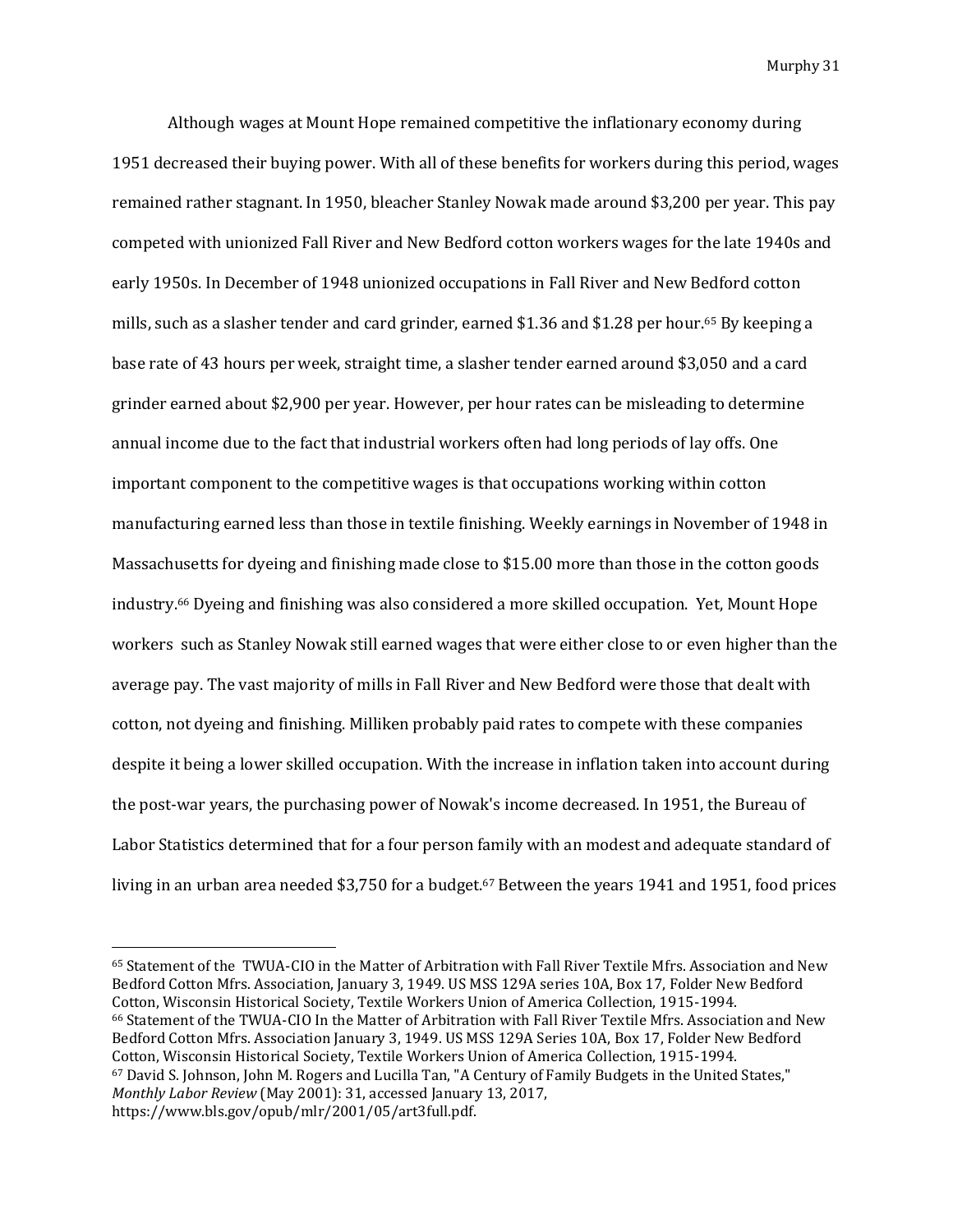increased by eight percent.<sup>68</sup> Workers, unionized or not, on a national and local level clearly felt the impacts of inflation and wage instability. Yet, wages do not appear to be the sole, or even primary, cause of the 1951 strike. Workers had a bigger problem to worry about than their pay scale, and that was the move of the textile industry to the southern United States.

For many years at Mount Hope, the prospect of moving South seemed appealing, yet also a move of abandonment for Milliken and the company village that he constructed. Throughout the years that Mount Hope existed in North Dighton, many plants from New England began moving South, and it seemed as though the trend would not impact Mount Hope because of Milliken's personal connection with the town that he largely built. Yet, Mount Hope depended upon receiving cotton from plants to finish, and if a large amount of those plants moved down south, then it would no longer be economically feasible to ship the cotton up north to be finished. Lax labor legislation, lower wages and taxes, as well as cheaper cost of production attracted numerous New England industrialists. For Mount Hope workers, they were probably well aware of the threat that the South posed to their jobs, but with Milliken's paternalism they might have felt secure. In the September 1927 edition of *The Mount Hope News*, Albert R. White, employed in upper level management at Mount Hope, wrote an interesting article titled "What is the Trouble with Cotton Textiles in Massachusetts." In this article, readily available to all employees at the plant, White discussed the various advantages that the South had over the North. These advantages included producing quality goods at a lower cost, wages, cost of living, freight weights, and legislation protective of labor. <sup>69</sup> White's underlying argument expressed that Northern legislators do not pass enough protective legislation for industry and had too many laws protecting labor, which supposedly held Mount Hope back. He reminded the reader "...if no change is made there will be a gradual

<sup>68</sup> Stephen B. Reed, "One Hundred Years of Price Change: The American Inflation Experience," *Monthly Labor Review* (April 2014): 12, accessed January 13, 2017, https://www.bls.gov/opub/mlr/2014/article/onehundred-years-of-price-change-the-consumer-price-index-and-the-american-inflation-experience.htm. <sup>69</sup> Albert R. White, "What is the Trouble with Cotton Textiles in Massachusetts" *Mount Hope News*, September 1927, 19-20. Folder VM863H Mount Hope Finishing Company, Old Colony History Museum.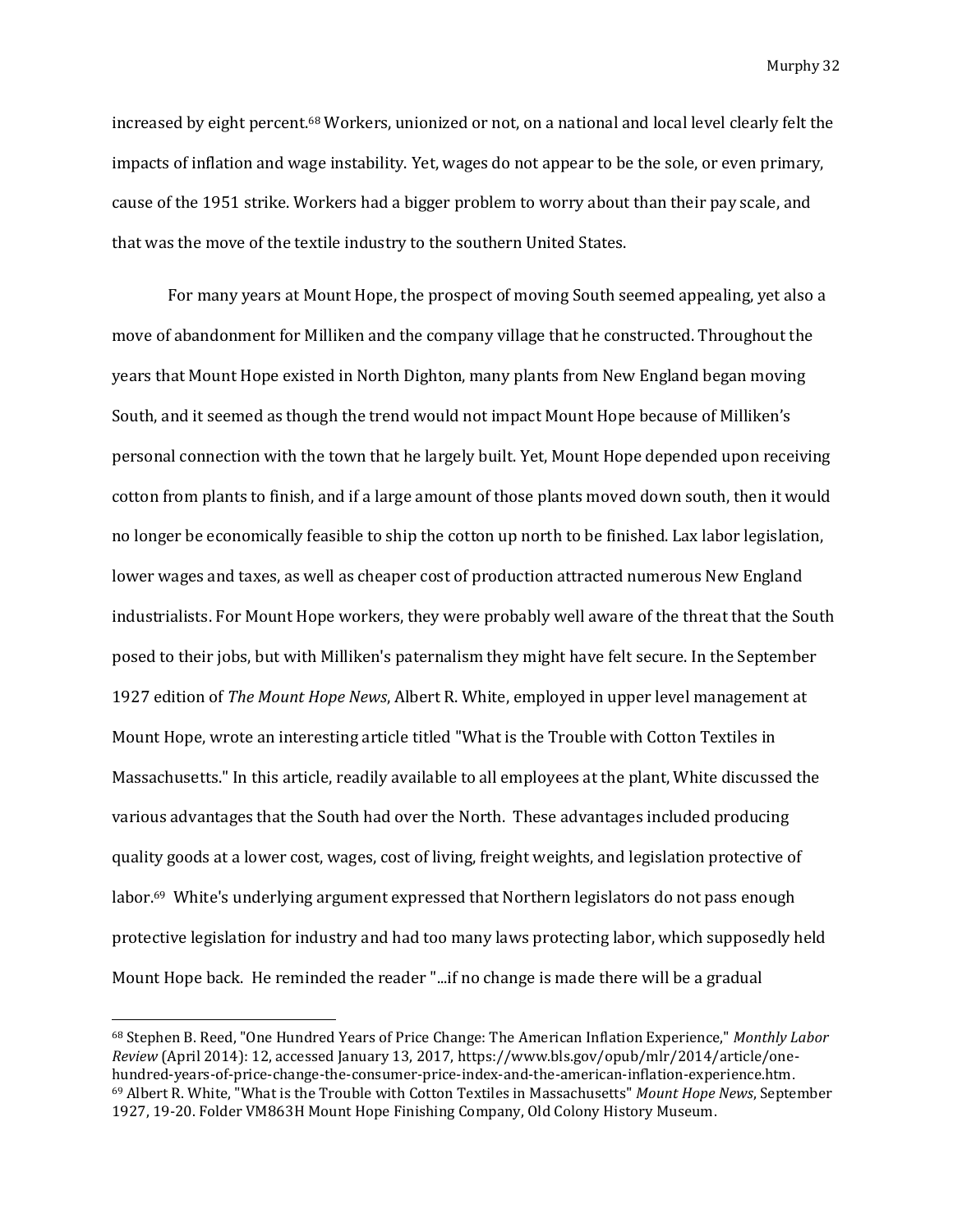procession southward bound of ambition, brains, machinery and money that ought to remain here in New England."<sup>70</sup> The article took on a negative tone and it served as a warning as to the potential future for workers: loosing their jobs to the South. This warning became reality for the workers in 1951.

In late 1950 and into 1951, Milliken and his two sons and Frank Daylor, a consultant for the company and future vice president, took a business trip to various cities and towns in North Carolina to inspect the areas for a potential new location for the Mount Hope plant. Although the Korean War, which began in 1950, sparked an economic boom for manufacturing, it was fleeting. From what Burke Davis presents in *A Fierce Personal Pride,* financially, the plant appeared to be on an downward spiral, and the only feasible option was a move South so as to cut production cost and once again be competitive. In a case of wage arbitration from 1952 between the Textile Workers Union of America and Fall River Textile Manufacturers Association, New Bedford Cotton Manufacturers Association and Berkshire Fine Spinning Associates, Inc., revealed "Bitter events have destroyed the predictions on which the parties' agreement rested. Instead of continuing on a plateau of prosperity, the textile industry slid into a deep depression. While the reduction in business has by no means been confined to the Fall River-New Bedford group of mills."<sup>71</sup> It is apparent that the economic conditions of the northern textile industry were not great, but Davis certainly puts a dramatic spin on it.

According to historian Burke Davis, 1951 did not prove to be a successful year for the company and for the first time in its history it showed negative profits.<sup>72</sup> In Davis's book on Mount Hope he shows that in January 1951 the plant processed 2,000,000 yards per week and by May that

l

<sup>70</sup> Albert R. White, "What is the Trouble with Cotton Textiles in Massachusetts" *Mount Hope News*, September 1927, 19-20. Folder VM863H Mount Hope Finishing Company, Old Colony History Museum.

<sup>71</sup> Walter Gellgorn, "Opinion of the Arbitrator," In The Matter of the Arbitration Between Fall River Textile Manufacturers Association, New Bedford Cotton Manufacturers Association, Berkshire Fine Spinning Associates, Inc., and Textile Workers Union of America, C.I.O, July 15, 1952, 2, MSS 396, Box 17, Folder New Bedford. From the Wisconsin Historical Society, Textile Workers Union of America Collection, 1915-1994. <sup>72</sup> Burke Davis, *A Fierce Personal Pride,* 70.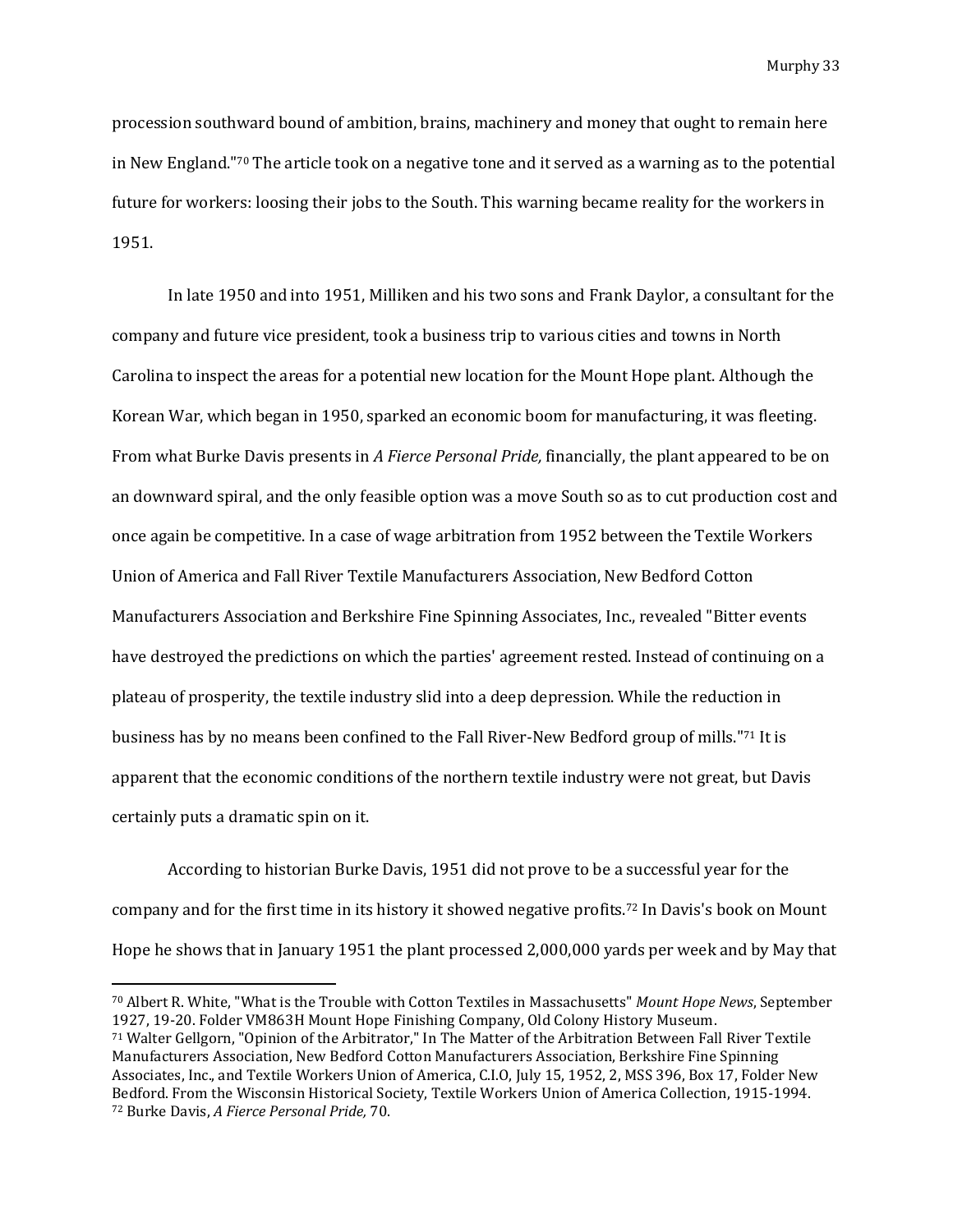number had dropped to only 450,000 yards.<sup>73</sup> As production slowed, until July of 1951, the plant was only able to maintained the employment of several hundred workers, about half of the 1300 the company usually kept on in times of full employment, and had to restrict work weeks to only three or four days for those remaining employed. <sup>74</sup> Things became so bad that Superintendent Albert Carr reflected on the business conditions of the plant during the Korean War bust: "The plant was already loosing money. The reserve we had set aside for payment of workers' bonuses was gone. Employees were grumbling, and competition from southern finishers was fierce."<sup>75</sup> It is understandable to see why employees were unhappy with not receiving their bonuses, yet the company had the funds to host as a grand fiftieth anniversary for the plant in June 1951. Supposedly, as Bob Milliken explained there was an ulterior motive for holding the party, and that was to invite customers and buyers, pay for their trip, let them tour the plant and feed them in hopes that they would give them more business.<sup>76</sup> Apparently, that strategy did not work. It is entirely possible that the funds for the party came out of Milliken's own pocket. Nearly ninehundred Mount Hope employees, alongside many wealthy businessmen, attended the fiftieth anniversary party. Shortly following the celebrations, the workers made the abrupt decision to strike.

Discontented workers turned to union representation to better serve and protect their interests. Sometime during the late spring and early summer of 1951, employees started to become more involved with the Textile Workers Union of America and organizing fellow workers. Long time resident and town historian Helen Lane explained in her 1962 book *History of the Town of Dighton Massachusetts* "In May a small group of dissatisfied workers began to meet to discuss organizing the employees. Other areas of annoyance-long latent-came to the surface."<sup>77</sup> The TWUA

<sup>73</sup> Burke Davis, *A Fierce Personal Pride, 70.* 

<sup>74</sup> Helen Lane, *A History of the Town of Dighton Massachusetts* (Dighton: Town of Dighton, 1962), 197.

<sup>75</sup> Burke Davis, *A Fierce Personal Pride*, 70.

<sup>76</sup> Burke Davis, *A Fierce Personal Pride,* 

<sup>77</sup> Helen H. Lane, *History of the Town of Dighton Massachusetts*, 197.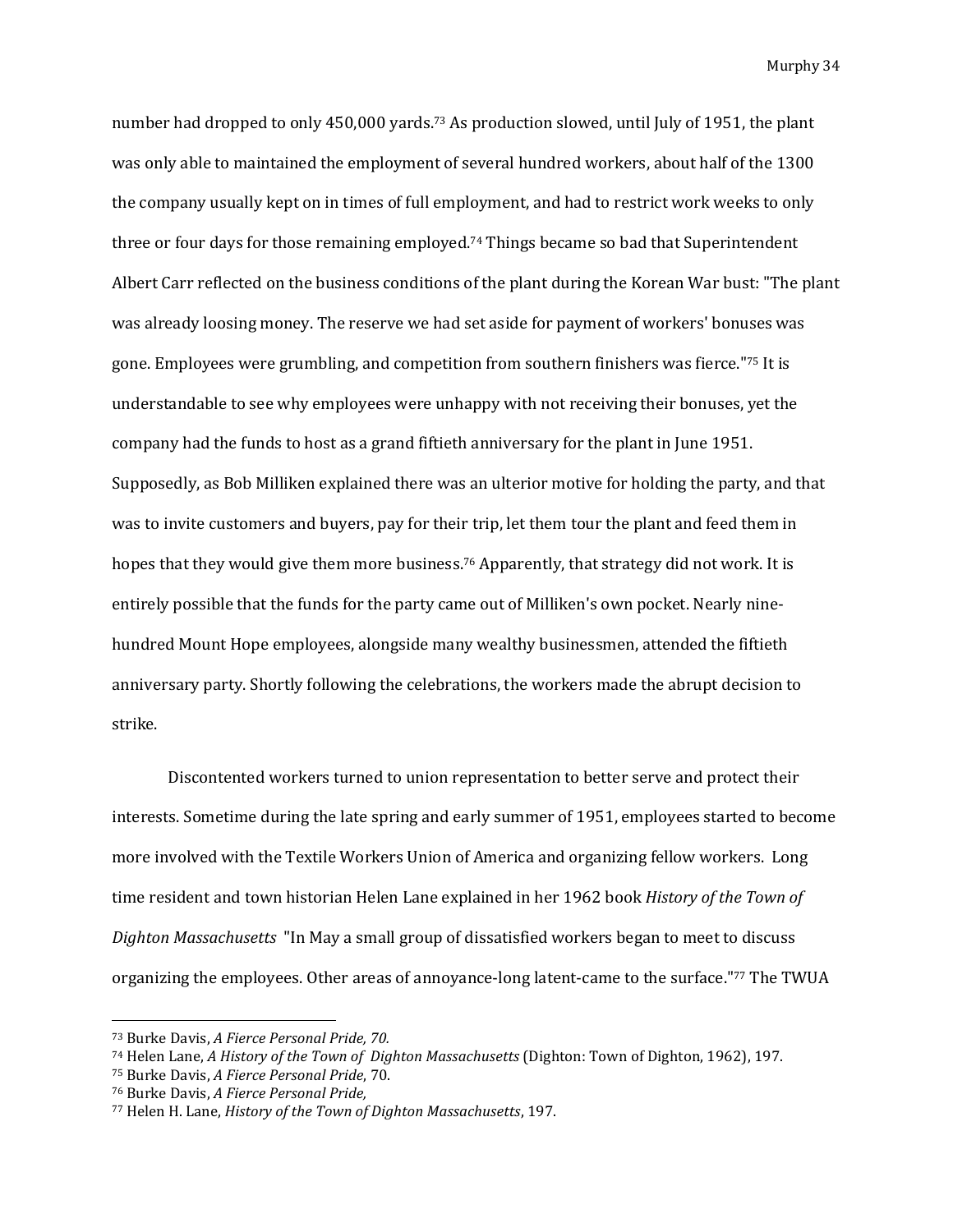documents that dealt with the strike do not mention anything about what Lane calls "long latent" grievances, and unfortunately, these complaints are likely lost to history. Throughout the duration of the strike, tensions between workers did come to the surface. In a September 1951 interview with the newspaper *Taunton Daily Gazette,* John W. Synan revealed some interesting dynamics between striking and non-striking employees that does not appear in other sources on the strike. Synan reported "stones also have been thrown at cars entering and leaving the plant, and that nails have been strewn in front of the mill…sugar had been poured into one man's automobile gas tank and a jar of yellow paint and beer hurled through the windshield of another." These acts, probably common tactics of other strikes, do reveal the tension and anger those on strike felt towards employees that still decided to work.

The essential part that both Lane and Davis failed to capture in their writings on the strike is the unfair labor practices conducted by Mount Hope that drove workers to strike. These unfair labor practices such as refusing to hold an election and discriminating in who they laid off in July 1951, are covered in depth in the National Labor Relations Board case. Detailed information pertaining to the strike and Mount Hope's move south resides in the documents related to the 1952 and 1953 National Labor Relations Board court cases. According to this case, in July of 1951 some workers acquired applications for union representation from the Textile Workers Union of America-C.I.O, and on July 24, 1951, "323 employees applied for membership in the Union and designated it as their bargaining agent."<sup>78</sup> It is important to note that Mount Hope still employed all of these 323 workers after they signed union cards. Pete Milliken received a letter from the TWUA on Saturday July 28, 1951, four days after the workers signed their union cards, which requested the plant to recognize the union. The *Taunton Daily Gazette* published the contents of the July 28th

<sup>78</sup> Intermediate report of Case Docket No. . 1-CA-1085 In the Matter of Mount Hope Finishing Company, Mount Hope Finishing Company, Inc. Joseph K. Milliken, Frank L. Daylor and Robert D. Milliken and Textile Workers Union of America, CIO, IR-830 Taunton, Mass, 3, MSS 396 Box 238 Folder Mount Hope, Wisconsin Historical Society, Textile Workers Union of America Records, 1915-1994.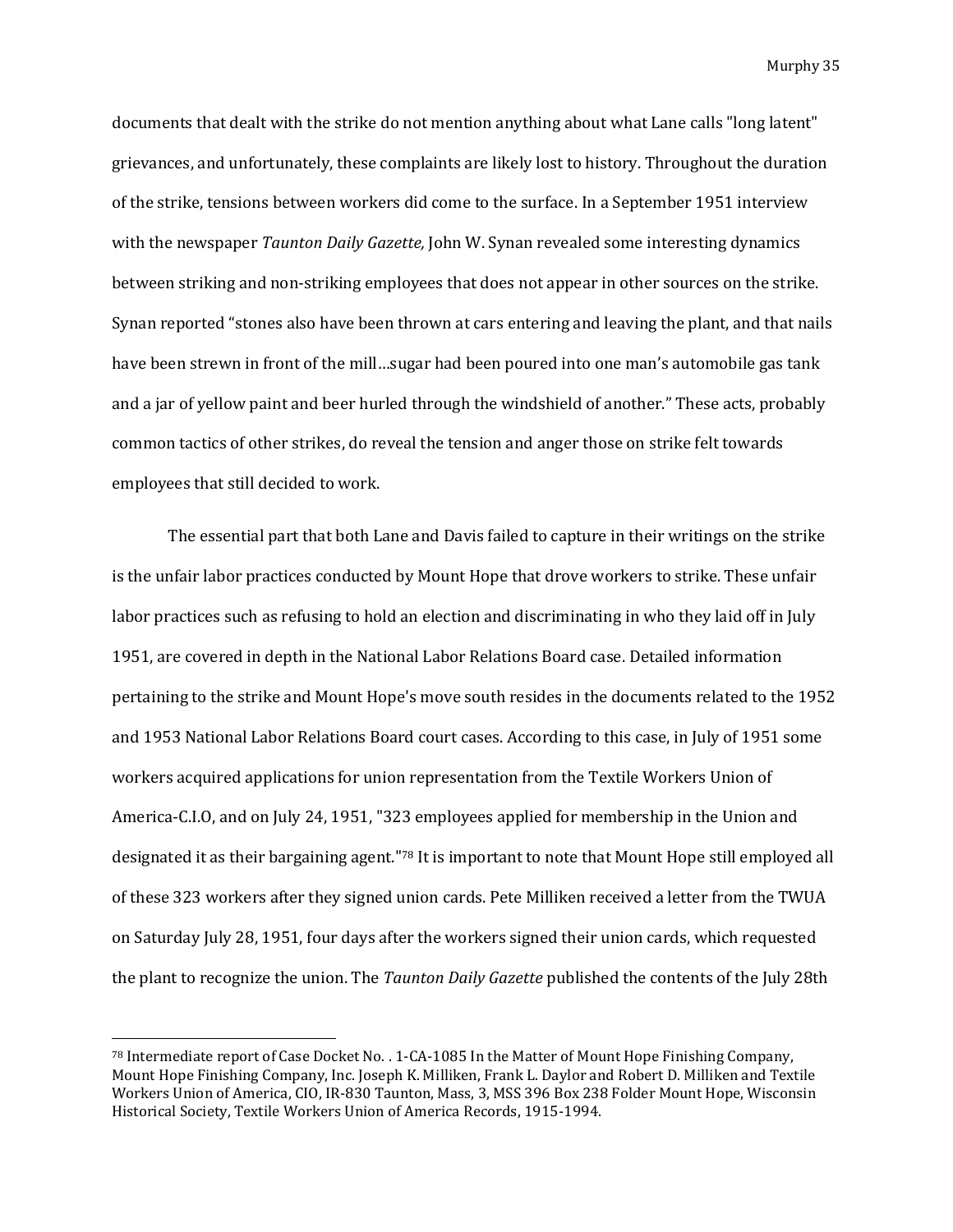letter in the August 7, 1951 article "Mt. Hope Company Questions Union's Claim of Majority Representation." The letter succinctly stated the request to collectively bargain with the company:

> This will serve to advise you that the Textile Workers Union of America, C.I.O, represents a majority of the Employees of the Mt. Hope Finishing Company. Accordingly, the Union is desirous of entering into a collective bargaining agreement with you for all production and maintenance employees (excluding supervisory and clerical employees) at the above mentioned plant. To accomplish this end, we request that conferences begin as soon as possible. Please provide us of the earliest time and place to suit your convenience for such collective bargaining conference.<sup>79</sup>

Then on July 31, 1951, in a decision that aroused suspicion, without any prior warning, the company laid off 185 employees, or 30% of their workforce. The layoffs appeared to be sudden, but considering the poor economic conditions of the plant, they should not have come as a too much of a surprise. During the court case, the company claimed they needed to lay off these workers for financial reasons, and had plans to do so well before Pete Milliken received any letters from the union; "The record further shows that since April 1951 the management had under consideration a plan to reduce its working force, and that this plan was revived in the middle of July 1951."<sup>80</sup> During the June 1952 NLRB court case, however, NLRB lawyer Sidney A. Coven cross examined Pete Milliken and asked "Had there been any discussion prior to July the 28th as to when this layoff would be made?" and Pete Milliken answered "No, I don't think there had been."<sup>81</sup> Pete Milliken's statement shows that there was no specific date for when employees would be laid off. Management claimed that these layoffs were thought of well before Pete Milliken received the letter from the TWUA, but it seems that the request for union recognition became the deciding factor in the timing to layoff an additional 65 workers on top of the original 120 employees who were to be

l

<sup>79</sup> "Mt Hope Company Questions Union's Claim of Majority Representation," *Taunton Daily Gazette,* August 7, 1951, 2, Old Colony History Museum Microfilm Collection, M436TDG436 Roll 435.

<sup>80</sup> Decision and Order D-7444 Docket No. 1-CA-1085, 5, MSS 396 Box 238 Folder Mount Hope, Wisconsin Historical Society, Textile Workers Union of America Records, 1915-1994.

<sup>81</sup> Official Report of the Proceedings before the National Labor Relations Board Docket No. 1-CA-1085, 76. MSS 396 Box 238 Folder Mount Hope, Wisconsin Historical Society, Textile Workers Union of America Records, 1915-1994.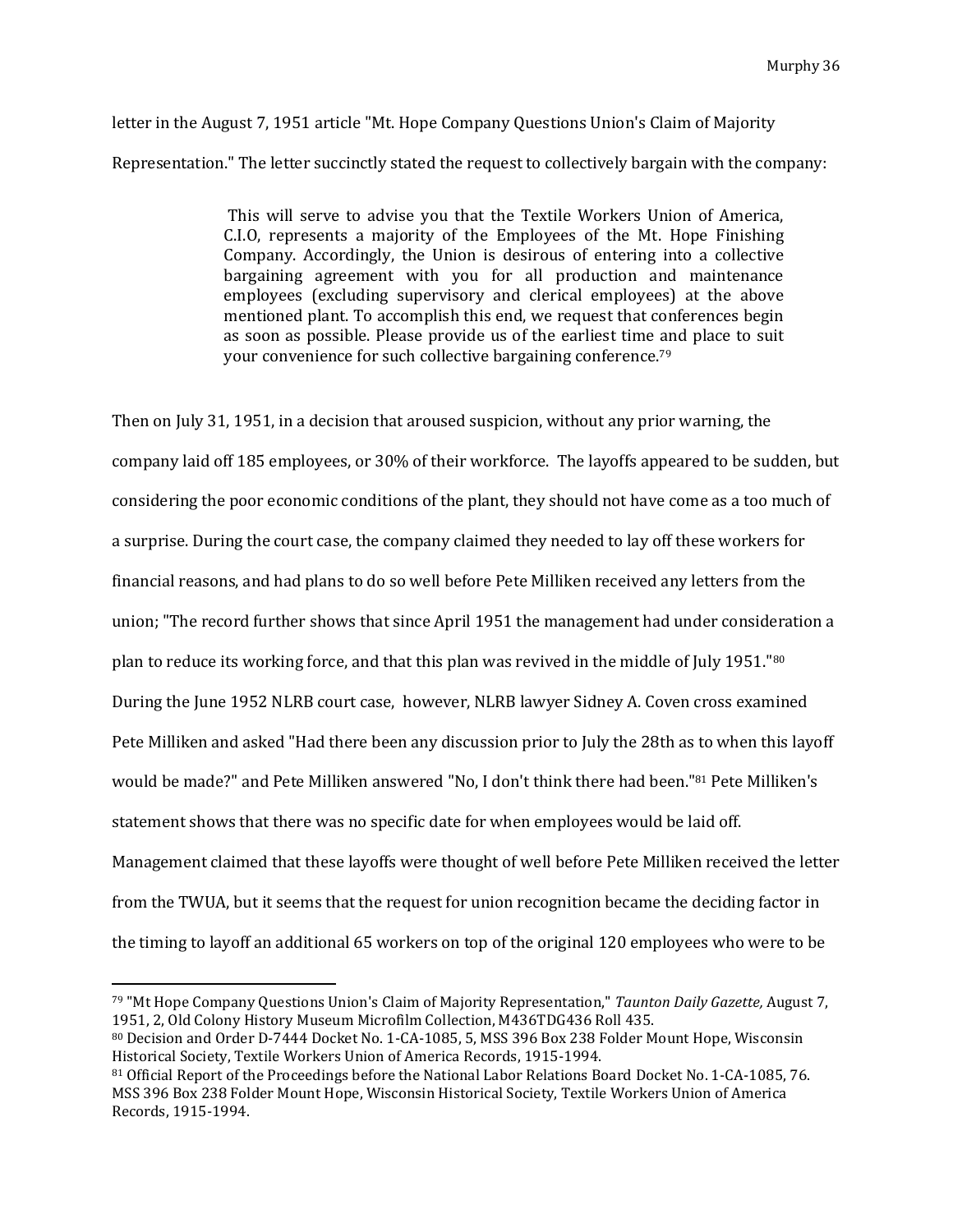fired. According to Pete Milliken eliminating 120 jobs would have been sufficient enough to improve the financial status of the plant: "In our discussion up to that time, we had felt that about a hundred and twenty, or approximately 20 per cent, would be a reasonable approach."82 It is impossible to know Pete Milliken's personal list of employees he wanted to layoff before he received the letter from the TWUA, yet the final layoffs did target a disproportionate amount of employees associated with the union. If the union had been recognized it would have been harder for the company to just layoff workers before consulting with the union. Pete Milliken explained as much during his cross examination, saying "that it's easier to alter your work force without a union than with a union."<sup>83</sup> Before the layoffs, Mount Hope had a total of 615 employees on the payroll and after the layoffs it retained only 425 employees. Out of the 615 employees, around 53% signed union cards and out of the 185 employees laid off, 69% had signed union cards; thus suggesting a targeted layoff and a violation of fair labor practices.

Mount Hope's anti-labor behavior did not stop at their discriminatory layoff of workers associated with the union. The company then partook in various unfair labor activities in an attempt to stop union organization from progressing any further at the plant. These ranged from interrogating employees to refusing collective bargaining with the union. According to the intermediate report Pete Milliken "approached one of the employee organizers, Armand Poudrier, at his machine, specifically asked him if he had signed a union card, where he obtained it and what he did with it."<sup>84</sup> During the trial, another employee, John Soares reported that Pete Milliken asked him about fellow employees involved in the union: "He said 'Could it be this fellow, that fellow, or

<sup>82</sup> Witnesses for the General Counsel, Trial Transcript, Direct Examination of Joseph K. Milliken Jr., pg 2, MSS 396, Box 238 Folder Mount Hope, Wisconsin Historical Society, Textile Workers Union of America Records, 1915-1994.

<sup>83</sup> Official Report of the Proceedings before the National Labor Relations Board Docket No. 1-CA-1085 pg. 82- 83 Mss 396 box 238 folder Mount Hope Finishing Company, Wisconsin Historical Society, Textile Workers Union of America Records, 1915-1994.

<sup>84</sup> Intermediate Report of Case, Docket No. 1-CA-1085 In the Matter of Mount Hope Finishing Company, Mount Hope Finishing Company, Inc. Joseph K. Milliken, Frank L. Daylor and Robert D. Milliken and Textile Workers Union of America, CIO, IR-830 Taunton, Mass, 6. MSS 396 Box 238 Folder Mount Hope, Wisconsin Historical Society, Textile Workers Union of America Records, 1915-1994.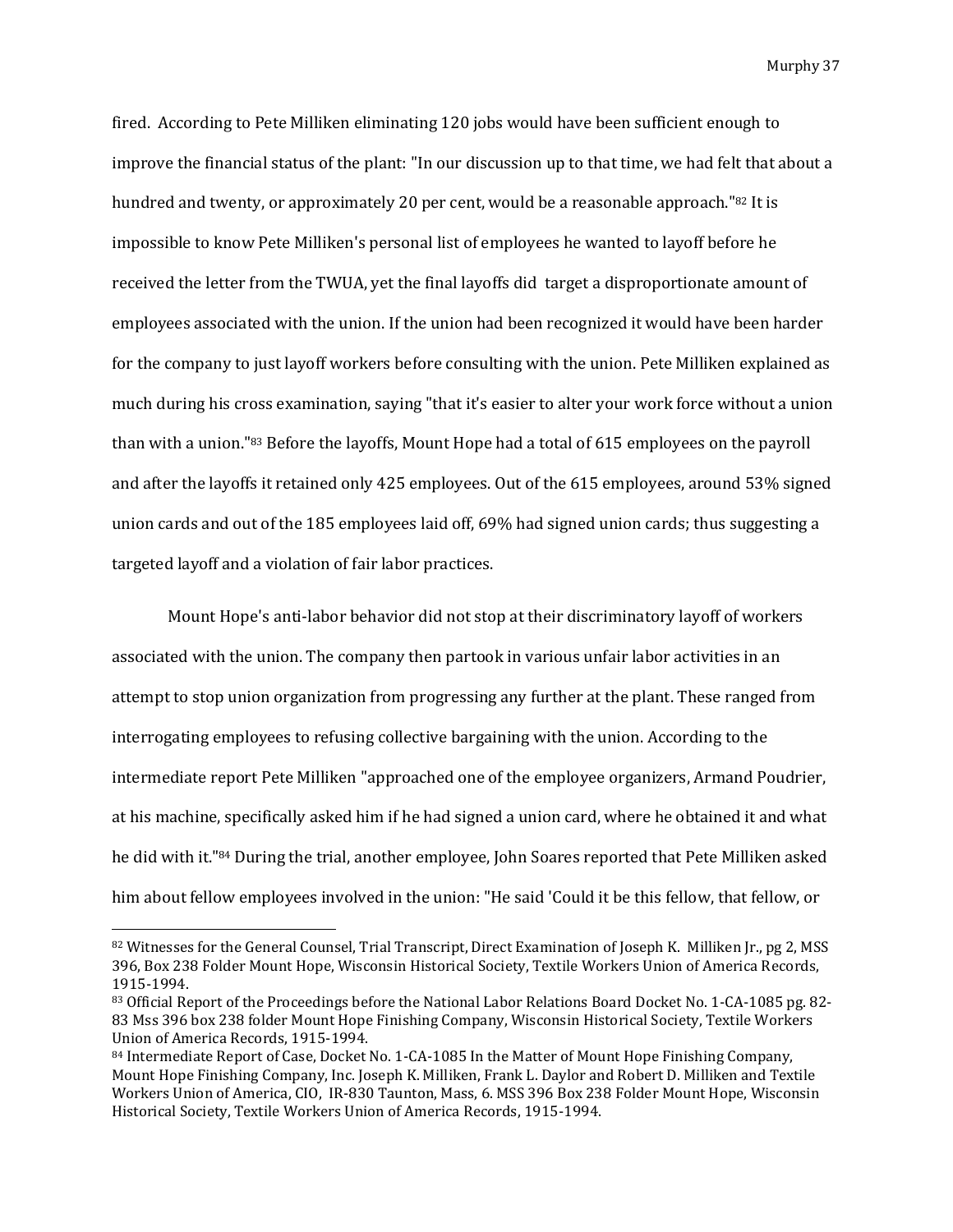any other fellow."85 From the date Pete Milliken received the letter from the TWUA, the plant was adamant about not bargaining or accepting the representation of the union without a proper election. The Milliken sons' indifference to and rejection of the union was really just a continuation of the long history of anti-unionism and the paternalistic legacy of their father, J.K. Milliken. Mount Hope sent a letter to the TWUA sometime in early August that explained, "The Mount Hope Finishing Company is unable and unwilling to recognize your organization as representing a majority of the employees...unless your Union has been duly certified as the collective bargaining agent for the employees by the appropriate governmental agency.<sup>86</sup> These were typical anti-union strategies practiced by management facing a potentially organized workforce.

On the morning on August 10, 1951, Mount Hope officials and lawyers held a meeting with the NLRB at the North Dighton plant to discuss an election, but TWUA officials were not permitted to sit in. This angered both the workers and the union so finally on the evening of August 10, 1951, the employees and the union held a meeting and voted to strike the following Monday, August 13, in response to the management's refusal "to permit the Union representatives to sit on this conference, the Respondent interfered with, restrained, and coerced its employees," as well as, the targeted anti-union layoffs.<sup>87</sup> On August 13, around 75 men formed picket lines during the morning shift, and the *Taunton Daily Gazette* reported that 60 workers crossed the line into work.<sup>88</sup> In the evening, with the start of the second shift, the picket lines reformed. The strike continued into September, along with an extensive amount of media coverage in numerous local and national newspapers, including coverage by the *Chicago Sun Times* and conservative columnist Westbrook

<sup>85</sup> Witnesses for the General Counsel, Direction Examination of John Soares, 20, MSS 396 Box 238 Folder Mount Hope, Wisconsin Historical Society, Textile Workers Union of America Records, 1915-1994. <sup>86</sup> "Mt. Hope Company Questions Union's Claim of Majority Representation," *Taunton Daily Gazette,* August 7, 1951, 2, Old Colony History Museum Microfilm Collection, M435TDG436 Roll 435.

<sup>87</sup> Intermediate Report of Case, Docket No. 1-CA-1085 In the Matter of Mount Hope Finishing Company, Mount Hope Finishing Company, Inc. Joseph K. Milliken, Frank L. Daylor and Robert D. Milliken and Textile Workers Union of America, CIO, IR-830 Taunton, Mass, 6. MSS 396 Box 238 Folder Mount Hope, Wisconsin Historical Society, Textile Workers Union of America Collection, 1915-1994.

<sup>88</sup> "60 Cross Mt. Hope Picket Lines, North Dighton Strike Peaceful During Morning," *Taunton Daily Gazette*, August 13, 1951, 1, Old Colony History Museum Microfilm Collection, M435TDG436 Roll 435.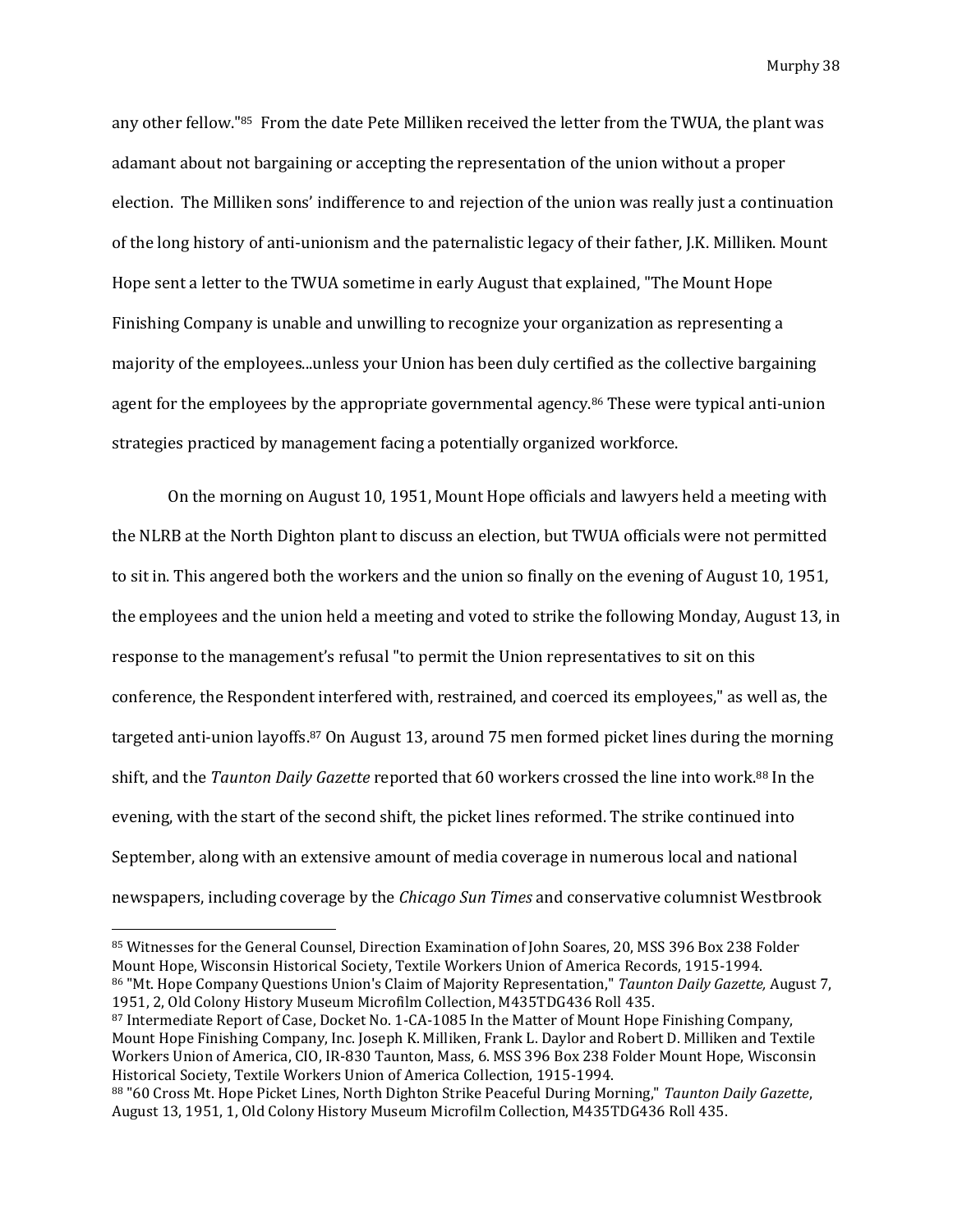Pegler. This national media made one essential mistake in the reporting on the strike, however. The media coverage transformed the strike, into a product of the Second Red Scare and communist agitation, not labor injustice. The localized media coverage from that of the *Fall River Herald, Taunton Daily Gazette* and the *Boston Globe* offered informative, unbiased day by day coverage, without any apparent anti-communist or anti-labor sympathies.

# **The Second Red Scare**

The 1951 strike at Mount Hope Finishing 1951 took place during the Second Red Scare, which had gripped the United States both politically and culturally. Many factions of U.S. society, including organized labor, which had a long history of being labeled as radical in the United States, did not escape the Second Red Scare unscathed. Both unions and strikes became associated with the growing threat of domestic communism. Historians have showed how overwhelmingly the U.S. government fought the supposed domestic Communist threat. Anti-communism was everywhere and the slightest act could be enough to deem one as a radical or even a Stalinist. In Southeastern Massachusetts, anti-communist political and anti-labor sentiment made their way into the newspapers, in the form of anti-union advertisements and articles reporting on activities of the "Reds." With the anti-communist fervor rocking the country, it is not surprising that media coverage of the Mount Hope Finishing Company strike, on the national level contrived it as a product of radical activism by a communist-controlled union. This mislead readers about the true cause of the strike: The company's unfair labor practices. Strong political anti-labor sentiment among politicians, the government and even the press, created an environment where even labor injustices in a small town were mislabeled and deemed illegitimate due to the association with radicalism.

The political climate of the country complemented the irrational and sometimes false reporting of press, and the Mount Hope strike is a prime example of this. The extensive reach that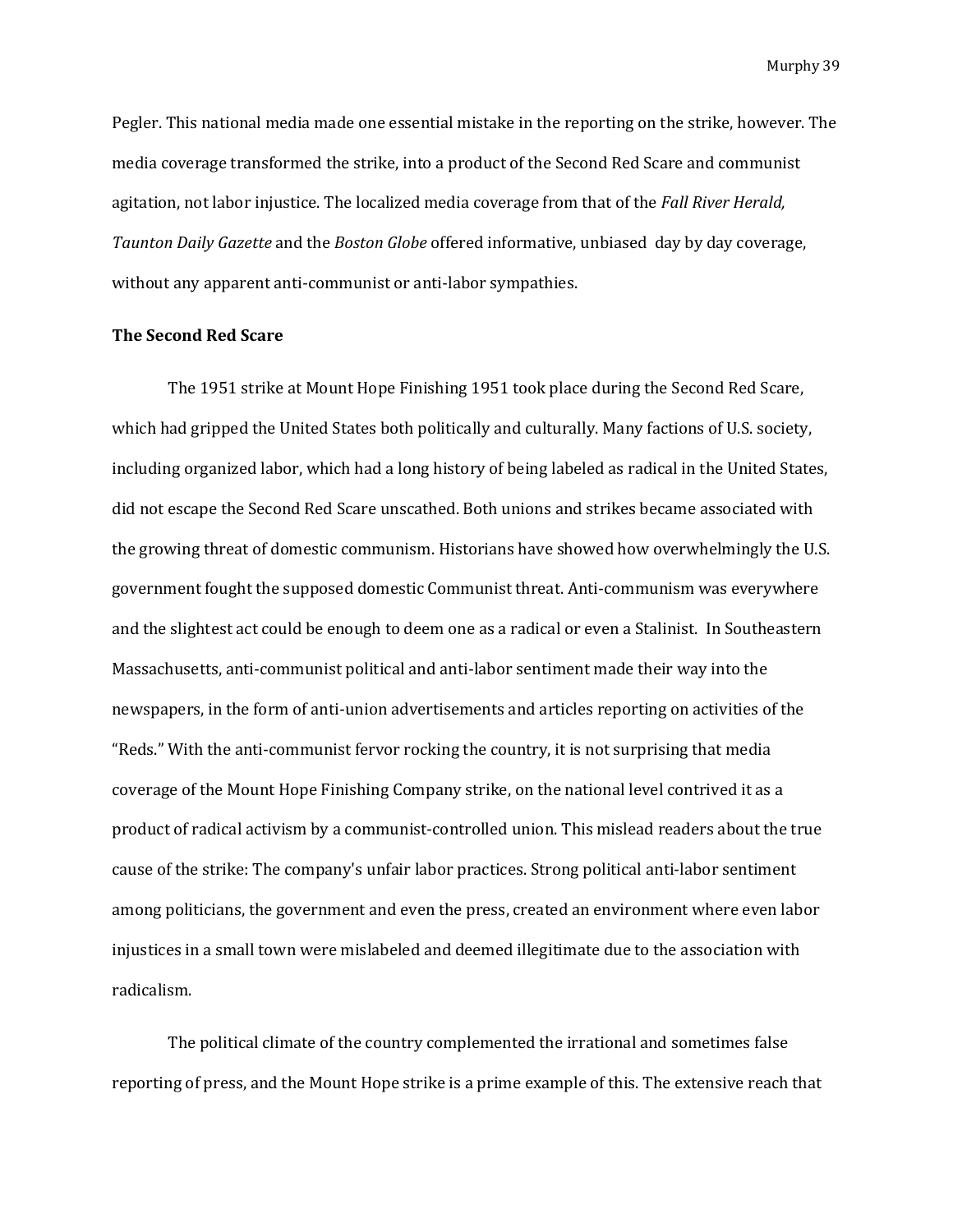anti-communism had on the American people allowed it to seep its way into the psyche. Historian Richard M. Fried in his 1990 overview of the Second Red Scare, *Nightmare in Red: The McCarthy Era in Perspective* strings together the complexities that gave rise to McCarthyism and provides an overview of how the political atmosphere inspired a culture of fear that emerged and rooted itself during the late 1940s and 1950s. Through case studies of cultural aspects, Fried shows how anticommunism became pervasive in many aspects of American society, turning trivial events and situations into something related to or influenced by communism. Fried explains "In some of these episodes, anti-Communist rhetoric stemmed from ideological concerns (as in the defense of baseball) or, in less rational interludes such as the Wheeling candy plot, from simple fear. In others, it was more functional."<sup>89</sup> The manipulation of the Mt. Hope strike by the media reflects the same process at work. The anti-communist rhetoric deployed by those that wrote about the strike had ideological and functional motives. It was less about reporting the truth of labor injustice and more about discrediting the strike through the rhetoric of anti-communism. By 1951, the Second Red Scare was in full swing and it was easy for reporters to scapegoat the strike.

The strike at the Mount Hope Finishing Company received daily news coverage from the *Taunton Daily Gazette, Fall River Herald* and the *New Bedford Standard-Times.* It even received some national coverage from the *Chicago Tribune* and conservative journalist Westbrook Pegler. The interest in the strike at Mount Hope is reflected in the greater media coverage and television programming during the late 1940s and early 1950s on communism and things considered to exemplify Americanism which set itself apart from the others in Eastern Europe. According to historian Stephen Whitfield, news networks had an obligation to conform to "the operations of McCarthyism, and indeed contributed to the sour and irrational vindictiveness that he

<sup>89</sup> Richard M. Fried, *Nightmare in Red: The McCarthy Era in Perspective,* (New York: Oxford University Press: 1990), 35.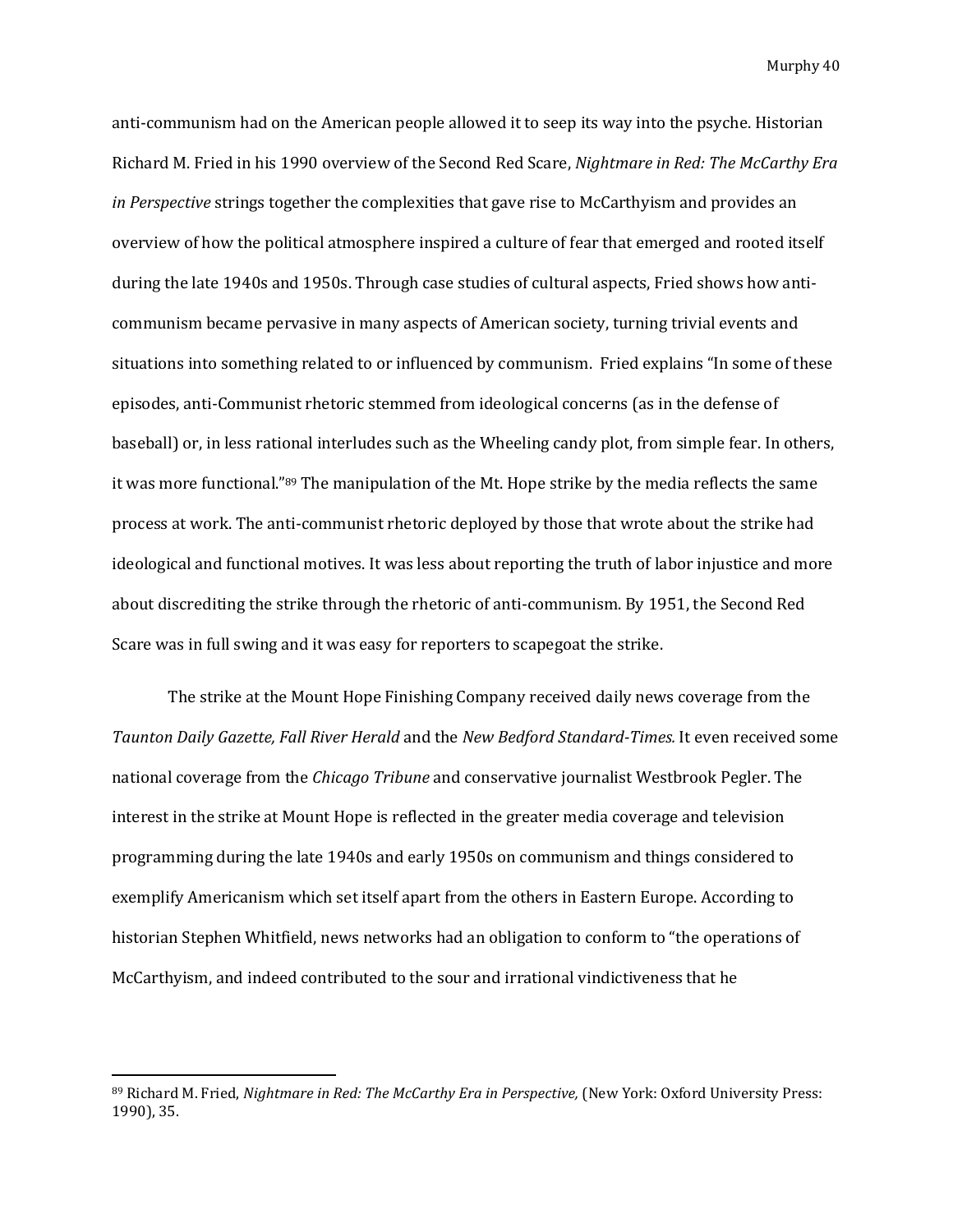incarnated."<sup>90</sup> If a television network or major newspaper did not contribute to the domestic shaming of Communism, then they risked being accused of leftist sympathies. This pressure to conform to the force of McCarthyism inhibited fair news reporting. The group of people that the American people turned to obtain information on current events and issues of domestic and foreign policy had a bias that impacted both the method and the integrity of their reporting.

Labor unions have had a long history of being characterized as radical by the media and management in the United States. The labor movement fought to get moderate craft unions accepted by business and shed the radical image bestowed upon them. There were, however unions that remained rather radical, such as the Industrial Workers of the World that provided fuel for the fire of anti-communism. Even moderate unions, such as the Congress of Industrial Organizations, were associated with communism. By the post-war years, the government had shifted its stance on labor and unionism from its more accommodating position during the Great Depression. The Taft Hartley Act passed in 1947 and made substantial changes to the pro-labor Wagner Act passed in 1935. Historian Ellen Schrecker explains how organized labor in the United States became linked with radicalism and communism: "Until the issue of national security became paramount during and after World War II, most major red scares occurred in response to labor unrest. Red-baiting offered anti-union employers a way to legitimize opposition to organize labor without having to refer to economic issues."<sup>91</sup> Organized labor could not shake this reputation into the 1950s. Historian Elizabeth A. Fones-Wolf explains that during the early 1950s, business leaders, less concerned with communism, rallied together to politically combat the threat of organized labor and supporting Eisenhower for President in 1952.<sup>92</sup> Both politically and socially, the opposition and fear to organized labor and its relationship to communism was well established in the United States by

<sup>90</sup> Stephen J. Whitfield, *The Culture of the Cold War,* (Baltimore, The John Hopkins University Press, 1996), 166.

<sup>91</sup> Ellen Schrecker, *Many are the Crimes: McCarthyism in America,* (Boston: Little, Brown and Company, 1998), 49.

<sup>92</sup> Elizabeth A. Fones-Wolf, *Selling Free Enterprise: The Business Assault on Labor and Liberalism 1945-60*, (Urbana: University of Illinois Press, 1994), 54-57.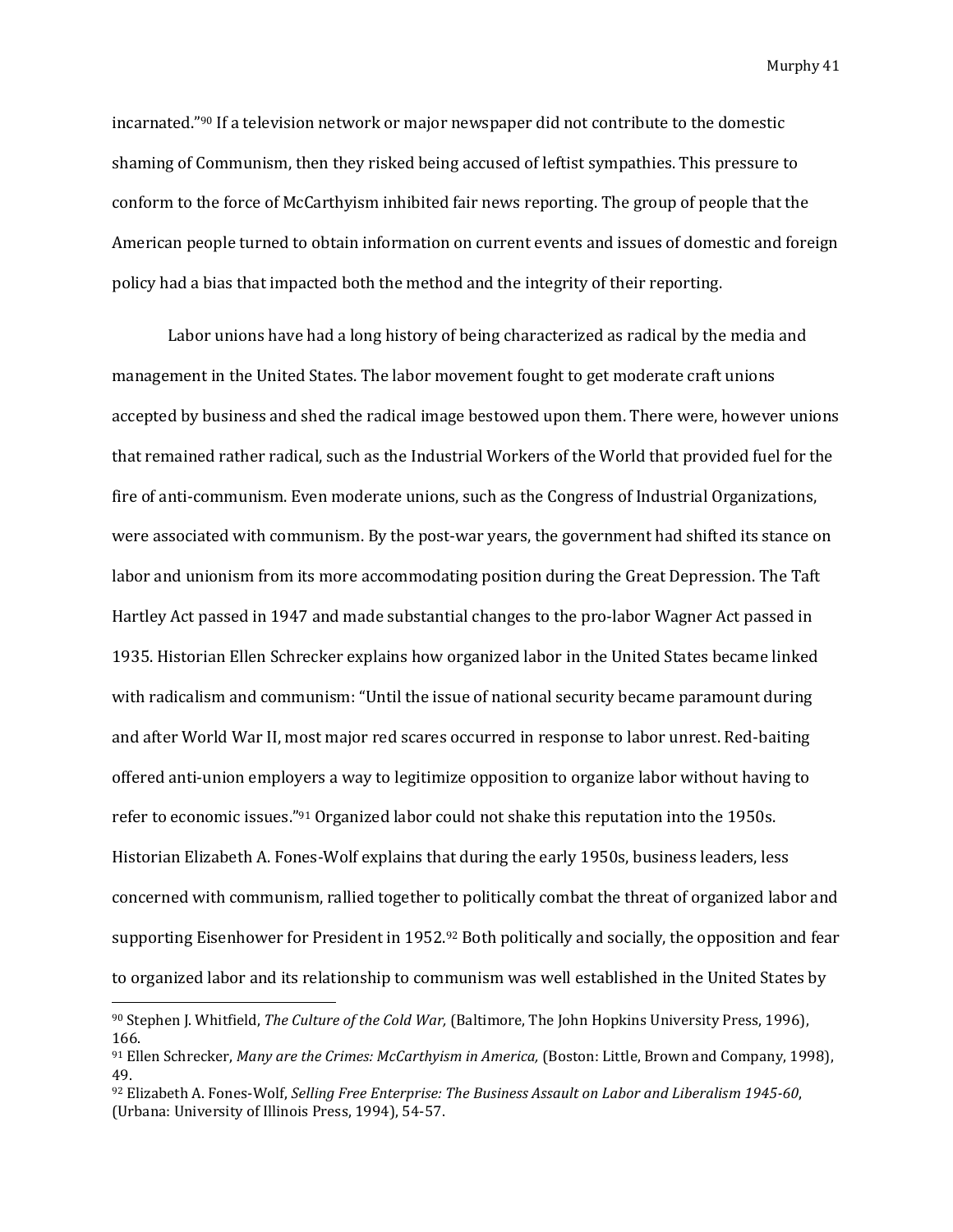1951. Both the national and local reporting on the strike is a reflection of where the United States was both politically and socially in 1951.

#### **Media Coverage of the 1951 Strike**

The broader political and social climate of anti-communism and opposition to organized labor played and important role in the national media coverage of the strike. The reporters obscured the real cause of the 1951 strike at Mount Hope. On the national level, the reports mistook it for a communist infiltration of a small town. Yet even the local reports failed to fully investigate the cause of the strike, favoring the Millikens view and casting aside the ideas and views of the strikers. Reporting from a sympathetic angle on a strike could have raised suspicions of the reporters' political affiliations. Reporters from different parts of the United States that wrote about the strike did not know the history of Mount Hope Finishing Company or have the local connections with the Milliken family. A geographic analysis of news articles relating to the strike reveals unbiased, detailed and mundane local reporting, untouched by anti-communist sentiment and antilabor sentiment. Within the national coverage strong anti-communist and anti-union sentiments emerges. Essentially, there was an exploitation of the strike at Mt. Hope on the national level, with reporters only covering the one isolated event of violence, and not anything else. This geographic analysis gives insight into the regional political differences as well as highlights important dynamics of the strike missing in secondary writings.

The *Taunton Daily Gazette* reported day by day coverage of the July layoffs, the strike and its aftermath, with rather objective, rational reports on events. Most of the articles revolved around daily short articles, consisting of information about legal actions taken by both the TWUA-CIO and Mount Hope. A major lapse in strike coverage from the *Taunton Daily Gazette* is the lack of employee voices. In only a few articles throughout the duration of the strike did the paper actually quote workers, but it does not reveal much of their subject opinions about the circumstances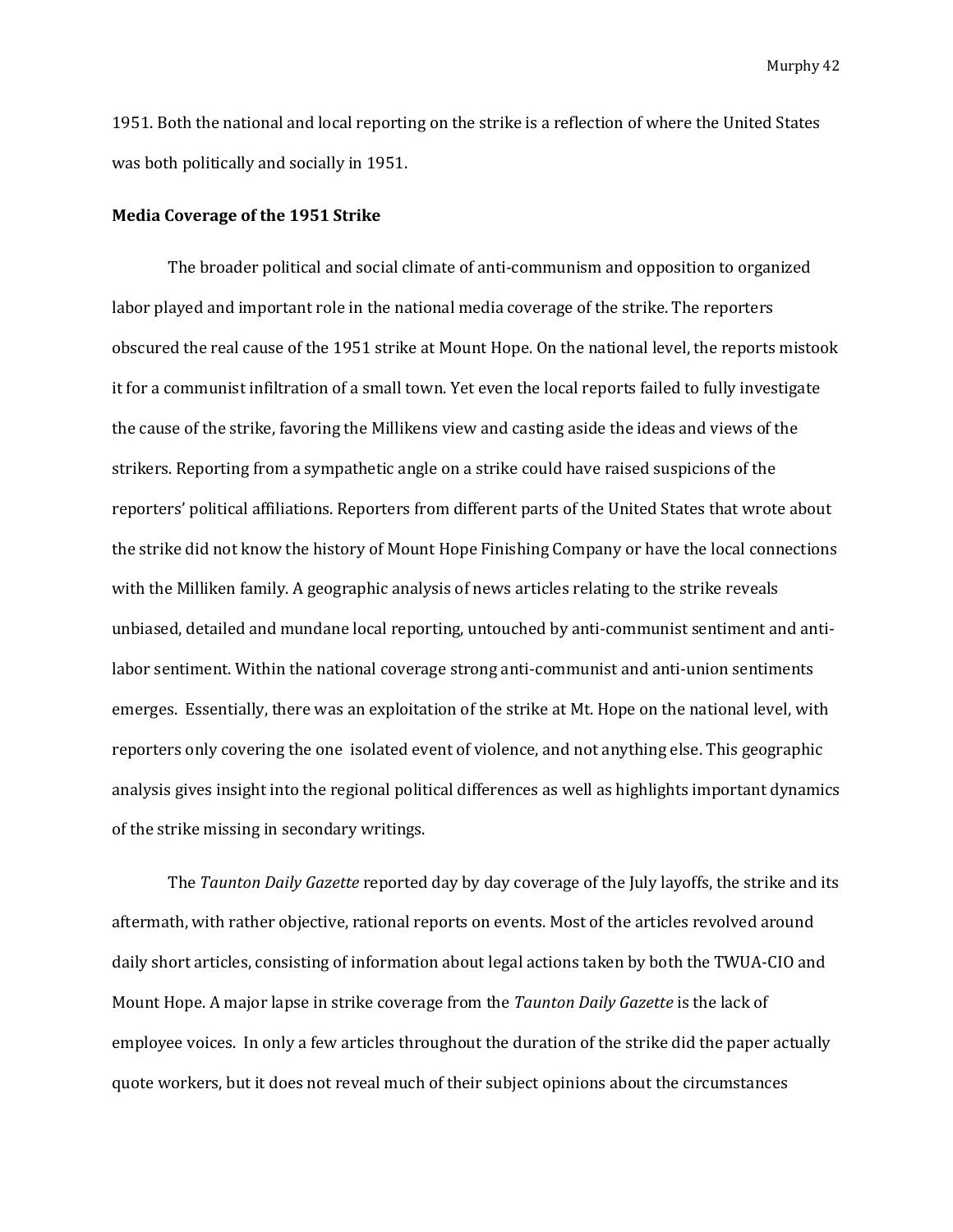surrounding the strike. Since almost all of the people employed at Mount Hope Finishing Company during the strike are dead, it is difficult to fully understand how workers on both sides of the struggle felt. Like other newspapers in 1951, it had daily coverage on communism, the Korean War, and the Truman presidency.

The local coverage was extensive but a rather traditional and without the impassioned, and biased reporting found in the *Chicago Daily Tribune* and column by conservative Westbrook Pegler. There is concise, day by day coverage of the various events that unfolded with picket lines or the legality of Mount Hope not accepting a union election. The articles are mainly a summary of events related to the strike, with very little original commentary from reporters. On August 7, 1951 the *Taunton Daily Gazette* ran the article "Mt. Hope Company Questions Union's Claim of Majority Representation" in which it is recounted "Two letters have passed between the Mount Hope Finishing Company and the Textile Workers Union of America relative to the attempt on the part of the workers at the Mount Hope Plant."<sup>93</sup> The contents of both letters were published in order to better inform the reader about the current situation. This kind of comprehensive reporting from the local newspapers continued throughout the duration of the strike. On August 11, 1951 the *Taunton Daily Gazette* ran the article "Union Disputes Company Claim on LRB talk, Counsel for Firm Says 'Plant Open as Usual Monday," which provides insight into the tedious developments of the strike through the comments of representatives from both the TWUA and Mount Hope Finishing Company: "Walter Powers, counsel for the Mount Hope company said late this morning that the plant 'will be open as usual on Monday morning.' With regard to the 190 laid of employees Schofield said: 'The fact that the company refuses to let them vote indicates to us that instead of being merely laid off as the company claims, these men in reality have been discharged.'"<sup>94</sup>

<sup>93</sup> "Mt. Hope Company Questions Union's Claim of Majority Representation," *Taunton Daily Gazette,* August 7, 1951, 2, Old Colony History Museum Microfilm Collection, M435TDG436 Roll 435.

<sup>94</sup> "Union Disputes Company Claim on LRB talk, Counsel for Firm Says 'Plant Open as Usual Monday," *Taunton Daily Gazette,* August 11, 1951, 1, Old Colony History Museum Microfilm Collection, M435TDG436 Roll 435.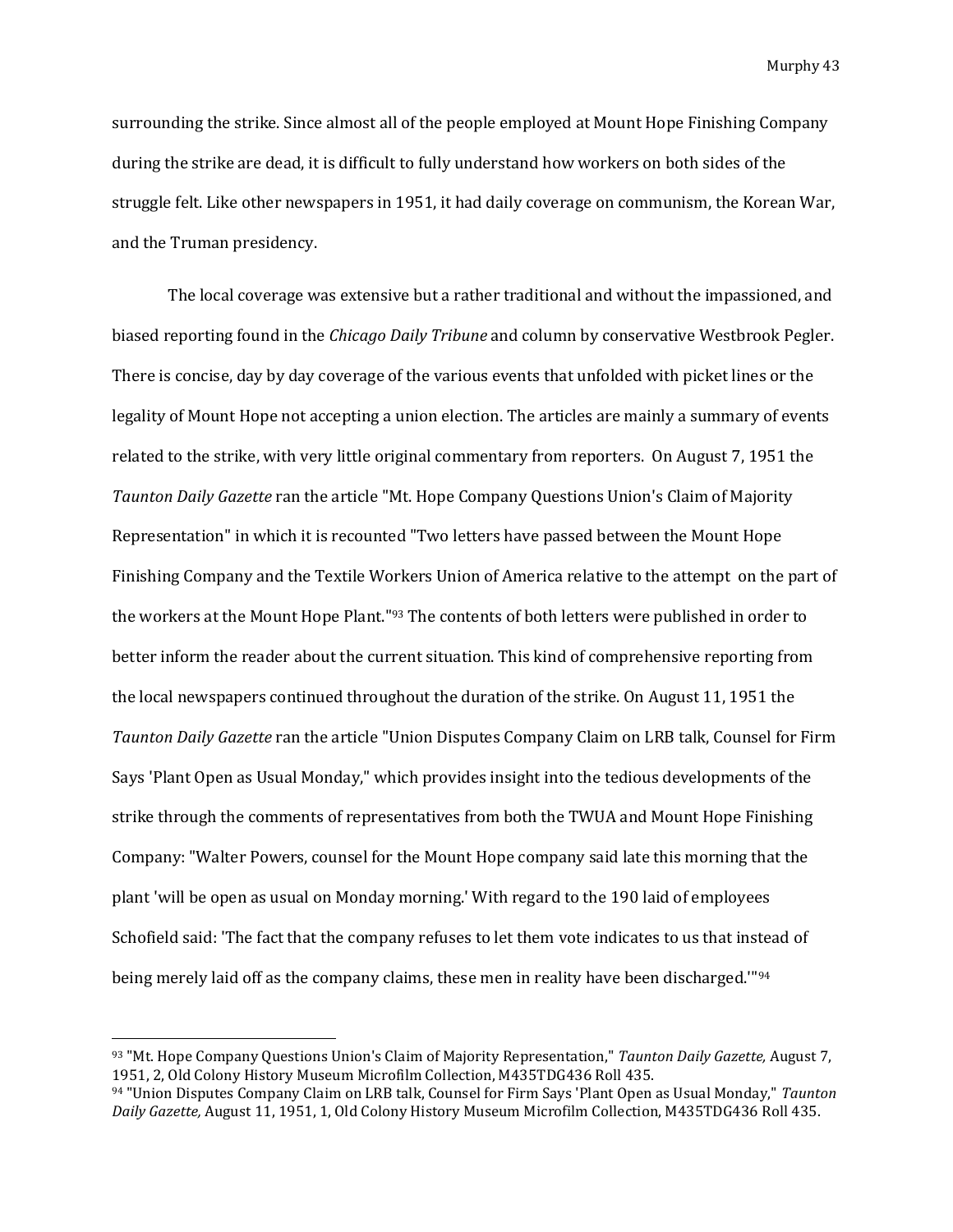Importantly, the *Taunton Daily Gazette* contains first-hand accounts of men directly involved in the strike from both Mount Hope and the TWUA. This lends the reporting an unbiased feel. The *Taunton Daily Gazette* had ample opportunities in the reporting to discredit the TWUA, yet they do not. An example of this is the September 7, 1951 article "190 'Laid Off' Before Strike Ruled Eligible, Bargaining Agent Poll Date Subject For Early Parley," which reported "Doolan said that the notice of the election order was received this morning from Washington, where the union petition had been under consideration since a N.L.R.B. hearing three weeks ago."<sup>95</sup> This article is another example of the impartial local reporting. It is entirely possible that the *Taunton Daily Gazette* could have argued in favor of Mount Hope and criticized the NLRB decision to allow the laid off workers to vote.

These type of reports are not exactly enthralling, but they are able to give a clear breakdown of the strike and timeline of events. National coverage did of the strike did not begin until there was a violent outburst initiated by the strikers in September. Similarly to the *Taunton Daily Gazette* the *Fall River Herald* and *Daily Boston Globe* contain a similar sense of dispassionate reporting on the strike. On August 14, 1951 the *Boston Globe* ran the article "CIO Calls Strike at North Dighton Finishing Firm," which explained "Peaceful picketing by 75 employees began today at three entrances of the Mount Hope Finishing Company, as a C.I.O union carried out a threat to strike because the firm allegedly 'stalled' in permitting an election...No disorders were reported as 60-odd employees crossed the lines."<sup>96</sup> This report is dull but objective, but with a hint of skepticism towards the claims of the TWUA. The *Fall River Herald* ran unexciting daily updates on the strike at Mount Hope, such as in the September 10, 1951 article "Mount Hope Firm Seeking Injunction to Halt TWUA Pickets, "which stated "Assistant Treasurer Robert Milliken disclosed that

<sup>95</sup> "190 Laid Off Before Strike Ruled Eligible, Bargaining Agent Poll Date Subject For Early Parley," *Taunton Daily Gazette,* September 7, 1951, 1, Old Colony History Museum Microfilm Collection, M436TDG437 Roll 436. <sup>96</sup> "CIO Calls Strike at North Dighton Finishing Firm," *Boston Globe,* August 14, 1951, 4, accessed April 21, 2017, https://secure.pqarchiver.com/boston-

sub/doc/839553521.html?FMT=AI&FMTS=CITE:AI&type=historic&date=Aug+14%2C+1951&author=&pub= Daily+Boston+Globe+%281928-

<sup>1960%29&</sup>amp;edition=&startpage=4&desc=CIO+Calls+Strike+at+North+Dighton+Finishing+Firm.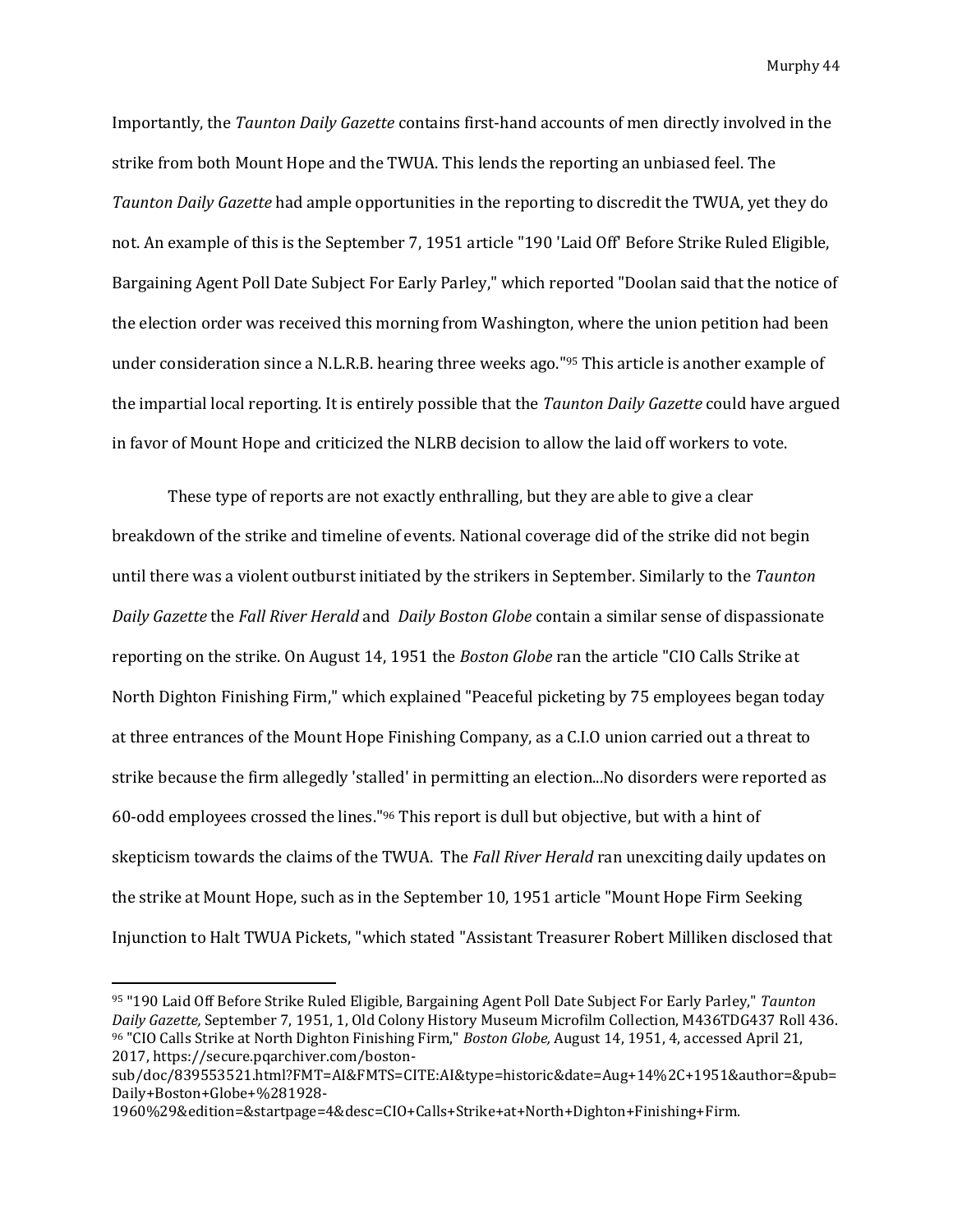company counsel would appear at 3 P.M. before Judge Felix Forte in Suffolk County Superior Court on the injunction matter. Milliken charged that the pickets incited by agitators which the TWUA has brought into Dighton has become increasingly unruly."<sup>97</sup> The *Fall River Herald* remained neutral to both Mount Hope and the TWUA in the coverage of the strike. Again, each newspaper had plenty of opportunities to condemn the strike and attack the TWUA, but they remained objective. These articles presented here are just a few examples of this persistently unbiased local reporting. The national coverage completely ignores the tedious dynamics of the strike that is recounted in detail in the local context. Part of the failure of the national coverage is it's inability to correctly contextual the strike and deliver dispassionate reporting.

It is understandable that the strike at Mount Hope Finishing Company would have received substantial local news coverage. The company had a reputation as one of the largest non-unionized textile plants in the area, and the Milliken's had local prestige as an old New England family. It is remarkable that this localized event gained news coverage outside of Massachusetts and New England. Yet, one incident of violence during the strike on the night of September 11, 1951 caught the attention of reports on a national level. The violent outburst provided fodder for those who did not support unions and an opportunity to craft another negative view of organized labor for the public to consume. The local reporting was matter-of-fact and mundane, but this puts in a sharp contrast to the exploitive national coverage. Both the local and the national press reported on this outburst of violence, but what differs from local coverage is the language used, level of detail and proper contextualization of the strike.

On the night of Wednesday September 11, 1951, workers on strike met at the South End Portuguese club on Baker Road in nearby Taunton for a union meeting. It was there that the workers received news that the NLRB granted an election to take place on the following Monday. In

<sup>97</sup> "Mount Hope Firm Seeking Injunction to Halt TWUA Pickets," *Fall River Herald,* September 10, 1951, 1, Fall River Public Library Microfilm Collection.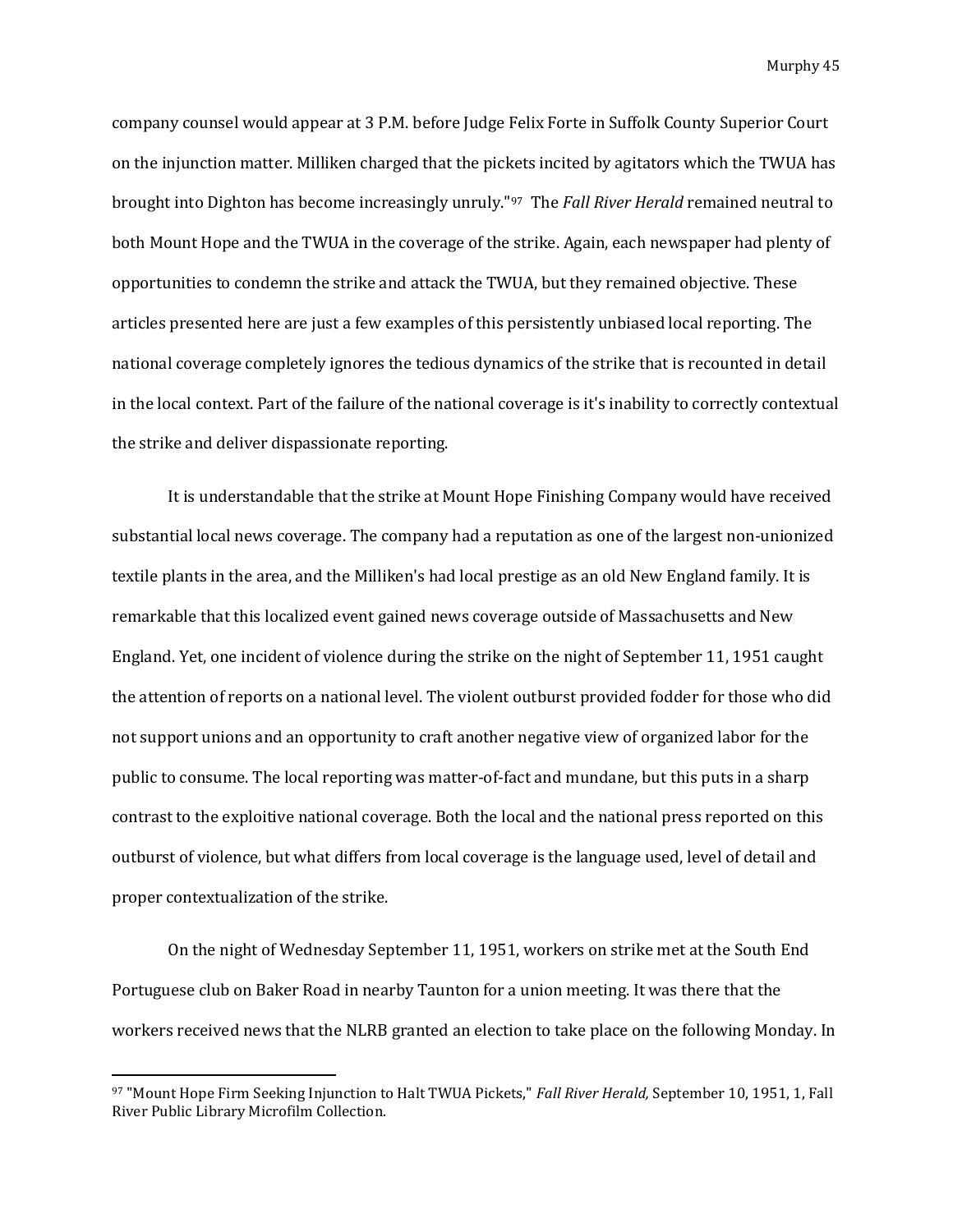excitement and celebration around 150 "strikers were parading Dighton streets."<sup>98</sup> The celebration appeared to have turned rowdy and according to eye witness reports, "strikers stoned six homes of non-striking employees."<sup>99</sup> Edith O'Connell, a Dighton resident, was hit in the eye with a rock and treated for facial wounds. Her husband, Edward O'Connell, also a non-striking employee, came to his wife's aid and fired a gun "above the heads of the demonstrators, shouting defiance at the mob."<sup>100</sup> In the *Taunton Daily Gazette* an eye witness reported that after O'Connell fired his weapon, the strikers were "faced by 'about 10 men' bearing guns."<sup>101</sup> Interestingly, the gun Mr. O'Connell used in the confrontation was borrowed from the Dighton police force.<sup>102</sup> This small detail illustrates the collaboration between those loyal to the company and the police. It is entirely plausible that some in the group of strikers could have been carrying firearms. However, from the reports it is apparent that no shots came from the strikers, if so it probably would have been heavily reported in the press. The McGowan residence was also pelted that night with rocks. The disturbance went on all night and police were not able to break it up until 1 a.m. Thursday morning. Although it potentially could have escalated into something much more violent and destructive it appears that no additional violence occurred that night.

The *Fall River Herald* also reported this event with great detail and also provided an interview with Mrs. Edith O'Connell and Mrs. Beatrice McGowan. In the September 12, 1951 the *Fall River Herald* article "Gunfire Disperse Group; Election on Monday" the newspaper provided more

<sup>98</sup> "Armed Violence Erupts as Mob of Dighton Strikers Goes Amok in 'Riotous' Nocturnal Parade," *Taunton Daily Gazette,* September 12, 1951, 1, Old Colony History Museum Microfilm Collection, M436TDG437 Roll 436.

<sup>99</sup> "Armed Violence Erupts as Mob of Dighton Strikers Goes Amok in 'Riotous' Nocturnal Parade," *Taunton Daily Gazette,* September 12, 1951, 8, Old Colony History Museum Microfilm Collection, M436TDG437 Roll 436.

<sup>100</sup> "Armed Violence Erupts as Mob of Dighton Strikers Goes Amok in 'Riotous' Nocturnal Parade," *Taunton Daily Gazette,* September 12, 1951, 8, Old Colony History Museum Microfilm Collection, M436TDG437 Roll 436.

<sup>101</sup> "Armed Violence Erupts as Mob of Dighton Strikers Goes Amok in 'Riotous' Nocturnal Parade," *Taunton Daily Gazette,* September 12, 1951, 8, Old Colony History Museum Microfilm Collection, M436TDG437 Roll 436.

<sup>102</sup> "Gunfire Disperse Group; Election on Monday," *Fall River Herald*, September 12, 1951, 1, Fall River Public Library Microfilm Collection.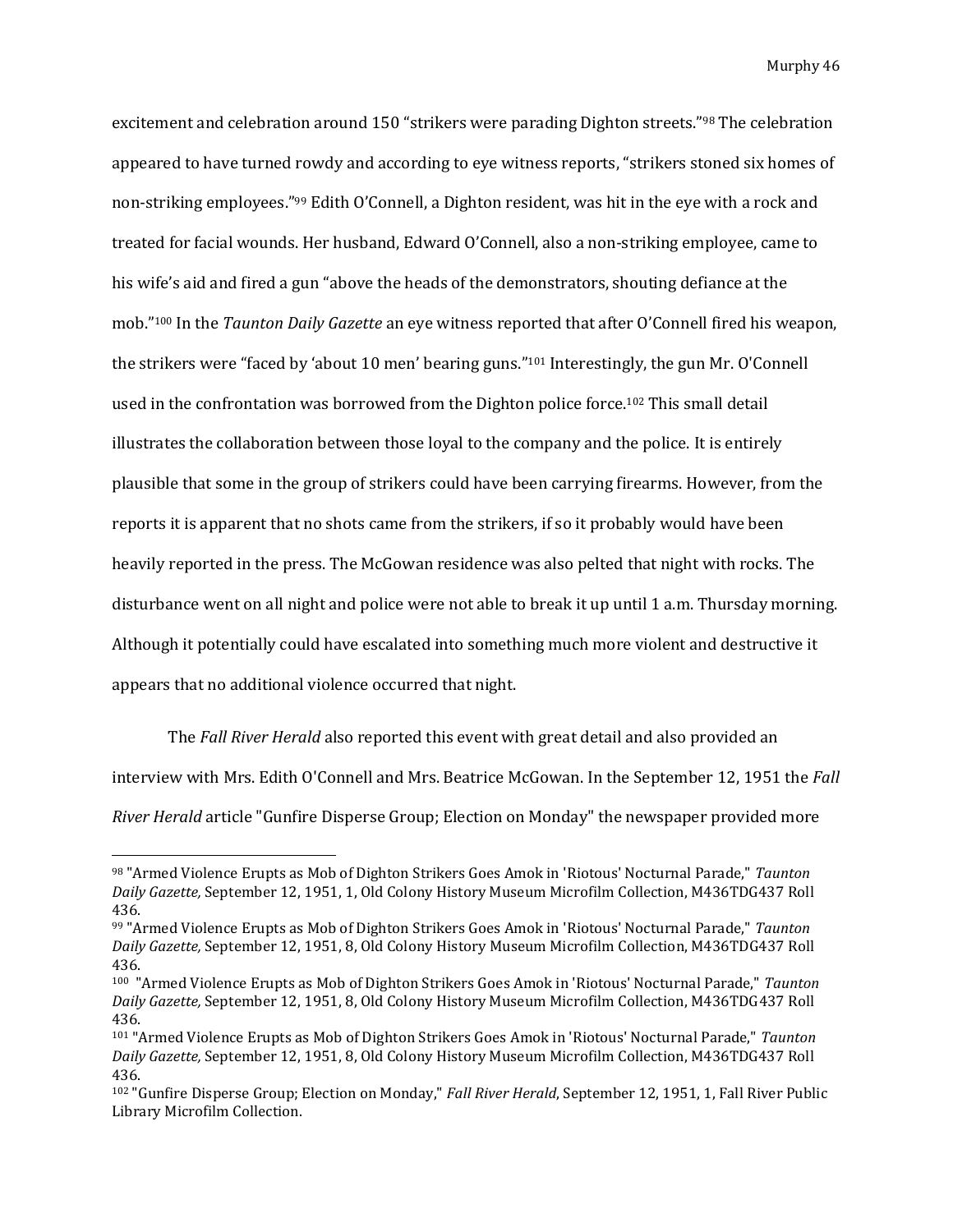first-hand accounts of what actually happened from the interviews of both Mrs. Edith O'Connell and Mrs. Beatrice McGowan. Although these two women were on the other side of the strike, the information they provide gives insight into what the families of non-striking employees thought. James McGowan, whose house the strikers threw rocks at, worked at Mount Hope as a receiving foreman. He also fired above the crowd of strikers as well with a .38 caliber pistol.<sup>103</sup> Edward O'Connell, husband of Edith O'Connell, was a personnel manager at the plant. It appears that the strikers coming from the South End Portuguese club purposefully targeted houses of non-striking employees with rocks. The *Fall River Herald* report looks favorably among the victims and mentioned James McGowan, Beatrice's husband was a "Marine veteran of World War II and saw action in the Pacific."<sup>104</sup> To the post-war American, this subtle mention of McGowan's military service, probably appear even more abhorrent because they attacked a veteran. It is reasonable to recognize the fear that the McConnell's, McGowan and other families felt. North Dighton was a small village and Mount Hope Finishing Company created a sense of community among the workers. An event like this would have possibly shaken any tight-knit community. Residents and the town of Dighton government criticized the Massachusetts State Police for not sending men down earlier in the week to prevent violence. Even if the state police did arrive beforehand, there is still a strong possibility that strikers would have still marched into North Dighton from the South End Portuguese Club that night. However, the law was on the side of strikers. Massachusetts law declared that state police "can not be used or called upon for service in any industrial dispute unless actual violence has occurred therein."<sup>105</sup> The town could not have requested state police aid before any actual violence. Even after September 12, 1951, the state was unwilling to provide the town with national guardsmen because "nothing has yet developed in the way of unlawful activity

<sup>103</sup> "Gunfire Disperse Group; Election Monday*," Fall River Herald*, September 12, 1951, 1, Fall River Public Library Microfilm Collection.

<sup>104</sup> "Gunfire Disperse Group; Election Monday," *Fall River Herald*, September 12, 1951, 2. Fall River Public Library Microfilm Collection.

<sup>105</sup> "Town Asks Aid of State Police; Plea Rejected," *Taunton Daily Gazette,* September 12, 1951, 8, Old Colony History Museum Microfilm Collection, M436TDG437, Roll 436.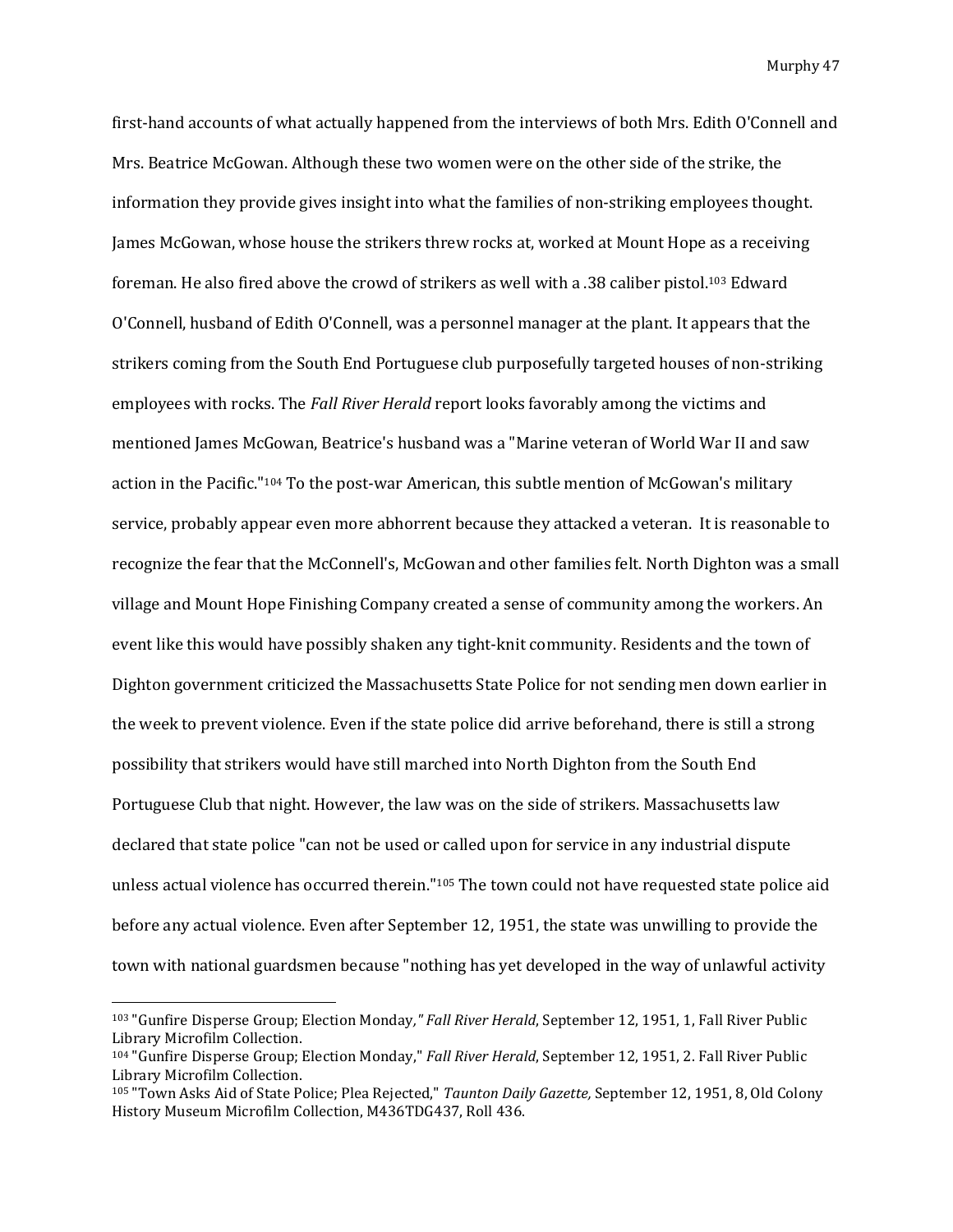with which local law enforcement agencies are unable to cope, as evidenced by the lack of any arrests."<sup>106</sup> It is obvious that the events of that night were not as violent and riotous as the newspaper made them out to be. Yet, the town police went further to secure order, and, in a totalitarian move, to stop the violence, ordered house to house checks for firearms.<sup>107</sup> The town overacted to the events and wanted to show the union they could flex their muscles. The reaction of the town government further illustrates the deep ties that formed over the years between Mount Hope Finishing Company and the town of Dighton.

In the reporting from both the *Fall River Herald* and *Taunton Daily Gazette,* there are no firsthand accounts from strikers that participated in the events on the night of September 11, 1951. The union, similar to the reports on a national scale, appears to be this entity with no acknowledgement to the workers actually filled the ranks. The incident on the night of September 11, made the union seem to be nothing but violent. Mrs. McGowan summed up "If this is union, then I don't want any part in it."<sup>108</sup> The localized reporting on this incident gives the reader a better understanding into the dynamics of the strike. Readers from the Fall River, Taunton and North Dighton were more informed about Mount Hope, the Milliken's and the strike than those from other areas oft the country.

This isolated event of strike related violence in a small town located southeastern Massachusetts provided an opportunity to criticize organized labor. The *Chicago Tribune* ran three articles about the incident of violence in North Dighton. The first article titled "Town Refused Help to Quell CIO Goon Riot" ran on September 13, 1951. This article takes an overtly biased stance against organized labor and the political left. The *Chicago Daily Tribune* claimed "The riotous

<sup>106</sup> "Town Asks Aid of State Police; Plea Rejected," *Taunton Daily Gazette,* September 12, 1951, 8, Old Colony History Museum Microfilm Collection, M436TDG437, Roll 436.

<sup>107</sup> "Menges Clamps Firearms Curb," *Taunton Daily Gazette,* September 13, 1951, 7, Old Colony History Museum Microfilm Collection, M436TDG437, Roll 436.

<sup>108</sup> "Gunfire Disperse Group; Election Monday*," Fall River Herald*, September 12, 1951, 2, Fall River Public Library Microfilm Collection.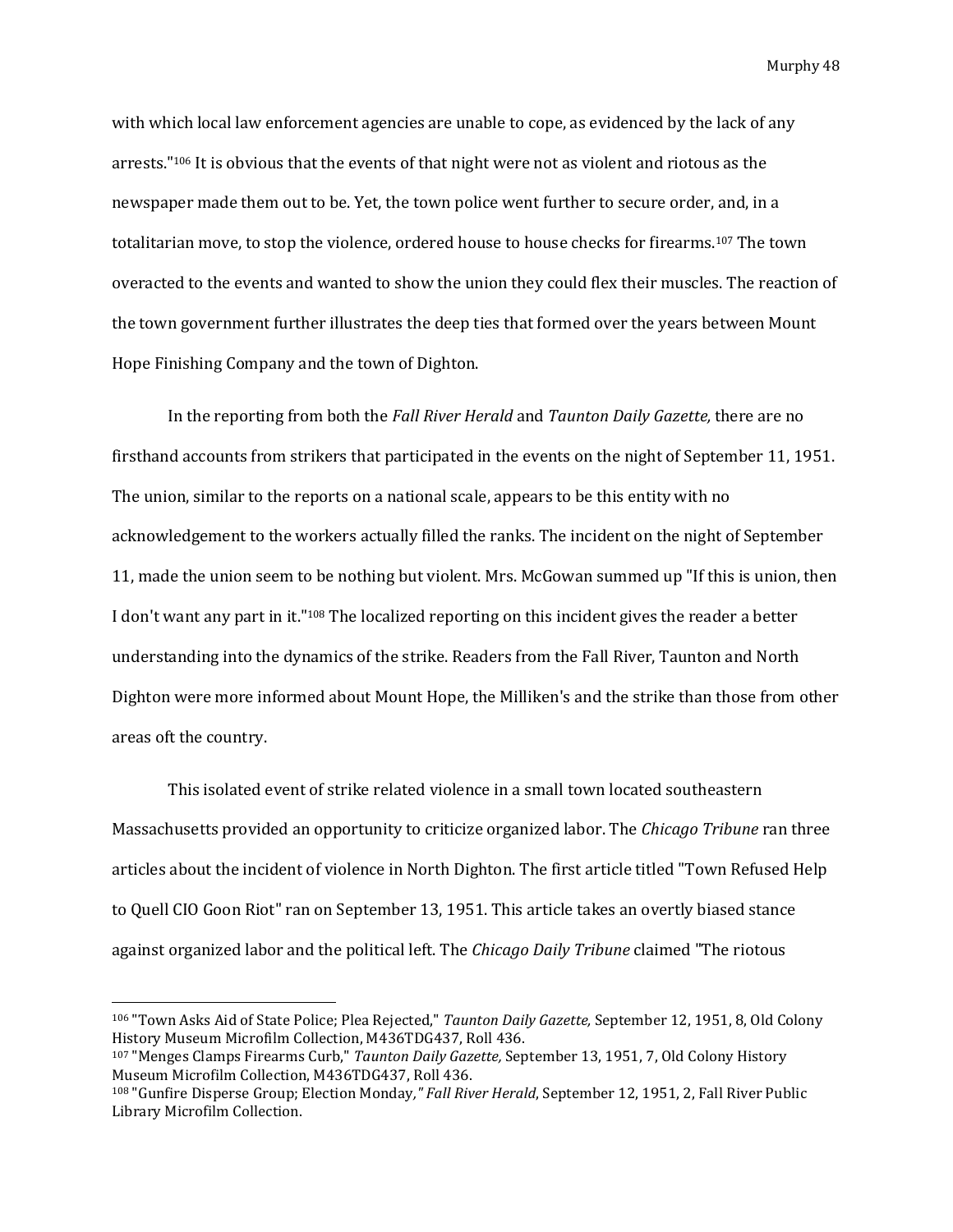demonstration by CIO goons was waged against the homes of workers who have remained at their jobs" <sup>109</sup> The misinforming terms "goon" and "riot" are used throughout the article. If the strikers wanted to perform more acts of violence against non-striking employees, they could have done more than just throw stones at a couple of houses. The article stated "The goons stoned homes and severely manhandled a housewife as a climax to weeks of violence."<sup>110</sup> It is true that the so-called "goons" stoned homes, but according to the local articles, it is misleading to say they severely manhandled a housewife. It is clear that there were tensions among striking and non-striking employees at Mount Hope, but there was never any prolonged violence caused by the strike. The *Chicago Tribune* also criticized Paul A. Dever, the "Democratic governor, whose tenure has been distinguished by his communications of executive sentences of convicted murderers" for not sending state police aid to North Dighton after they requested it.111 It is also noted in the article that Mount Hope had "satisfactory" relationship with their employees "until the CIO union recently launched a drive to unionize the Mount Hope Company's workers."<sup>112</sup> In this context the union is portrayed as a subversive entity. The second article published in the *Chicago Tribune* related to the incident of violence and the Mount Hope strike appeared the next day on September 14 explained, "A dozen policemen went from door to door seeking weapons but reported they didn't find any."<sup>113</sup> The article also summed up the towns desire for police aid and the upcoming union election. Nothing more on the Mount Hope strike appeared in the *Chicago Daily Tribune* until a week later.

l

<sup>109</sup> "Town Refused Help to Quell CIO Goon Riot," *Chicago Daily Tribune,* September 13, 1951, part 2 pg 8, accessed April 21, 2017, http://archives.chicagotribune.com/1951/09/13/page/28/article/town-refusedhelp-to-quell-cio-goon-riot.

<sup>110</sup> "Town Refused Help to Quell CIO Goon Riot," *Chicago Daily Tribune*, September 13, 1951, part 2 pg 8, accessed April 21, 2017, http://archives.chicagotribune.com/1951/09/13/page/28/article/town-refusedhelp-to-quell-cio-goon-riot.

<sup>111</sup> "Town Refused Help to Quell CIO Goon Riot," *Chicago Daily Tribune,* September 13, 1951, part 2 pg 8, accessed April 21, 2017, http://archives.chicagotribune.com/1951/09/13/page/28/article/town-refusedhelp-to-quell-cio-goon-riot.

<sup>112</sup> "Town Refused Help to Quell CIO Goon Riot," *Chicago Daily Tribune*, September 13, 1951, part 2 pg 8, accessed April 21, 2017, http://archives.chicagotribune.com/1951/09/13/page/28/article/town-refusedhelp-to-quell-cio-goon-riot.

<sup>113</sup> "Hunt for Guns to Prevent New Goon Violence," *Chicago Daily Tribune*, September 14, 1951, Part 3 pg 13, accessed April 21, 2017, http://archives.chicagotribune.com/1951/09/14/page/43/article/hunt-for-gunsto-prevent-new-goon-violence/.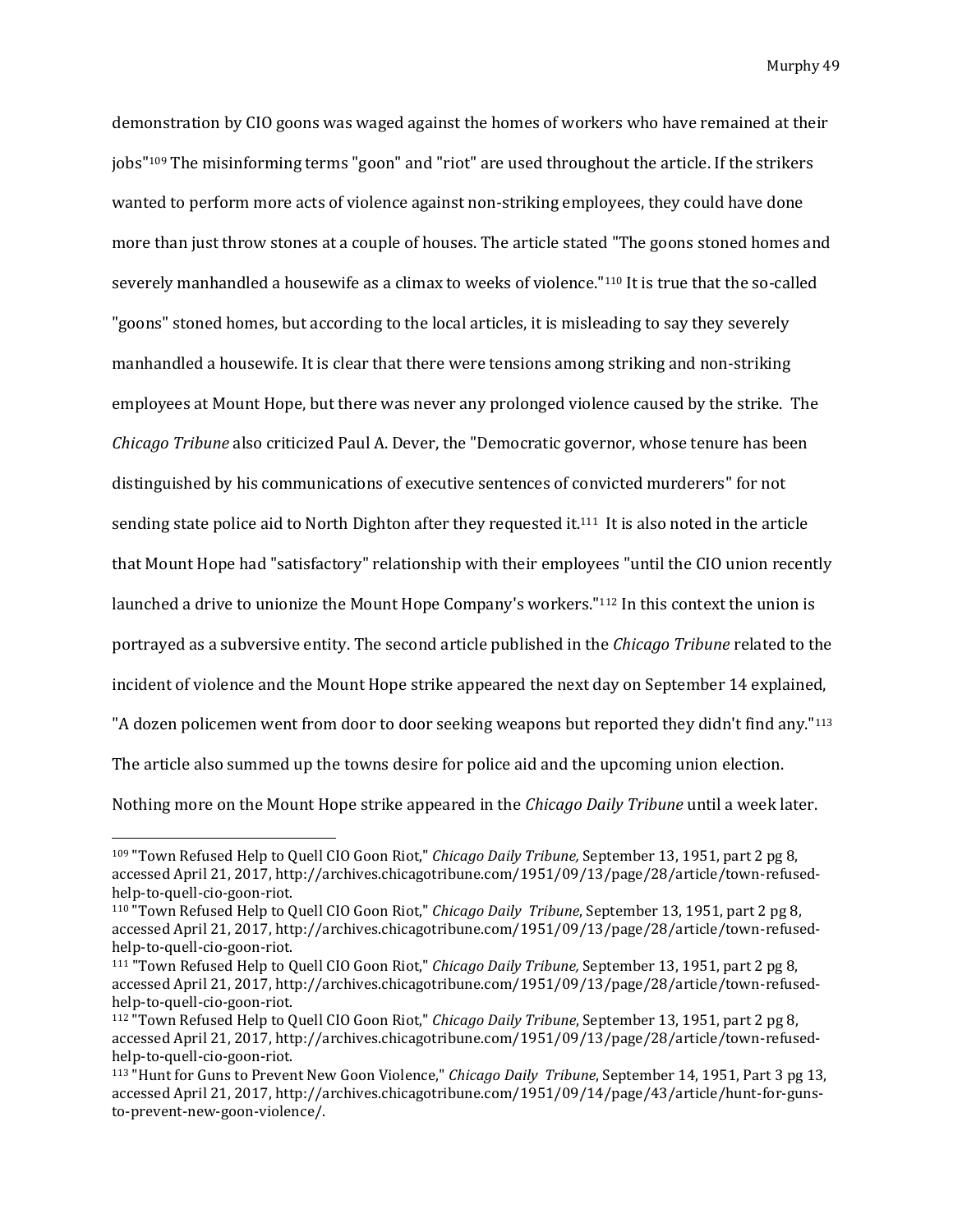On September 21, 1951, the *Chicago Daily Tribune* ran the article "Goon Plagued Plant to Quit; Town Dismayed: Strike Violence Ends Dighton Industry." The article places blame for the closing of the Mount Hope Finishing Company on the CIO and the "violence-ridden" strike they conducted. <sup>114</sup> It is also argued that "The big firm's operations have been crippled by the strike which the CIO Textile Workers union called Aug. 13."<sup>115</sup> The strike did not cripple the operations at Mount Hope Finishing Company. By 1951, the company had already slowed operations, had workers on shortened shifts and laid off 190 employees in July. What the strike really "crippled" was the ability of the management of Mount Hope to do as they wanted to, which had done for so many years because of the paternalism practiced by the plant. The article revealed "Milliken said the plant would probably be relocated in the south. He said two southern states had offered choice sites and generous tax arrangements."<sup>116</sup> The South offered different incentives for businesses to move there. States in the north generally had stricter labor legislation and higher wages, so the South appeared to be a perfect place a company that wanted to conduct operations without a union. In this article, Milliken also claimed that the union victory was not a factor in the subsequent closing of the plant, but rather it was "influenced by the fact that 320 employees still working in the plant have been unable to carry on their work because of intimidations and threats of violence."<sup>117</sup> Milliken's reason stated here for closing the plant is dubious. Throughout the strike, the plant

<sup>114</sup> "Goon Plagued Plant to Quit; Town Dismayed: Strike Violence Ends Dighton Industry," *Chicago Daily Tribune,* September 21, 1951, Part 2, pg 7, accessed April 21, 2017,

http://archives.chicagotribune.com/1951/09/21/page/29/article/goon-plagued-plant-to-quit-towndismayed.

<sup>115</sup> "Goon Plagued Plant to Quit; Town Dismayed: Strike Violence Ends Dighton Industry," *Chicago Daily Tribune,* September 21, 1951, Part 2 pg 7, accessed April 21, 2017,

http://archives.chicagotribune.com/1951/09/21/page/29/article/goon-plagued-plant-to-quit-towndismayed.

<sup>116</sup> "Goon Plagued Plant to Quit; Town Dismayed: Strike Violence Ends Dighton Industry," *Chicago Daily Tribune,* September 21, 1951, Part 2 pg 7, accessed April 21, 2017,

http://archives.chicagotribune.com/1951/09/21/page/29/article/goon-plagued-plant-to-quit-towndismayed.

<sup>117</sup> "Goon Plagued Plant to Quit; Town Dismayed: Strike Violence Ends Dighton Industry," *Chicago Daily Tribune,* September 21, 1951, Part 2 pg 7, accessed April 21, 2017,

http://archives.chicagotribune.com/1951/09/21/page/29/article/goon-plagued-plant-to-quit-towndismayed.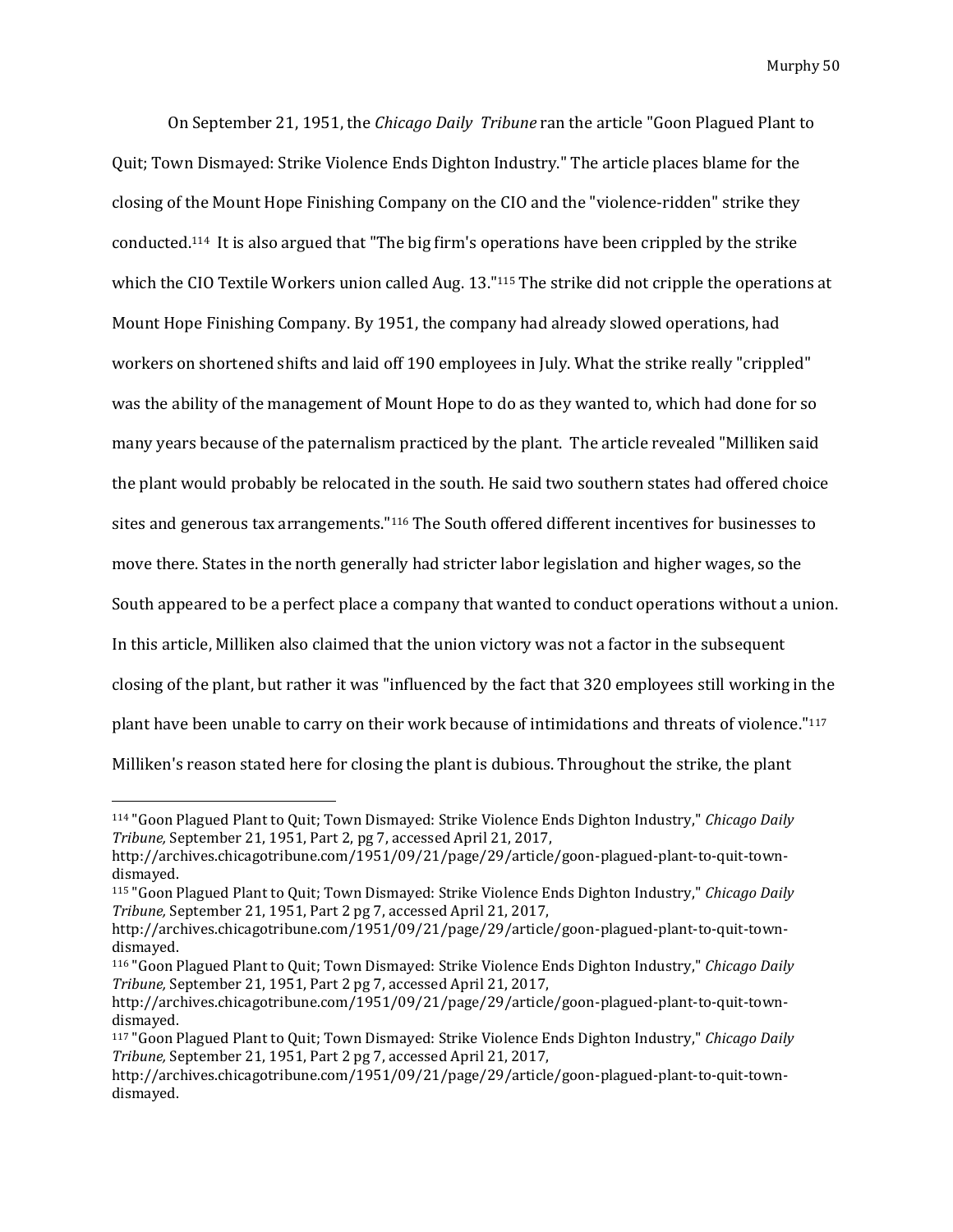remained in operation and the extent of threats and violence faced by the employees is questionable at best. Mount Hope needed to avoid unionization in any way so it could to move down south without any interference. The lawsuits brought against them by the union cost them time and money in court, something that would have been entirely avoided if the TWUA-CIO had not tried to unionize the plant at this crucial time in the company's operation.

The *Chicago Daily Tribune* was not the only newspaper on a national level to empathize with the management of Mount Hope Finishing Company. The *Rome News Tribune* based out of northwest Georgia had some interesting things to say about the situation at the Mount Hope Finishing Company. The *Rome News Tribune* started to cover the Mount Hope Finishing Company strike after the events of September 11, 1951. The article "Strike Mob Attacks Homes of Workers" published on September 12, 1951, briefly summarized the incident of violence and outlined the events of the strike. The next article published in *Rome News Tribune* related to Mount Hope Finishing Company was an opinion piece by conservative columnist Westbrook Pegler titled "Concession to Terrorism" on September 27, 1951. This same opinion piece also appeared in the *Wilmington Morning Star* in Wilmington, North Carolina and in the *Reading Eagle* in Reading, Pennsylvania. The title of the opinion piece in the *Rome News Tribune* stands out because it implies that the actions of union are comparable to that of terrorism. Pegler wrote about the night of September 11, 1951, in North Dighton and criticized the union and Governor Dever for not sending in State Police. Pegler stated that the events in North Dighton were "another flagrant case of mob terrorism by criminal unioneers."<sup>118</sup> In this piece Pegler's writing is sensationalized and reads as a political rant. Pegler claimed that those who fired into the crowd of strikers to scare them off should have "been within their rights had they blown the heads off as many of the terrorists as they could

<sup>118</sup> Westbrook Pegler, "Concession to Terrorism," *Rome News Tribune,* September 27, 1951, 4, accessed April 21, 2017,

https://news.google.com/newspapers?id=5UxHAAAAIBAJ&sjid=fDEDAAAAIBAJ&pg=6907%2C5878625.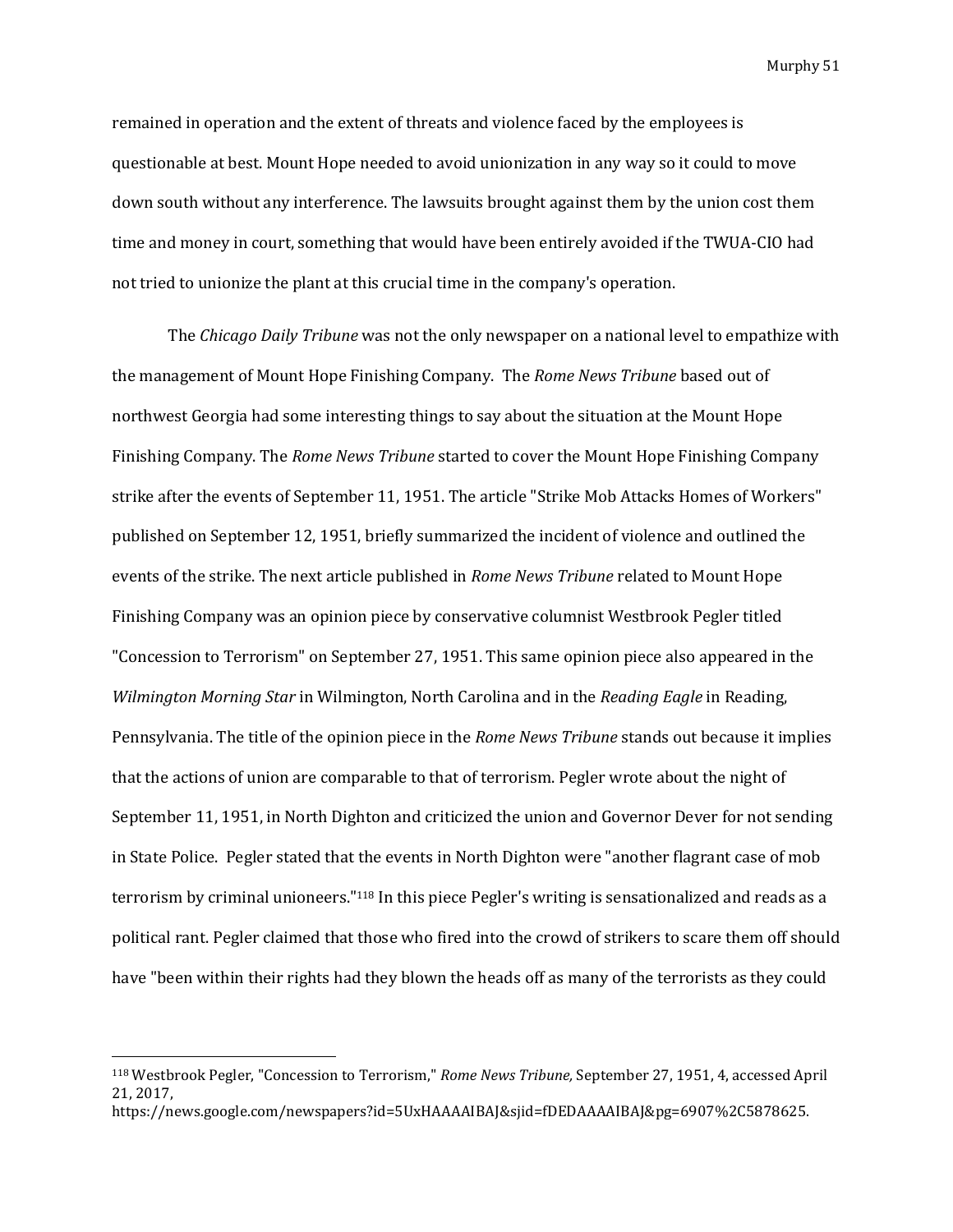hit with their shotguns."<sup>119</sup> Pegler's language is contradictory. He advocated for violent acts to be committed against the union, which would have been more vicious and brutal than the rocks the strikers threw at six homes.

The national reports on Mount Hope Finishing Company exemplified how deeply entrenched the second Red Scare had become in both the press and the American psyche. Pegler's writing reflected the news media fear and hatred of communism during the second Red Scare. It also speaks to the nature of news during this time. Newspapers published articles that made falsified and exaggerated claims on events. However, it also can reveal how people actually thought and what they may have believed in politically and morally. At this point in time, the average American still had faith in the press and consumed this news as factual. At the time, Pegler's words may not have been viewed as controversial. The language used in some of these articles such as referring to union members as "goons" and calling them "terrorists" exemplifies how media criticized and delegitimized organized labor as subversive and detrimental to America and freedom of businesses. The government, news, and capitalists took steps to fight the perceived threat of organized labor. The localized reports in context are more detailed and provide more insight into the different dynamics of the strike. The strike did not catch the attention of other newspapers until what some considered mob violence, to occur. The reporting on the strike at Mount Hope Finishing Company demonstrates how the mainstream press could take an isolated incident and use it to make generalizations about organized labor. The national reports focused less on the rights of workers and labor and more about conserving American ideologies about the freedom of business and individualism against a radical and foreign force. Some similarities between the local and national coverage is that the newspapers collectively condemned what happened on the night of

<sup>119</sup> Westbrook Pegler, "Concession to Terrorism," *Rome News Tribune,* September 27, 1951, 4, accessed April 21, 2017,

https://news.google.com/newspapers?id=5UxHAAAAIBAJ&sjid=fDEDAAAAIBAJ&pg=6907%2C5878625.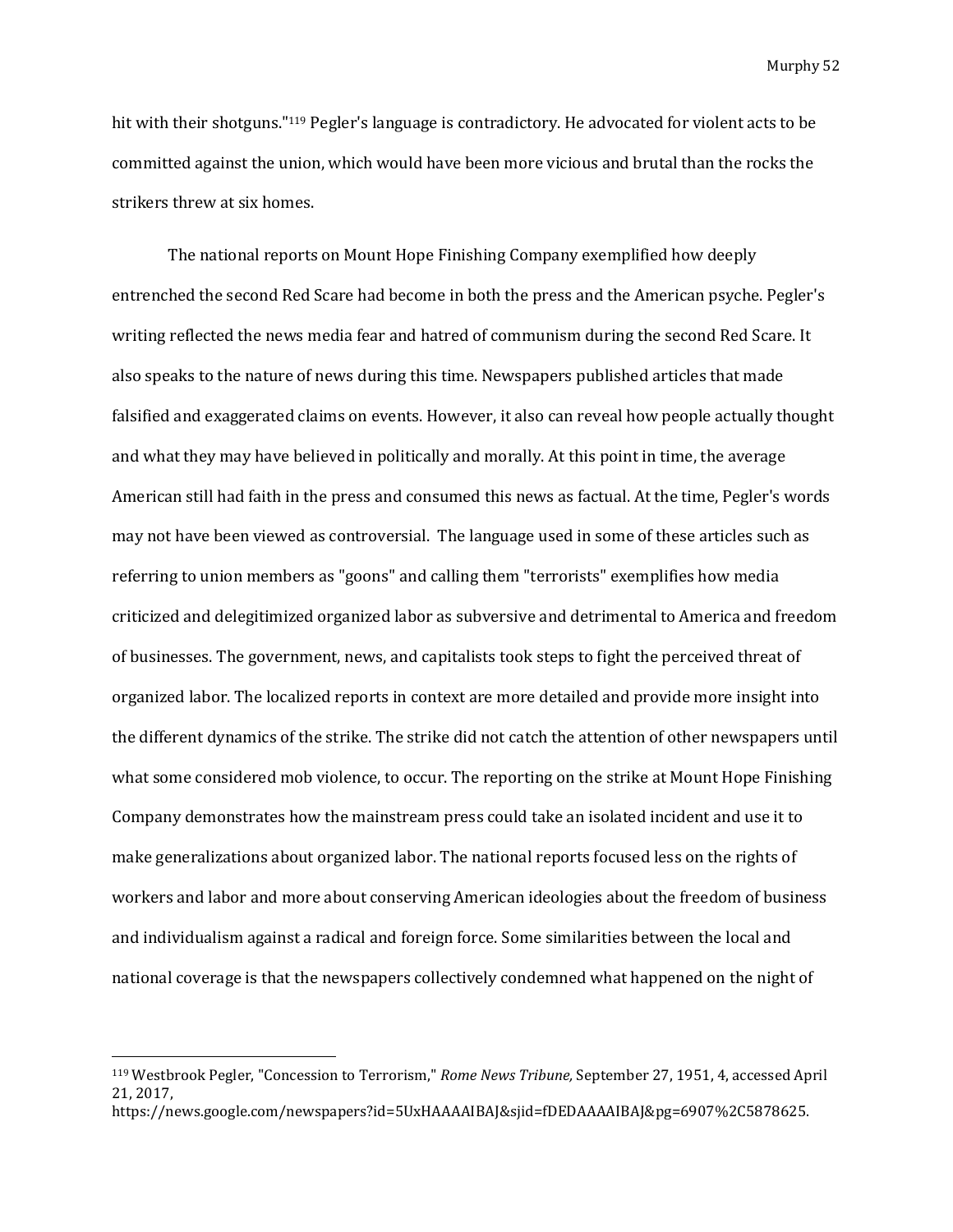September, 11 1951, which is not surprising and are never critical of the management of Mount Hope Finishing Company.

# **Conclusion**

The workers at the Mount Hope Finishing Company did not achieve victory like they thought they did on the night of September 17, 1951 after the union won the election. The very next morning the Milliken's announced they were closing the plant in North Dighton sometime within the next month. The decision to close appeared abrupt and without reason, but the employees had no control over what the Milliken's did. The decision to unionize was an effort to protect jobs from capital flight, which other northern workers had experienced many times before. On October 20, 1951 the company finally closed and resumed operations in Butner, North Carolina under the name Creedmore Company, soon changed to Mount Hope Finishing Company. A number of loyal employees moved down to North Carolina to continue to work for the company. Then in 1952, the NLRB filed a complaint against Mount Hope, North Carolina because they committed several violations of the Taft-Hartley Act. The hearing was set to begin in June of 1951 in Taunton, Massachusetts. On July 30, 1953, trial examiner C.W Whittemore issued the decision and order. Whittemore determined that the company did partake in unfair labor practices, ordered the North Carolina incarnation of Mount Hope to offer jobs to the workers from North Dighton even if that meant firing new employees and pay employees back wages, which would have amounted to somewhere around \$2,000,000, as well as fines and penalties for violating the Taft Hartley Act. This decision would have been detrimental and costly to Mount Hope's new operation in North Carolina. The company appealed and won a hearing in the Fourth Circuit court in Charlotte, North Carolina. This was Mount Hope's new home turf and support for management in the south was strong. Justice Morris A. Soper, who presided over the case, in his opinion stated "the Union was not the cause that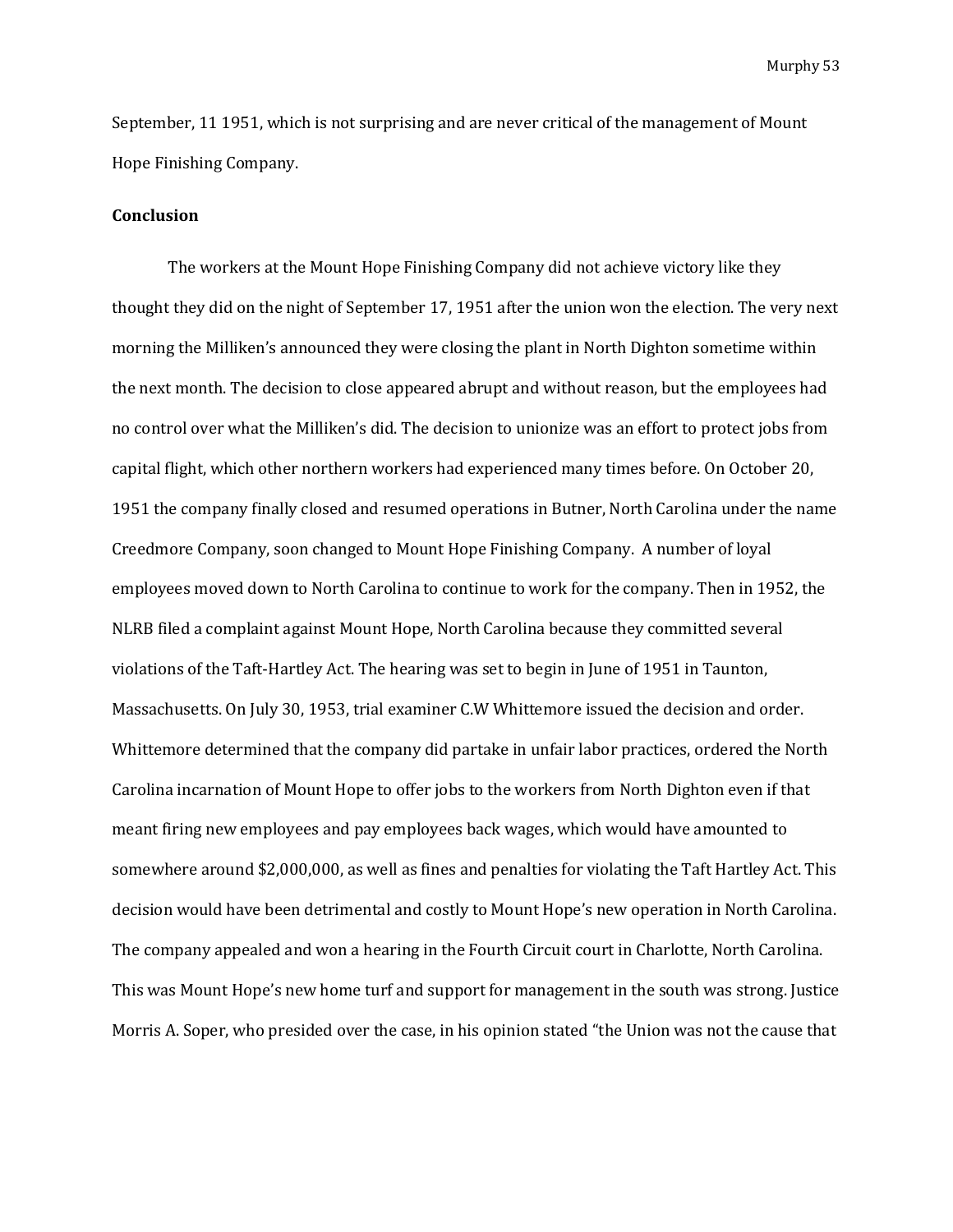closed the business in Massachusetts."<sup>120</sup> The NLRB decision and order issued in 1953 was reversed and ultimately Mount Hope Finishing Company faced no legal consequences for their alleged unfair labor practices.

It is clear that Mount Hope certainly had a successful practice of paternalism during its fifty year run in North Dighton, as evidenced by the avoidance of any unionization and the loyalty workers felt towards the Milliken family. The Millikens and other men in high management at the company had local and regional financial and political connections that cannot be understated. Greater economic forces were at work and well before the 1950s, the southern United States was a welcoming place to capital. The case study of Mount Hope provides insight into the way regional political and ideological divisions between North and South, and worker and capitalist unfolded during the 1950s. The media coverage of the strike is yet another example in labor history of the far reaching impact of the anti-labor propaganda supported by government, capitalists and media during the 1950s, in a localized context. Most importantly, the case of the Mount Hope Finishing is an interesting situation of paternalism, with an edge of personalism, carefully crafted to divert workers away from the paternalism of the union. Milliken's paternalism made workers feel special and above the need to unionize. In the context of the Mount Hope Finishing Company, paternalism inhibited the formation of both a working class identity and a union.

<sup>120</sup> Burke Davis, *A Fierce Personal Pride: The History of Mount Hope Finishing Company and its Founding Family,* 113.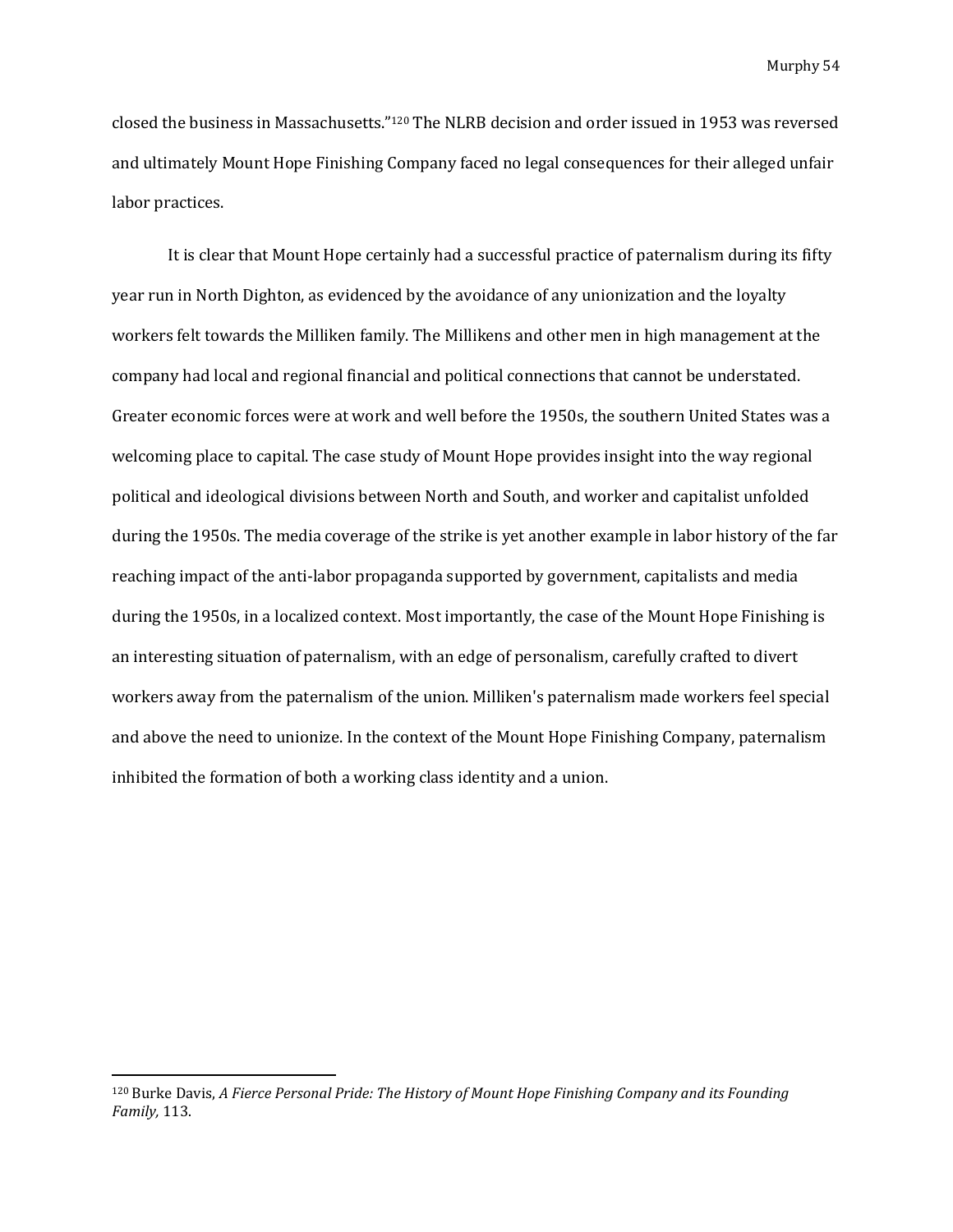# Bibliography

Primary Sources:

- "60 Cross Mt. Hope Picket Lines, North Dighton Strike Peaceful During Morning." *Taunton Daily Gazette*, August 13, 1951. Old Colony History Museum Microfilm Collection. M435TDG436 Roll 435.
- "190 Laid Off Before Strike Ruled Eligible, Bargaining Agent Poll Date Subject For Early Parley." *Taunton Daily Gazette,* September 7, 1951. Old Colony History Museum Microfilm Collection. M436TDG437 Roll 436.
- "Address made by Mr. J.K Milliken to the Graduating Class at the New Bedford Textile School, June 11, 1927." *Mount Hope News* Vol. VII No. 2, September 1927. Folder VM863, File M863H, Old Colony History Museum.
- *Annual Reports of the Town Officers of the Town of Dighton for the Year Ending December 31, 1903.*  Fall River: Press of Samuel E. Fiske, 1904.
- *Annual Reports of the Town Officers of the Town of Dighton For the Year Ending December 31, 1909*. Taunton: Harrington Press, 1910.
- *Annual Reports of the Town Officers of the Town of Dighton For the Year Ending December 31, 1923.*  Taunton: C.A. Hack & Son Inc., 1924.
- "Armed Violence Erupts as Mob of Dighton Strikers Goes Amok in 'Riotous' Nocturnal Parade." *Taunton Daily Gazette,* September 12, 1951. Old Colony History Museum Microfilm Collection. M436TDG437 Roll 436.
- "CIO Calls Strike at North Dighton Finishing Firm." *Boston Globe,* August 14, 1951. Accessed April 21, 2017. https://secure.pqarchiver.com/bostonsub/doc/839553521.html?FMT=AI&FMTS=CITE:AI&type=historic&date=Aug+14%2C+195 1&author=&pub=Daily+Boston+Globe+%281928- 1960%29&edition=&startpage=4&desc=CIO+Calls+Strike+at+North+Dighton+Finishing+Fi rm.
- "Converters 1920 Year Book." *Dry Goods Guide*, September 1920, 30. Accessed April 1, 2017. https://books.google.com/books?id=ca00AQAAMAAJ&pg=RA8- PA8&dq=dry+goods+guide+september&hl=en&sa=X&ved=0ahUKEwjcobGy0YTTAhVD44M KHWWCCUAQ6AEIGjAA#v=onepage&q&f=false.
- Decision and Order D-7444 Docket No. 1-CA-1085. MSS 396 Box 238 Folder Mount Hope. Wisconsin Historical Society, Textile Workers Union of America Records, 1915-1994.
- Gellgorn, Walter. "Opinion of the Arbitrator," In The Matter of the Arbitration Between Fall River Textile Manufacturers Association, New Bedford Cotton Manufacturers Association, Berkshire Fine Spinning Associates, Inc., and Textile Workers Union of America, C.I.O, July 15, 1952, 2, MSS 396, Box 17, Folder New Bedford. Wisconsin Historical Society, Textile Workers Union of America Collection, 1915-1994.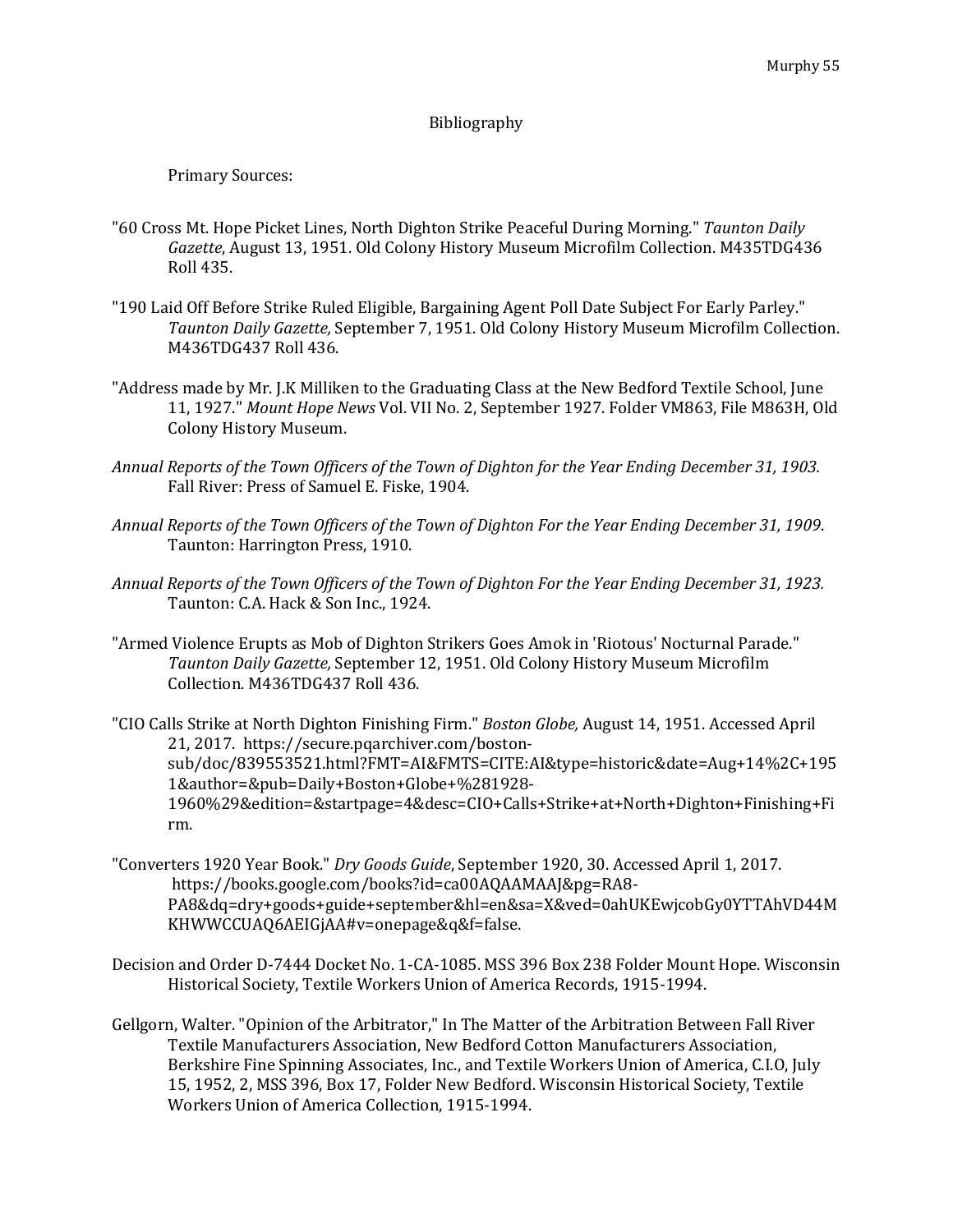- "Goon Plagued Plant to Quit; Town Dismayed: Strike Violence Ends Dighton Industry." *Chicago Daily Tribune.* September 21, 1951. Accessed April 21, 2017. http://archives.chicagotribune.com/1951/09/21/page/29/article/goon-plagued-plant-toquit-town-dismayed.
- "Gunfire Disperse Group; Election Monday." *Fall River Herald*, September 12, 1951. Fall River Public Library Microfilm Collection.
- *Harvard College Class of 1896 Secretary's Fifth Report: June, 1916.* Norwood: The Plimpton Press, 1916. Accessed April 1, 2017. https://books.google.com/books?num=19&id=g-8nAAAAYAAJ&q=Milliken#v=snippet&q=Milliken&f=false.
- "Hunt for Guns to Prevent New Goon Violence." *Chicago Daily Tribune*, September 14, 1951. Accessed April 21, 2017. http://archives.chicagotribune.com/1951/09/14/page/43/article/hunt-for-guns-toprevent-new- goon-violence/.
- Intermediate Report of Case, Docket No. 1-CA-1085 In the Matter of Mount Hope Finishing Company, Mount Hope Finishing Company, Inc. Joseph K. Milliken, Frank L. Daylor and Robert D. Milliken and Textile Workers Union of America, CIO. IR-830 Taunton, Mass, 6. MSS 396 Box 238 Folder Mount Hope. Wisconsin Historical Society, Textile Workers Union of America Records, 1915-1994.

"Leaders of G.O.P Gather at Dighton." *Daily Boston Globe.* August 12, 1928. Accessed April 21, 2017. https://secure.pqarchiver.com/bostonsub/doc/747522357.html?FMT=AI&FMTS=ABS:AI&type=historic&date=Aug+12%2C+192 8&author=Special+Dispatch+to+the+Globe&pub=Daily+Boston+Globe+%281928- 1960%29&edition=&startpage=B5&desc=LEADERS+OF+G.+O.+P.+GATHER+AT+DIGHTON.

- "Local Mills Feel Further Effects of Picketing." *Taunton Daily Gazette*, September 5, 1934. Old Colony History Museum Microfilm Collection. M311TDG312 Roll 311.
- "Menges Clamps Firearms Curb." *Taunton Daily Gazette,* September 13, 1951. Old Colony History Museum Microfilm Collection. M436TDG437. Roll 436.
- "Mount Hope Finishing Company Guarding all Approaches to the Big No. Dighton Plant." *Taunton Daily Gazette*, September 6, 1934. Old Colony History Museum Microfilm Collection. M311TDG312 Roll 311.
- "Mount Hope Finishing Co., North Dighton, Mass., Applies Production-Control Methods to Its Cafeteria Operation." *Textile World*, August 1951. MSS 396 Box 238 Folder Mount Hope. Wisconsin Historical Society, Textile Workers Union of America Collection, 1915-1994.
- "Mount Hope Firm Seeking Injunction to Halt TWUA Pickets." *Fall River Herald,* September 10, 1951. Fall River Public Library Microfilm Collection.
- Mt. Hope Company Questions Union's Claim of Majority Representation." *Taunton Daily Gazette,*  August 7, 1951. Old Colony History Museum Microfilm Collection. M435TDG436 Roll 435.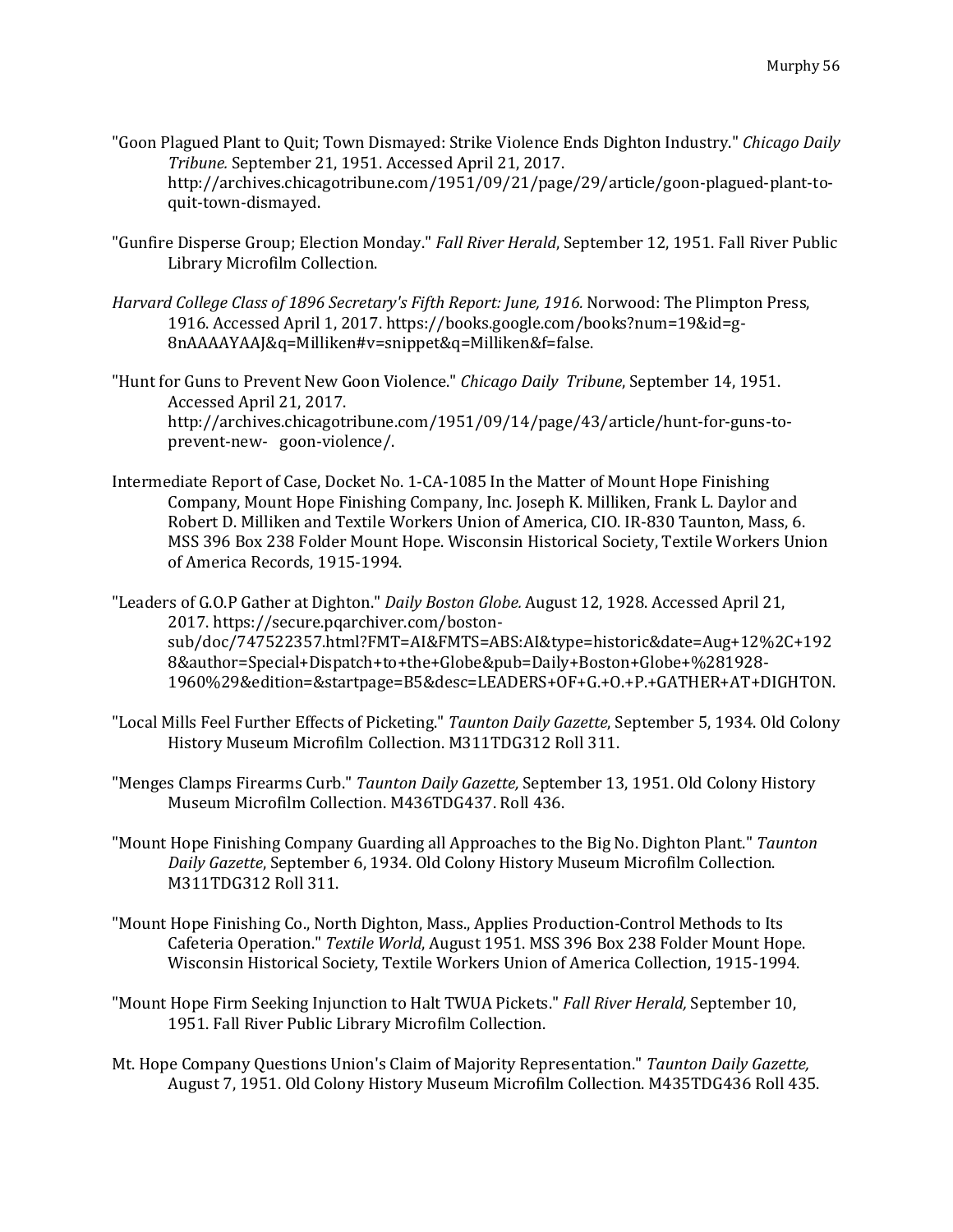- "Number of Guards at Mt. Hope is Cut." *Taunton Daily Gazette,* September 25, 1934. Old Colony History Museum Microfilm Collection. M311TDG312 Roll 311.
- O'Brien, Harriet E., and the Walton Staff. *From Grey to Beauty: An Account of the Industry Carried on at North Dighton by the Mount Hope Finishing Company.* Privately Printed: 1927. Folder VM863H, File 863H, Old Colony History Museum.
- Official Report of the Proceedings before the National Labor Relations Board Docket No. 1-CA-1085 MSS 396 Box 238 Folder Mount Hope. Wisconsin Historical Society, Textile Workers Union of America Records, 1915-1994.
- Pegler, Westbrook. "Concession to Terrorism." *Rome News Tribune,* September 27, 1951, 4. Accessed April 21, 2017. https://news.google.com/newspapers?id=5UxHAAAAIBAJ&sjid=fDEDAAAAIBAJ&pg=6907 %2C5878625.
- Statement of the TWUA-CIO in the Matter of Arbitration with Fall River Textile Mfrs. Association and New Bedford Cotton Mfrs. Association, January 3, 1949. US MSS 129A series 10A, Box 17, Folder New Bedford Cotton, Wisconsin Historical Society, Textile Workers Union of America Collection, 1915-1994.
- "Text of Milliken Talk to Strikers." *Taunton Daily Gazette,* August 21, 1951. Old Colony History Museum Microfilm Collection. M435TDG436 Roll 435.
- "Town Asks Aid of State Police; Plea Rejected." *Taunton Daily Gazette,* September 12, 1951. Old Colony History Museum Microfilm Collection. M436TDG437, Roll 436.
- "Town Refused Help to Quell CIO Goon Riot." *Chicago Daily Tribune*, September 13, 1951. Accessed April 21, 2017. http://archives.chicagotribune.com/1951/09/13/page/28/article/townrefused-help-to-quell-cio-goon-riot.
- "Union Disputes Company Claim on LRB talk, Counsel for Firm Says 'Plant Open as Usual Monday." *Taunton Daily Gazette,* August 11, 1951. Old Colony History Museum Microfilm Collection, M435TDG436 Roll 435.
- White, Albert R. "What is the Trouble with Cotton Textiles in Massachusetts." *Mount Hope News*, September 1927. Folder VM863H Mount Hope Finishing Company, Old Colony History Museum.
- White, Albert R. "The Problem with Distribution." *Mount Hope News,* Vol. VII No. 10, June 1928. Folder VM8638, File M863H, Old Colony History Museum.
- Witnesses for the General Counsel, Trial Transcript, Direct Examination of Joseph K. Milliken Jr. MSS 396, Box 238 Folder Mount Hope. Wisconsin Historical Society, Textile Workers Union of America Records, 1915-1994.
- Witnesses for the General Counsel, Trial Transcript, Direction Examination of John Soares. MSS 396 Box 238 Folder Mount Hope. Wisconsin Historical Society, Textile Workers Union of America Records, 1915-1994.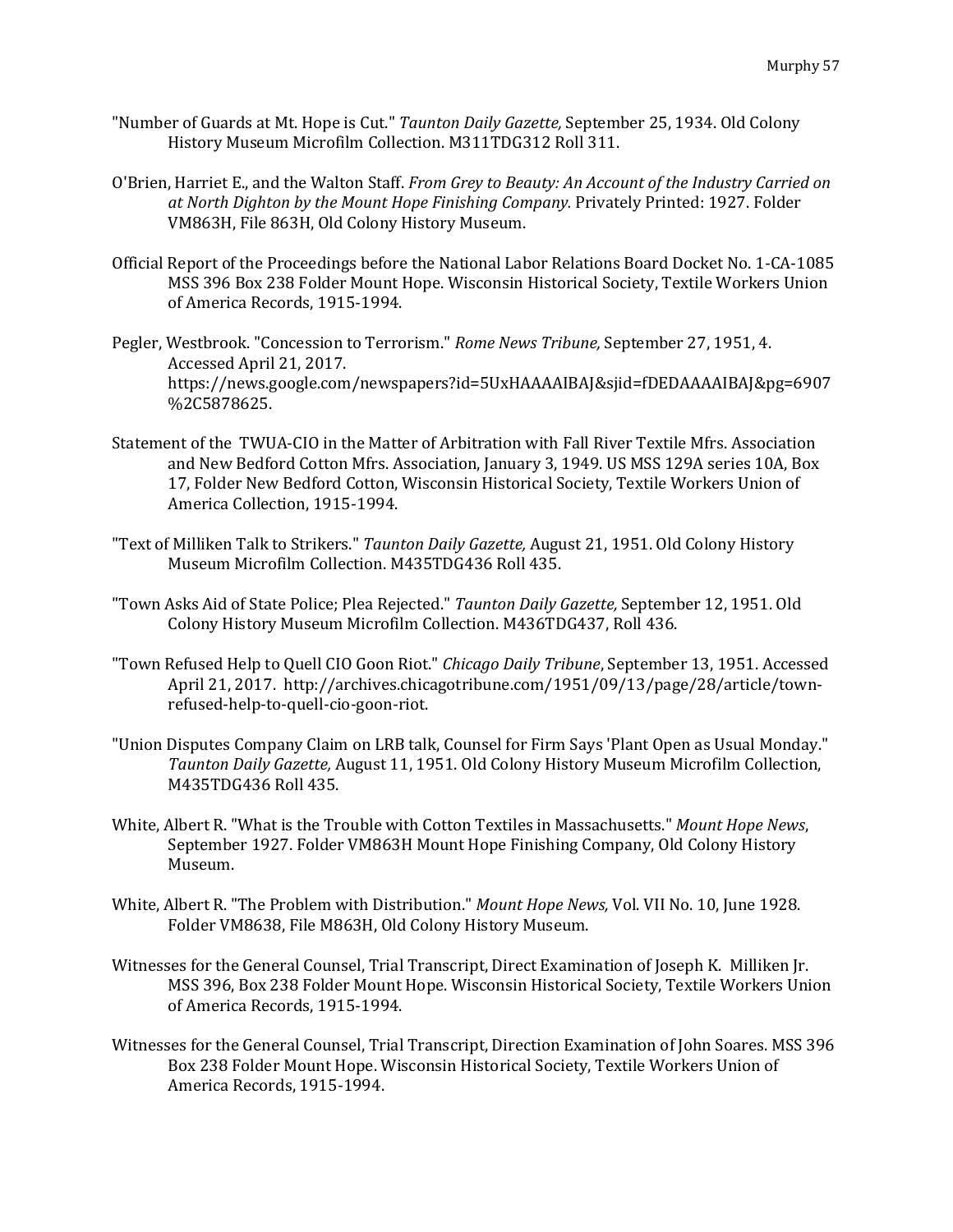Secondary Sources:

- Alston, Lee J., and Joseph P. Ferrie. "Labor Costs, Paternalism, and Loyalty in Southern Agriculture: A Constraint on the Growth of the Welfare State." *Journal of Economic History* Vol. 45 (March 1985): 95-117.
- Bedford, Henry F. *Socialism and the Workers in Massachusetts, 1886-1920.* Amherst: University of Massachusetts Press, 1966.
- Besson, James. "Technology and Learning by Factory Workers: The Stretchout at Lowell, 1842." *The Journal of Economic History* 63, no. 1 (March 2003): 33-64.
- Blewett, Mary H. "Manhood and the Market: The Politics of Gender and Class among the Textile Workers of Fall River, Massachusetts, 1870-1880." in *Work Engendered: Toward a New History of American Labor,* Edited by Ava Baron. Ithaca: Cornell University Press, 1991.
- Cameron, Ardis. *Radicals of the Sort: Laboring Women in Lawrence, Massachusetts, 1860-1912.*  Champaign: University of Illinois Press, 1994.
- Cumber, John T. *Working-Class Community in Industrial America: Work, Leisure and Struggle in Two Industrial Cities, 1880-1930.* Westport, Connecticut: Greenwood Press, 1979.
- Davis, Burke. *A Fierce Personal Pride: The Story of Mount Hope Finishing Company and the Challenges to its Founding Family.* Butner: Mount Hope Finishing Company, 1981.
- Dublin, Thomas. *Women at Work: The Transformation of Work and Community in Lowell, Massachusetts, 1826-1860.* New York: Columbia University Press, 1979.
- Flaming, Douglas. *Creating the Modern South: Millhands and Managers in Dalton, Georgia, 1884- 1984.* Chapel Hill: The University of North Carolina Press, 1992.
- Fink, Gary M., and Merl L. Reed, Editors. *Race, Class, and Community in Southern Labor History.*  Tuscaloosa: The University of Alabama Press, 1994.
- Fones-Wolf, Elizabeth A. *Selling Free Enterprise: The Business Assault on Labor and Liberalism 1945- 60.* Urbana: University of Illinois Press, 1994.
- Fried, Richard M. *Nightmare in Red: The McCarthy Era in Perspective.* New York: Oxford University Press, 1990.
- Gerstle, Gary. *Working-Class Americanism: The Politics of Labor in a Textile City, 1914-1960.*  Cambridge: Cambridge University Press, 1989.
- Irons, Janet. *Testing the New Deal: The General Textile Strike of 1934 in the American South.* Urbana: University of Illinois Press, 2000.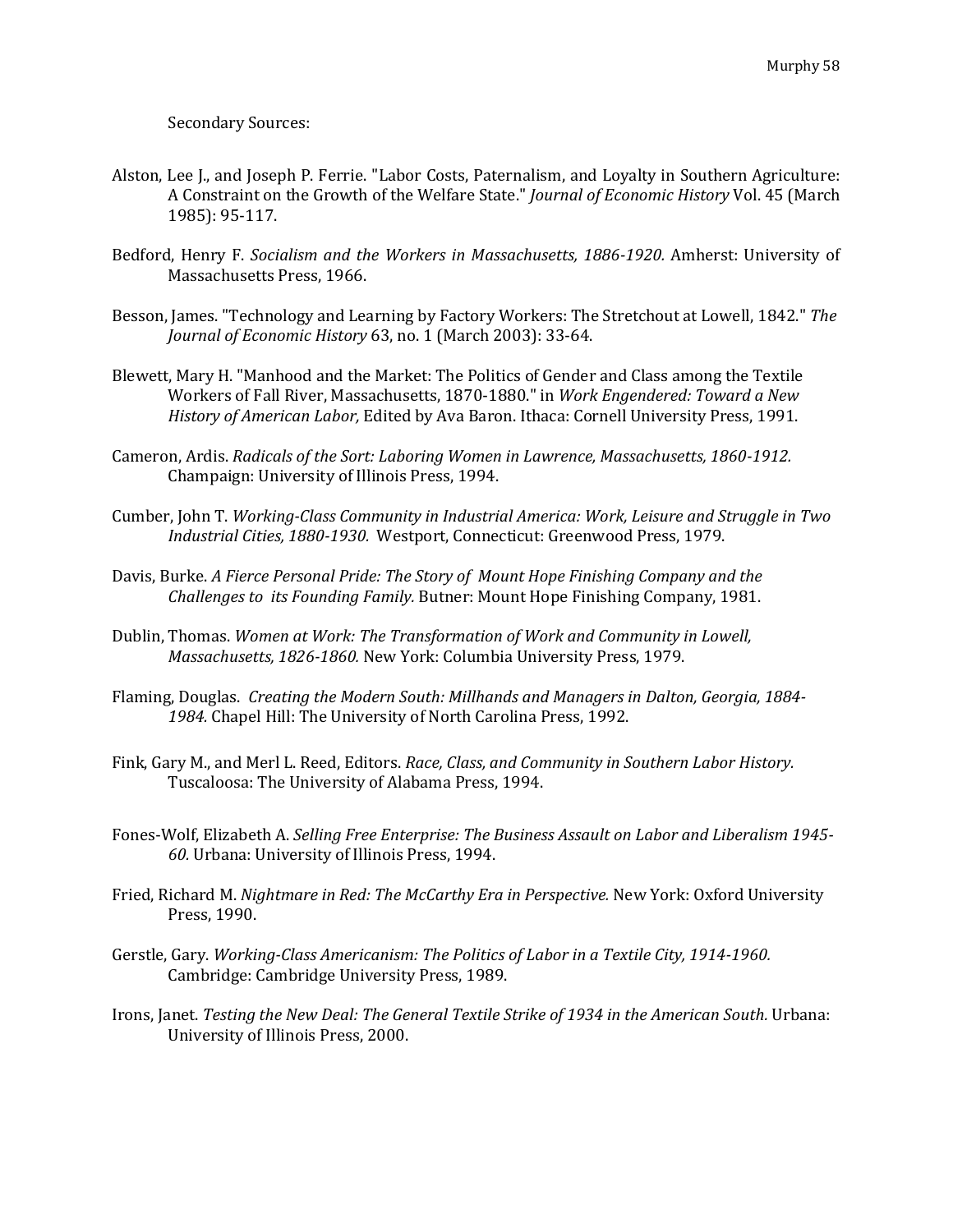- Johnson, David S., John M. Rogers and Lucilla Tan. "A Century of Family Budgets in the United States." *Monthly Labor Review* (May 2001): 28-45. Accessed January 13, 2017. https://www.bls.gov/opub/mlr/2001/05/art3full.pdf
- Kasson, John F, *Civilizing the Machine: Technology and Republican Values in America.* New York: Grossman Publishers, 1976.
- Kulik, Gary. "Pawtucket Village and the Strike of 1824: The Origins of Class Conflict in Rhode Island." *Radical History Review* 17, (Spring 1978): 5-38.

Lane, Helen H. *History of the Town of Dighton Massachusetts*. Dighton: Town of Dighton, 1962.

- Martin Jr., Joseph W., and Robert J. Donovan. *My First Fifty Years in Politics.* New York: McGraw Hill, 1960.
- *Massachusetts, Taunton Directory 1927.*.Providence: Sampson and Murdock Co., 1927. Old Colony History Museum.
- Murphy, Kelsey and Brian J. Payne, transcript of an unpublished oral history interview with Maryan Nowak conducted at Old Colony History Museum on July 19, 2016.
- Newman, Dale. "Work and Community Life in a Southern Textile Town," in *The Labor History Reader*, edited by Daniel J. Leab. Chicago: University of Illinois Press, 1985.
- Peck, Gunther. "Divided Loyalties: Immigrant Padrones and the Evolution of Industrial Paternalism in North America." *International Labor and Working-Class History* No. 53 (Spring 1998):
- Reed, Stephen B. "One Hundred Years of Price Change: The American Inflation Experienc." *Monthly Labor Review* (April 2014): 1-38. Accessed January 13, 2017, https://www.bls.gov/opub/mlr/2014/article/one-hundred-years-of-price-change-theconsumer-price-index-and-the-american-inflation-experience.htm.
- *Representative Men and Old Families of Southeastern Massachusetts,* Vol. 1. Chicago: J.H. Beers & Co., 1912. Reprint, London: Dalton House, 2015.
- Russell, Jason. "'Just Business': 1970s Management Paternalism and Failed Service Sector Unionization." *Labour/ Le Travail* no. 72 (Fall 2013):
- Salmond, John D. *The General Textile Strike from Maine to Alabama*. Columbia: University of Missouri Press, 2002.
- Schrecker, Ellen. *Many Are the Crimes: McCarthyism in America.* Boston: Little, Brown and Company, 1998.
- Scranton, Philip. "Varities of Paternalism: Industrial Structures and the Social Relations of Production in American Textiles." *American Quarterly* No. 2 (Summer, 1984):
- Silvia, Philip Thomas. "The Spindle City: Labor, Politics, and Religion in Fall River, Massachusetts, 1870-1905." PhD diss., Fordham University, 1973.